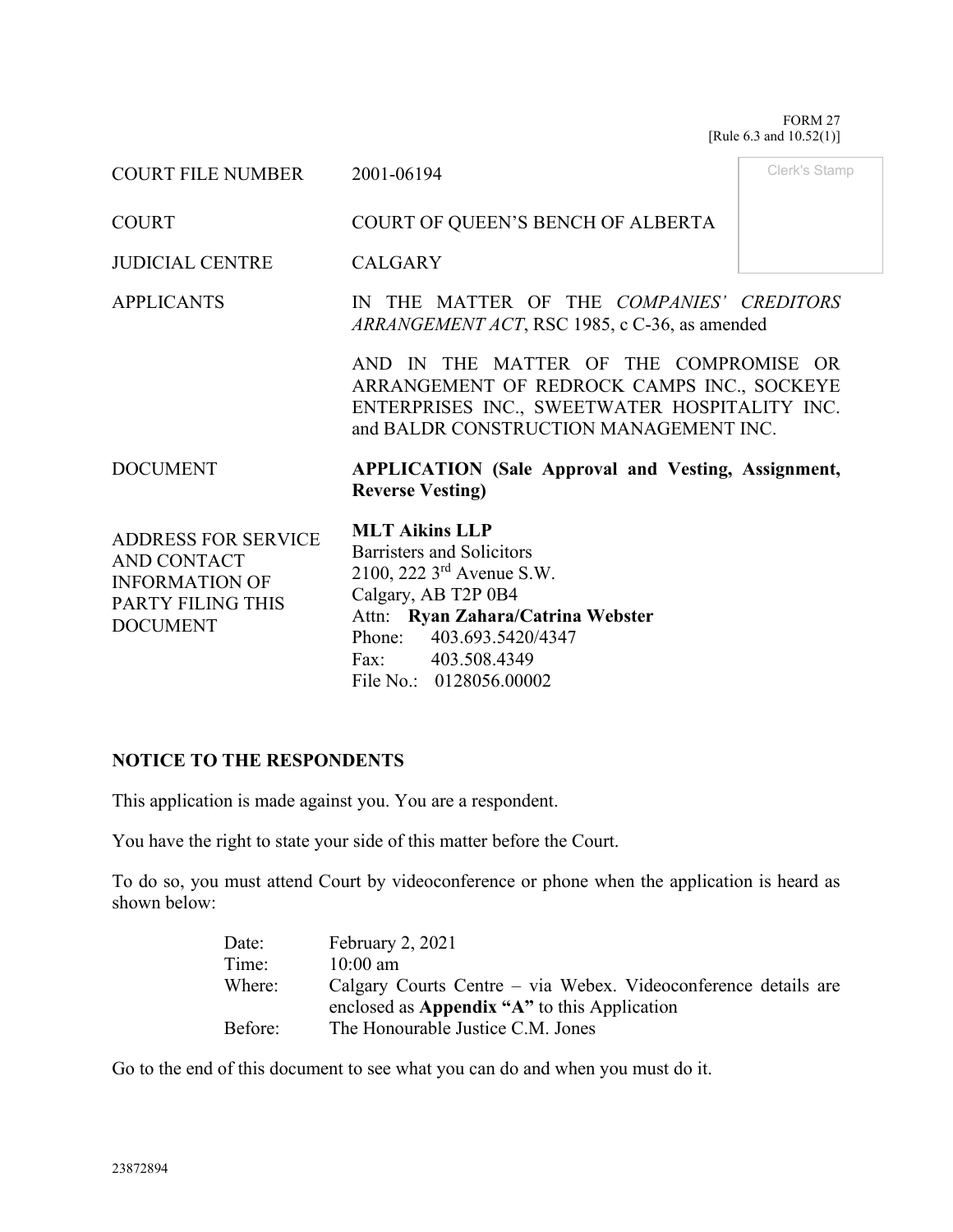#### **Remedy claimed or sought:**

- 1. The Applicant, BDO Canada Limited, in its capacity as the court-appointed monitor (the "**Monitor**") of Redrock Camps Inc. ("**Redrock**"), Sockeye Enterprises Inc., ("**Sockeye**"), Sweetwater Hospitality Inc. ("**Sweetwater**"), and Baldr Construction Management Inc. ("**Baldr**", and together with Redrock, Sockeye and Sweetwater, collectively, the "**Companies**"), applies for the following Orders:
	- (a) An Order substantially in the form attached hereto as **Schedule "A"** (the "**SAVO**"):
		- (i) Approving the Asset Purchase Agreement, dated January 26, 2021 (the "**Purchase Agreement**") between Redrock, as vendor, and Invico Holdings Canada Inc. ("**IHC**") and Redrock Camps LP ("**RC LP**"), by its general partner Redrock Camps GL Ltd. ("**RC GP**", and together with IHC and RC LP, the "**Purchasers**"), as purchasers, a redacted copy of which is attached to the Sixth Report of the Monitor dated January 27, 2021 (the "**Sixth Report**") and an unredacted copy of which is attached to the confidential supplement (the "**Confidential Supplement**") to the Sixth Report dated January 27, 2021, and authorizing Redrock and the Monitor to take any and all such steps as are necessary or advisable to implement and close the transactions contemplated by the Purchase Agreement (the "**Transaction**");
		- (ii) Ordering and declaring that, effective immediately upon the Monitor filing a certificate with this Honourable Court (the "**Monitor's Certificate**") confirming that all terms and conditions of the Purchase Agreement and any and all modifications thereto have either been satisfied or waived and that the Transaction has otherwise been completed to the satisfaction of the Monitor:
			- A. all legal and beneficial ownership of and title to the Transferred Assets shall vest in RC LP free and clear of any and all Claims (as defined in the Purchase Agreement), but subject to the Permitted Encumbrances (as defined in the Purchase Agreement); and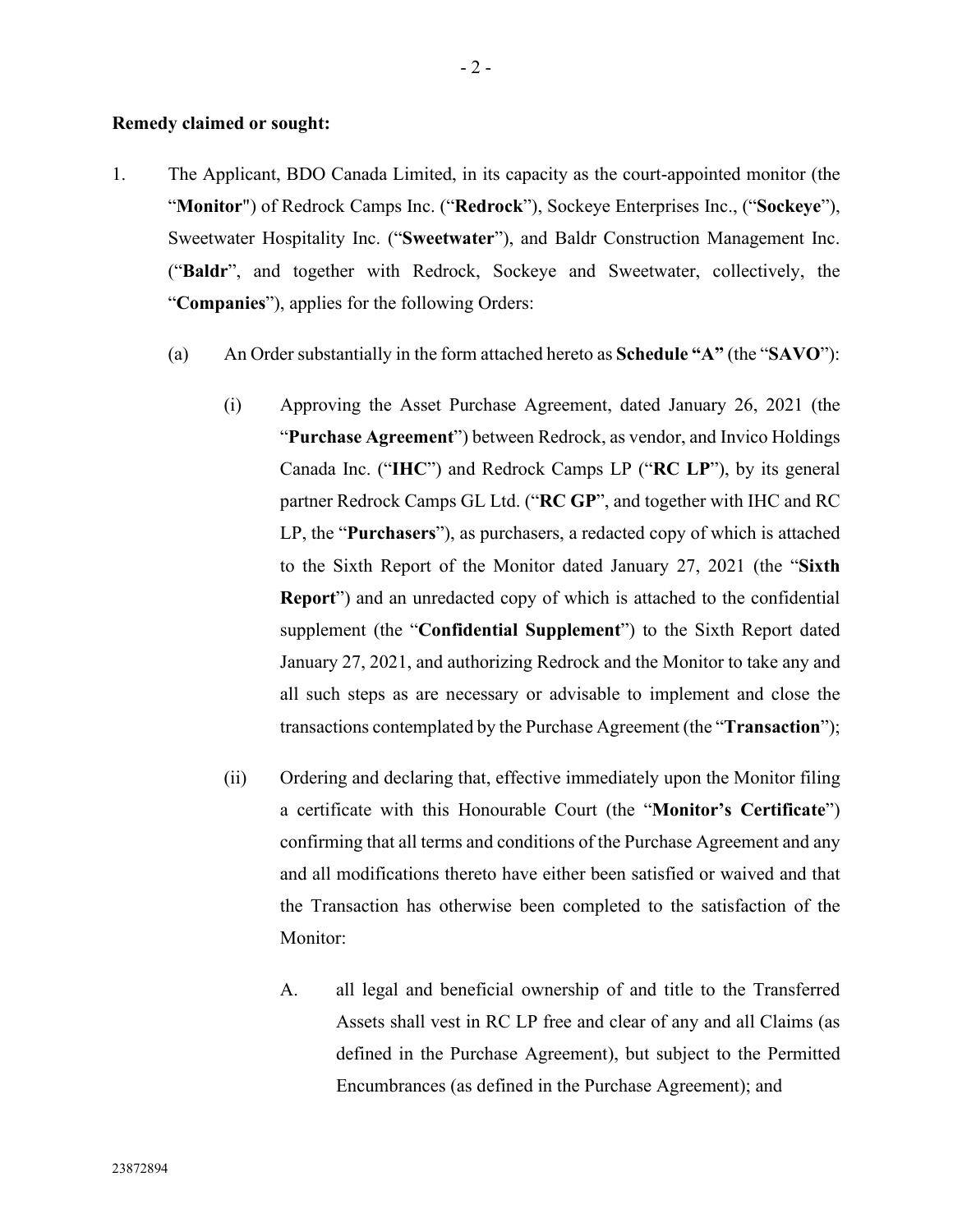- B. all Encumbrances (as defined in the Purchase Agreement) are discharged as against Redrock's right, title and interest in the Retained Assets (as defined in the Purchase Agreement);
- (iii) Assigning the rights and obligations of Redrock under the Included Contracts (as defined in the Purchase Agreement) that require consent to RC LP, notwithstanding restrictions on assignment contained in such agreements, as part of the Transaction, with such assignment to be subject to the payment of the applicable Cure Costs (as defined in the Purchase Agreement);
- (iv) Ordering and declaring that, notwithstanding the pendency of these proceedings or the provision of any federal or provincial statute, the vesting provisions in the proposed form of the SAVO, concerning the assignment, sale and transfer of the Transferred Assets:
	- A. will not be void or voidable at the instance of creditors or claimants;
	- B. do not constitute and shall not be deemed to be a fraudulent preference, a fraudulent conveyance, a transfer at undervalue, or otherwise subject to challenge under the *Bankruptcy and Insolvency Act* (Canada), the *Fraudulent Preferences Act* (Alberta), or any other applicable federal or provincial legislation; and
	- C. do not constitute and shall not be deemed to constitute conduct meriting an oppression remedy;
- (b) An Order substantially in the form attached hereto as **Schedule "B"** (the "**Reverse Vesting Order**") ordering and declaring that, effective immediately upon the Monitor filing the Monitor's Certificate with this Honourable Court:
	- (i) all of Redrock's right, title and interest in and to the Excluded Assets (as defined in the Purchase Agreement) shall be transferred to and vest absolutely in the name of Baldr, and shall be subject to the Encumbrances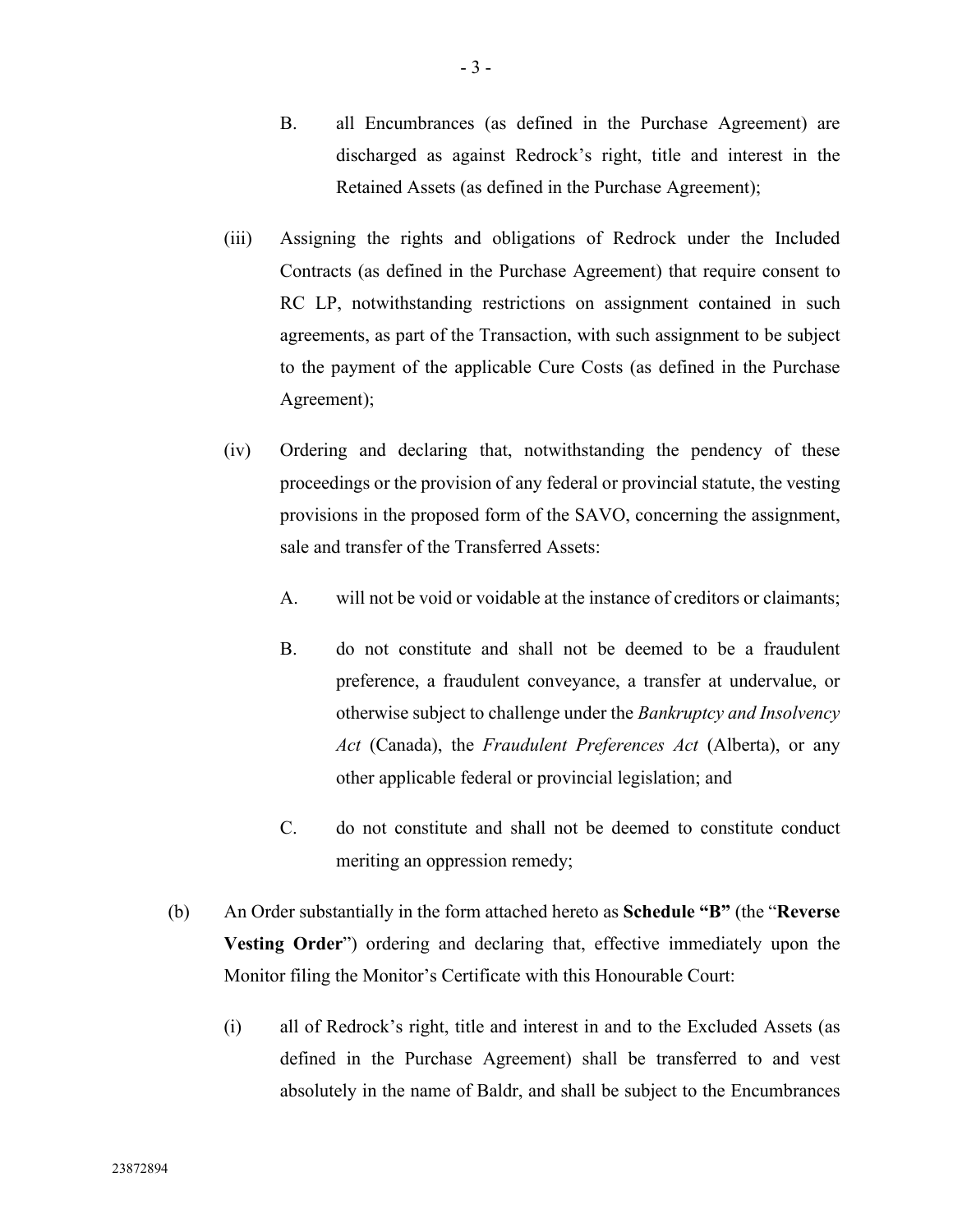(as defined in the Purchase Agreement), all of which shall continue to attach to the Excluded Assets and all proceeds thereof (any such proceeds being the "**Remaining Redrock Proceeds**") and to secure the payment and performance of any Excluded Liabilities (as defined in the Purchase Agreement) secured thereby, with such Encumbrances and Excluded Liabilities having the same nature and priority as against the Excluded Assets and their Remaining Redrock Proceeds as they had immediately prior to the transfer and vesting;

- (ii) all Excluded Liabilities (as defined in the Purchase Agreement) shall be transferred to and vest absolutely in Baldr and Baldr shall be deemed to have assumed and become liable for such Excluded Liabilities up to the extent of and solely against the Excluded Assets and Remaining Redrock Proceeds and, subject to the Initial Order and any other applicable Order in these proceedings, the Affected Creditors (as defined in the Purchase Agreement) will have all of the rights, remedies, recourses, benefits and interests against Baldr's interest in, to, or against the Excluded Assets which immediately prior to the Reverse Vesting (as defined in the Reverse Vesting Order) they had against Redrock, and the nature of the Excluded Liabilities, including, without limitation, their amount and their secured or unsecured status, shall not be affected or altered as a result of their transfer to and vesting in Baldr;
- (c) An Order substantially in the form attached hereto as **Schedule "C"** sealing the Confidential Supplement on the Court file until the filing of the Monitor's Certificate;
- (d) An Order declaring that the time for service of this Application (the "**Application**") and the Sixth Report and the Confidential Supplement is abridged, if necessary, such that the Application is properly returnable on February 2, 2021, that service of the Application and the Sixth Report and the Confidential Supplement on the service list is good and sufficient, and that no persons other than those on the service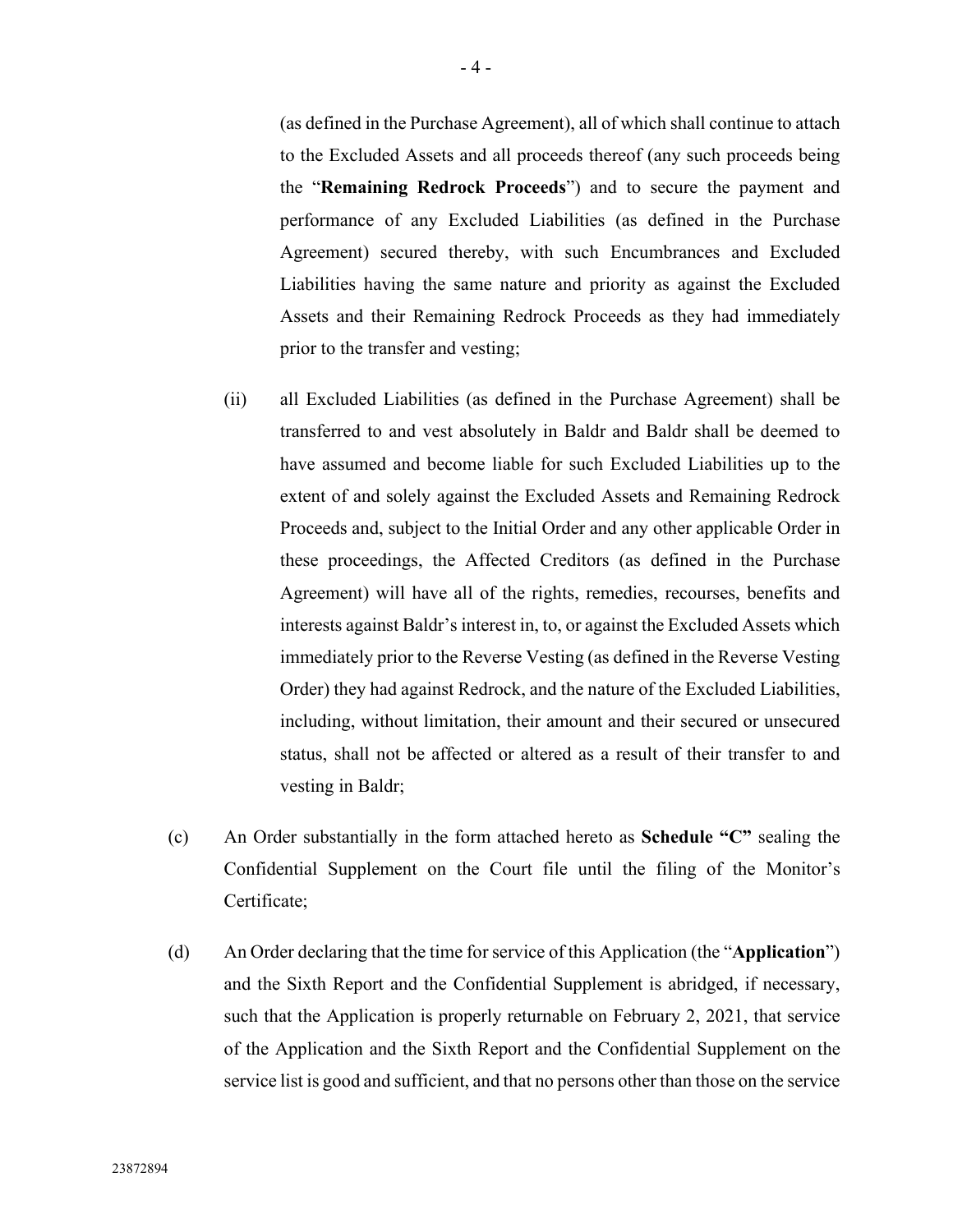list maintained by the Monitor in these proceedings (the "**Service List**") are entitled to service of the Sixth Report, the Confidential Supplement, the Application, or any orders arising therefrom; and

(e) Such further and other relief as the Monitor may request and this Honourable Court may grant.

# **Basis for this Relief:**

# **Background**

- 2. Capitalized terms not otherwise defined herein shall have the meaning given to them in the Sixth Report.
- 3. On May 13, 2020, this Honourable Court granted the Initial Order, among other things: (a) declaring that the CCAA applies to the Companies; (b) granting a stay of proceedings up to and including May 25, 2020 (the "**Stay Period**"); (c) approving the interim financing agreement among the Companies, as borrowers, and Invico Diversified Income LP ("**IDI**"), as lender (the "**Interim Financing Agreement**"); and (d) appointing BDO Canada Limited ("**BDO**") as the Monitor of the Companies in these proceedings.
- 4. Since then, and in addition to extending the stay period, the Court has granted the following orders:
	- (a) On May 25, 2020 the Amended and Restated Initial Order, which among other things, approved the Amended Financing Agreement;
	- (b) On July 14, 2020 the SISP Approval Order, pursuant to which the sale and investment solicitation process (as amended, the "**SISP**") was approved, the engagement of KPMG Corporate Finance Inc. (the "**Sale Advisor**") as the sale advisor in respect of the SISP was approved, and certain charges against the Companies' Property (as defined in the Amended and Restated Initial Order) were granted; and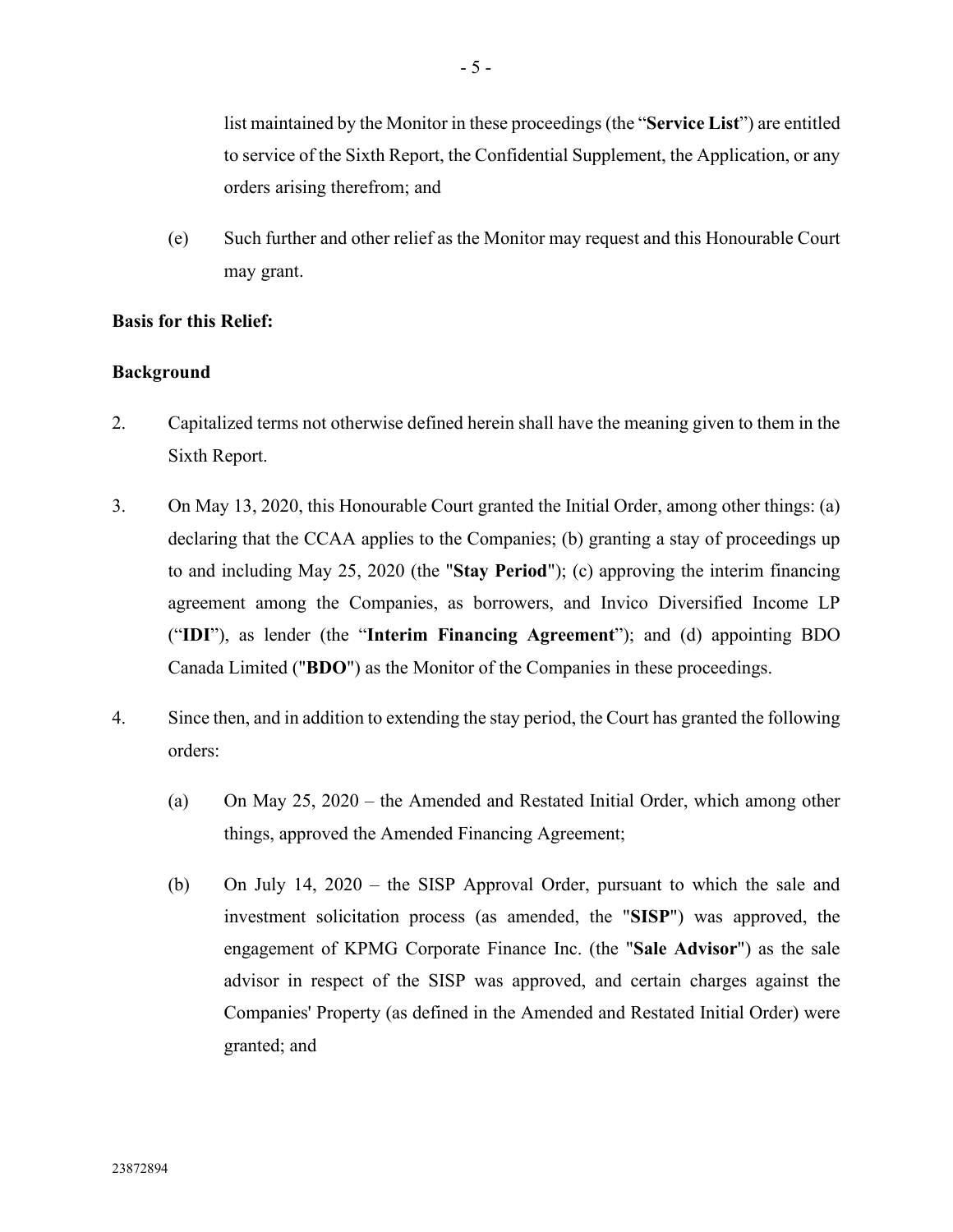- (c) On July 14, 2020 the Enhanced Powers Order, pursuant to which the powers of the Monitor was enhanced to enable it to execute any definitive asset sale agreements or investment agreements for and on behalf of the Companies in connection with the SISP.
- 5. Pursuant to the SISP, the Monitor is, *inter alia*, authorized to: (a) direct and manage any SISP and all bids made therein; (b) assess the bids in consultation with the Sale Advisor, the Companies, and the Companies' creditors, as appropriate; and (c) seek approval from the Court for the consummation of any successful bid.
- 6. In accordance with the terms of the SISP, the Monitor and the Sale Advisor marketed the business and assets of the Companies. Specifically, pursuant to the SISP, the Monitor, with the assistance of the Sale Advisor, has taken numerous actions with respect to the Companies, which include, *inter alia*:
	- (a) marketing and selling the Companies' property, in accordance with the Monitor's duties and powers under the SISP and the Initial Order;
	- (b) researching and identifying potentially interested parties including strategic and financial investors;
	- (c) preparing a process summary letter (the "**Teaser Letter**") and conditional information memorandum (the "**CIM**") with input from the Monitor's legal counsel and the Companies;
	- (d) contacting interested parties by email and/or telephone to determine their interest in the SISP and other potential investors and providing them with a copy of the Teaser Letter;
	- (e) arranging for notice of the SISP to be published**;**
	- (f) preparing and populating an electronic date site containing information on the Companies' assets and operations (the "**Data Room**") for prospective purchasers;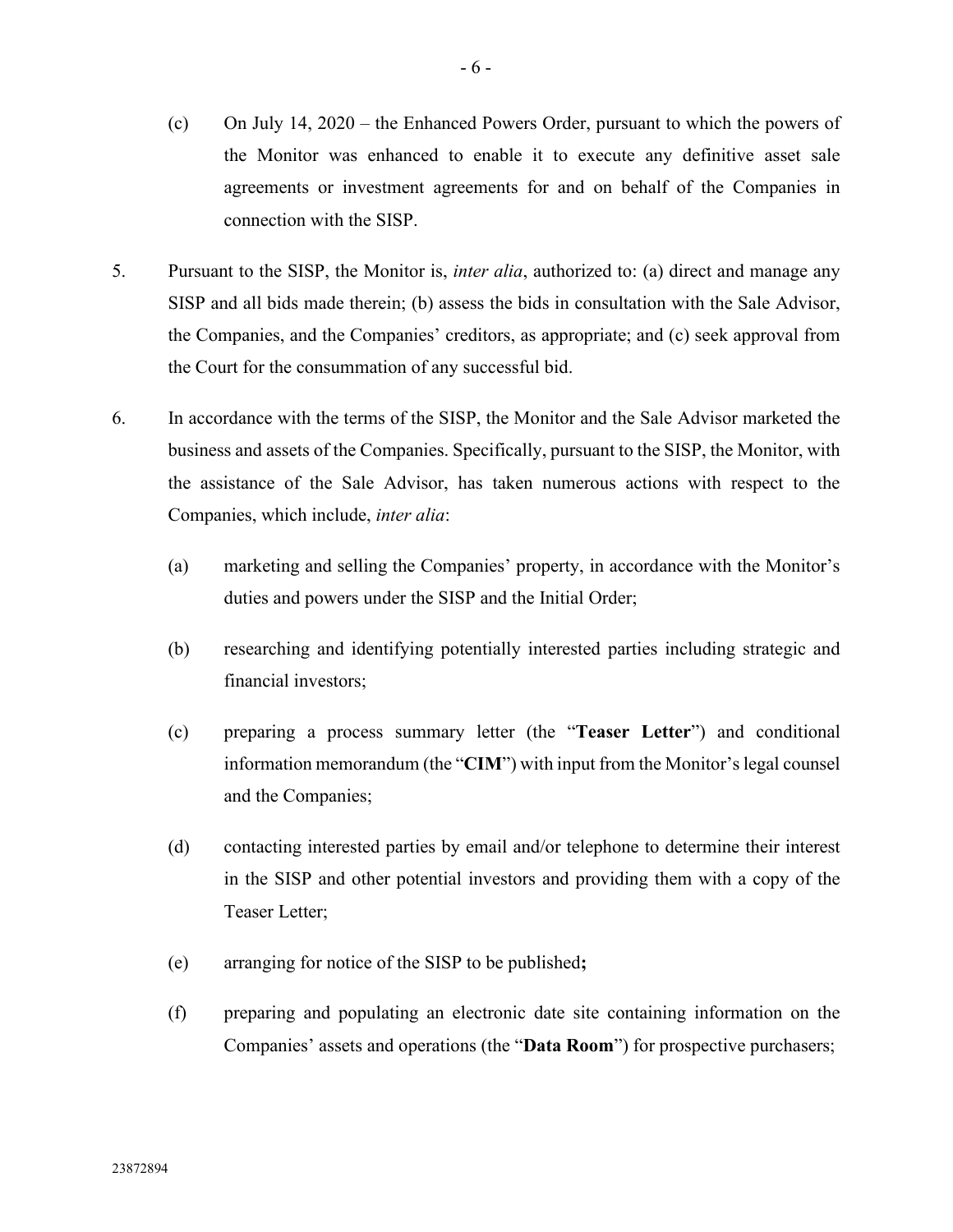- (g) obtaining signed non-disclosure agreements (each an "**NDA**") from interested parties and provided those parties with a copy of the CIM and access to the Data Room; and
- (h) responding to due diligence requests from potential investors and their advisors.

A summary of the various bids received by the Monitor as part of the SISP are set out in the Confidential Supplement.

- 7. Pursuant to the SISP, the Monitor and the Sale Advisor discussed the bids received, including the Purchasers' bid, with relevant key stakeholders, apart from IDI and Invico Trade Capital LP ("**ITC**", and with IDI, "**Invico**").
- 8. The Bid Deadline, as defined in the SISP, was August 21, 2020, which deadline was extended by the Monitor to August 28, 2020. On August 31, 2020, the Monitor informed Invico that it had been selected as the Successful Bidder (as defined in the SISP), with respect to the following property of the Companies:
	- (a) substantially all of the assets of Redrock, not including its shares in Sockeye, Sweetwater and Baldr (the "**Transferred Assets**"); and
	- (b) substantially all of the assets of Sockeye (the "**Sockeye Assets**").
- 9. Invico was the only purchaser who submitted a bid to purchase all of the assets of Redrock and Sockeye on a going concern basis.
- 10. The sale of the Sockeye Assets was approved pursuant to an order granted on December 8, 2020 (the "**Sockeye SAVO**"). The Monitor and Sockeye are currently in the process of finalizing the closing of that transaction and expect that it will be closed imminently.

## **Purchase Agreement and Transaction**

11. In accordance with the terms of the SISP, the Monitor, the Companies, the Sale Advisor and David Hawkins, in his role as the Chief Restructuring Advisor, along with the Purchasers, have worked towards finalizing the Transaction, pursuant to which IHC will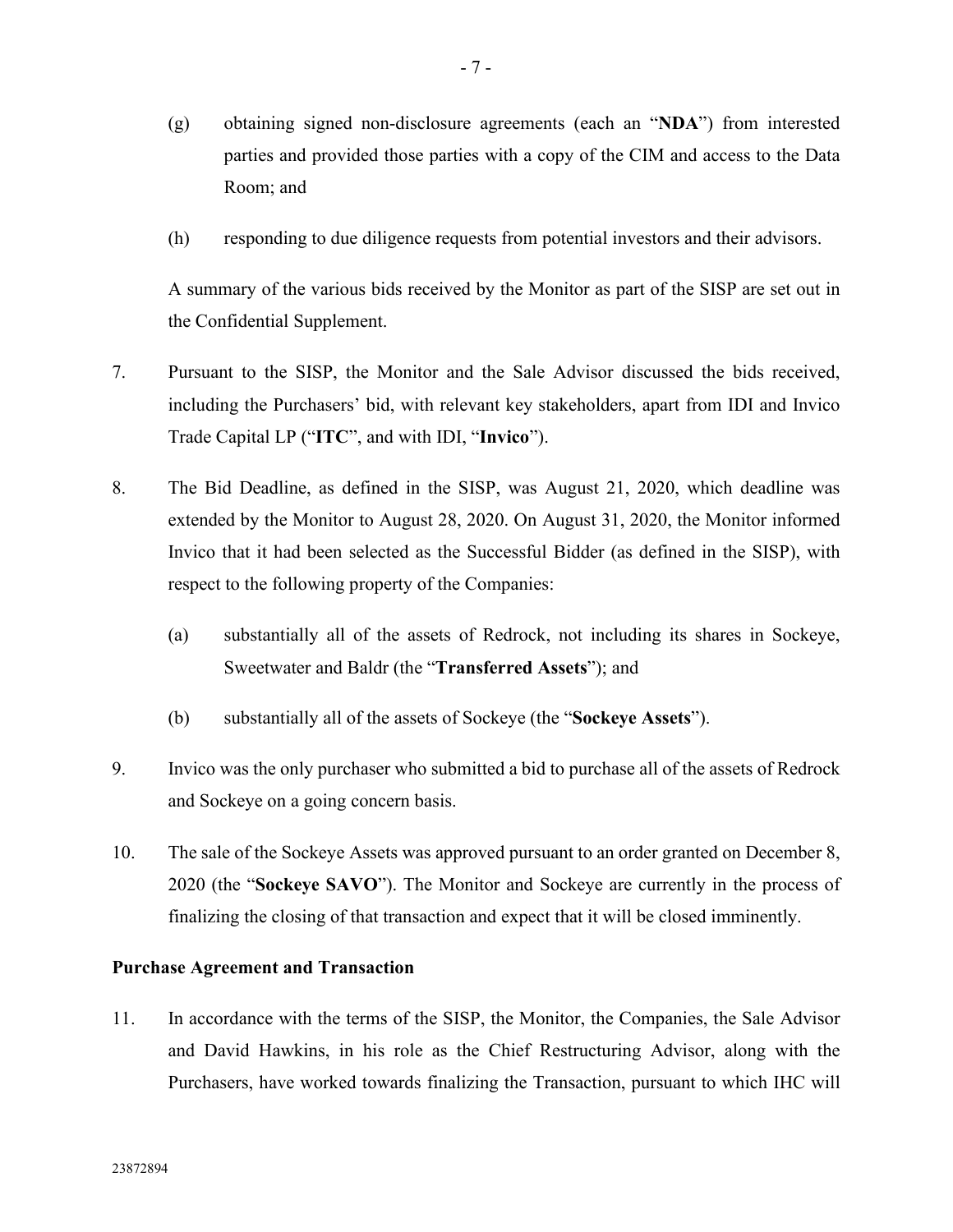purchase the New Shares (as defined in the Purchase Agreement) and RC LP will purchase substantially all of the assets of Redrock, being the Transferred Assets.

- 12. The Purchase Agreement was negotiated as part of the Transaction. The parties are now in a position to proceed with the Transaction
- 13. The Purchase Agreement provides for, among other things, that:
	- (a) Upon and subject to the terms and conditions of the Purchase Agreement, in consideration of the payment of the purchase price contemplated therein, Redrock will sell, transfer, convey, assign and deliver to RC LP, and RC LP will purchase, acquire and assume from Redrock, free of all Claims other than Permitted Encumbrances, all of Redrock's respective right, title, estate and interest in and to the Transferred Assets, including the Included Contracts; and
	- (b) At Closing (as defined in the Purchase Agreement), RC LP shall assume, and become responsible for, and agree to discharge and perform when due the Assumed Liabilities (as defined in the Purchase Agreement).
- 14. The Purchase Agreement is conditional, *inter alia*, upon the following conditions precedent:
	- (a) Redrock and Invico shall file, seek the approval of and implement a plan of arrangement jointly under the CCAA and *Business Corporations Act*, RSA 2000, c B-9, as amended (the "**Plan**");
	- (b) This Honourable Court shall have issued the SAVO, including the assignment and vesting of the Included Contracts in RC LP, free and clear of any liabilities accrued and owing to counterparties to such Included Contract;
	- (c) This Honourable Court shall have issued the Reverse Vesting Order;
	- (d) This Honourable Court shall have issued an order sanctioning the Plan (the "**Sanction Order**");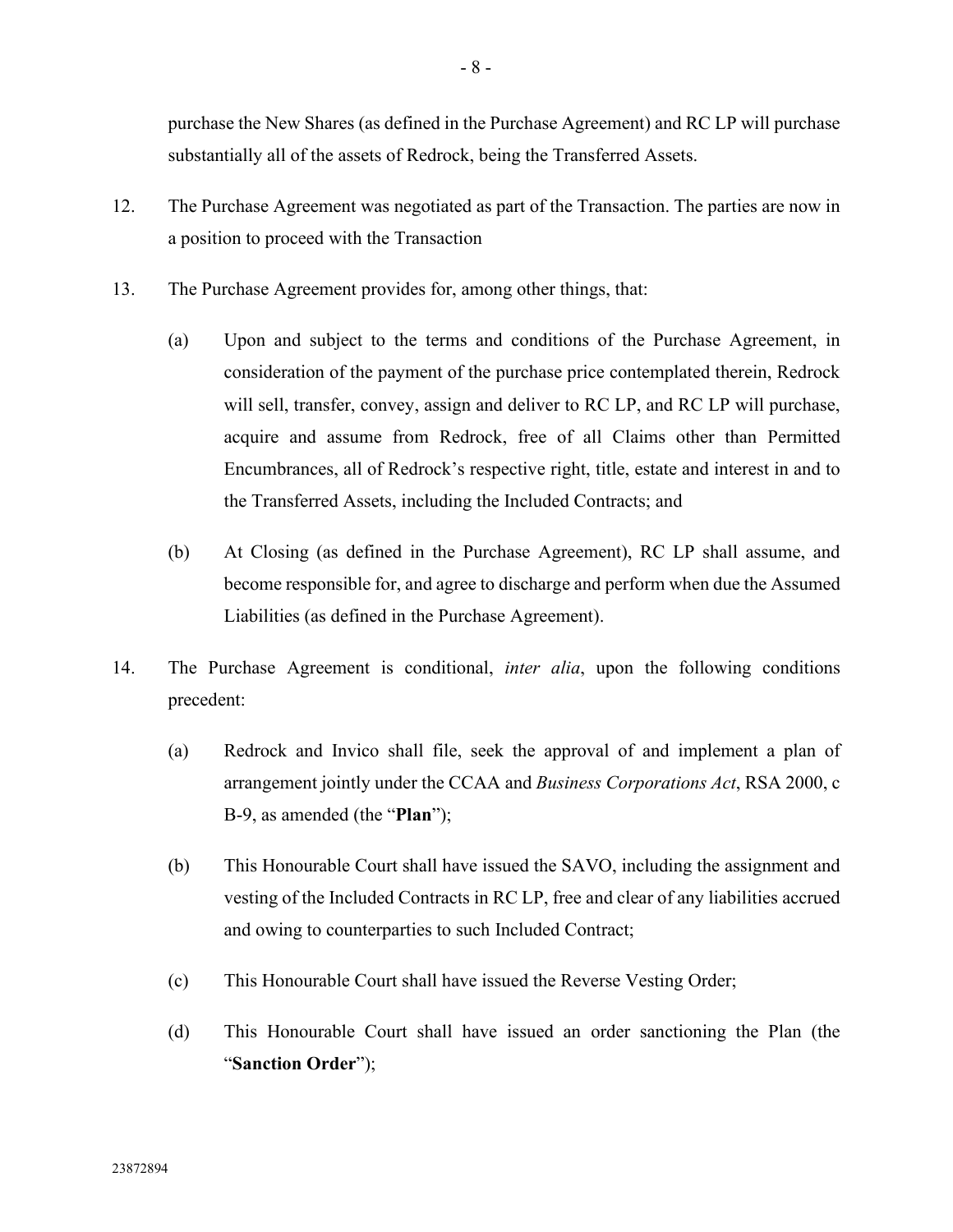- (e) RC LP and Invico shall have entered into the Exit Invico Loan Agreement (as defined in the Purchase Agreement) on terms satisfactory to RC LP and Invico; and
- (f) Such approvals or consents and such Permits (as defined in the Purchase Agreement) will have been obtained from all appropriate governmental authorities and counterparties as are required to permit the change of ownership of the Transferred Assets as contemplated in the Purchase Agreement.

#### **Approval of the Purchase Agreement**

- 15. The Monitor, the Purchasers, and Invico, as applicable, negotiated the Purchase Agreement and the related transaction documents with the assistance of the Sale Advisor. As noted above, the Purchase Agreement is conditional, *inter alia*, on the approval of this Honourable Court.
- 16. The Transferred Assets being conveyed pursuant to the Purchase Agreement were sufficiently exposed to the market in a commercially reasonable and fair marketing process as approved by and in accordance with the terms of the SISP and the Initial Order.
- 17. The price to be paid for the Transferred Assets, pursuant to the Purchase Agreement, represents the highest and best price that can be obtained for the Transferred Assets in the current circumstances.
- 18. The Transaction as contemplated by the Purchase Agreement will allow Redrock to continue to operate as a going concern. The Purchase Agreement contemplates the sale of, among other things, the operating business of Redrock, which is associated with the Transferred Assets and the Retained Assets. It is anticipated that RC LP will continue to operate such portion of Redrock's business after the completion of the Transaction.
- 19. The Purchase Agreement is supported by Invico who is the only creditor with an economic interest in the assets of Redrock.
- 20. The Purchase Agreement, as proposed, is in the best interests of the Companies' estates and their stakeholders.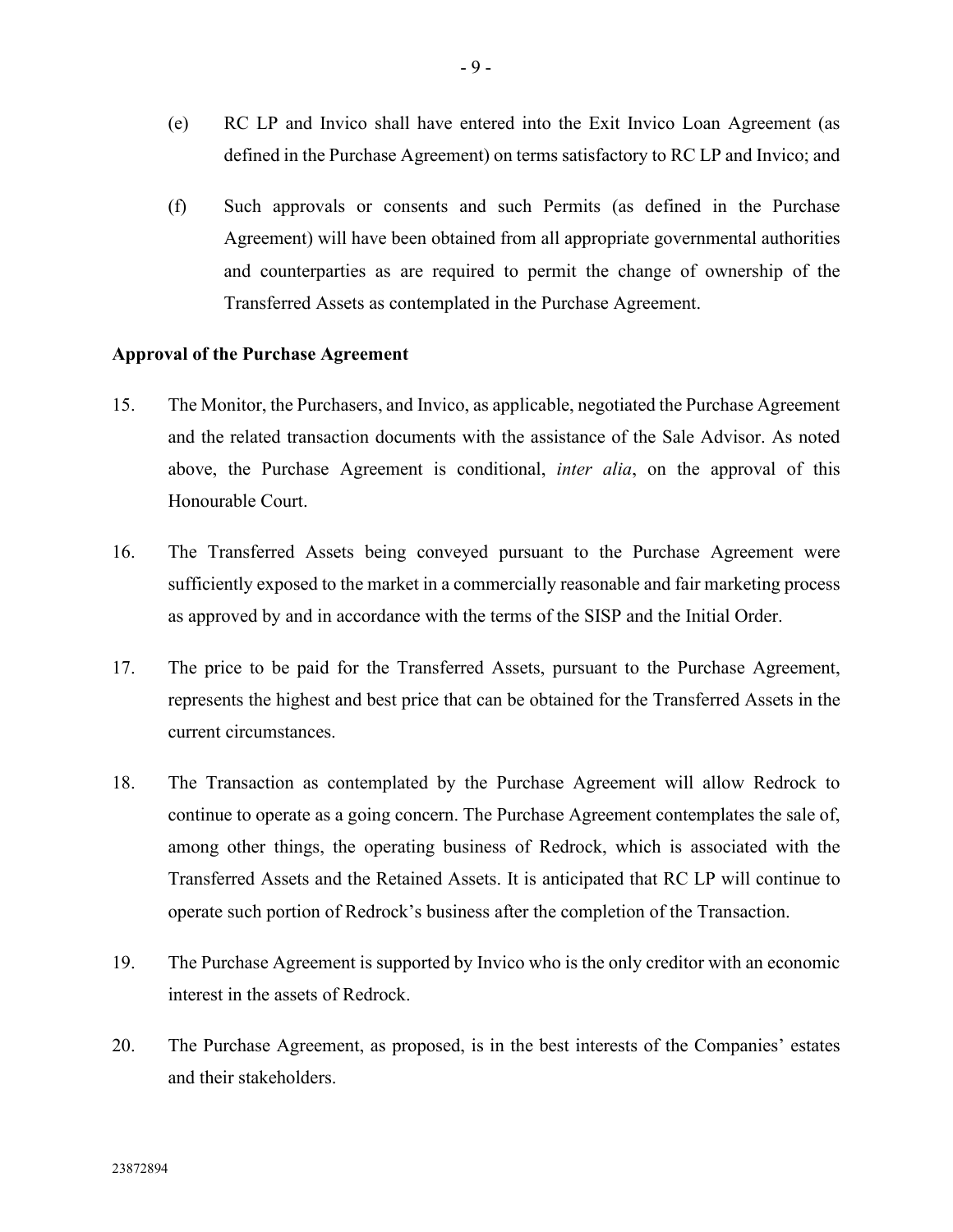#### **Assignment of Included Contracts**

- 21. The Transferred Assets to be acquired by RC LP as part of the Transaction, include the Included Contracts to which Redrock is a party. A number of the Included Contracts require the applicable counterparty's consent for assignment to RC LP.
- 22. Pursuant to the Purchase Agreement, Redrock is required to use best efforts to obtain the all consents required to assign the Included Contracts to RC LP, failing which an Assignment Order may be needed to effectuate the assignment of the Included Contracts.
- 23. Given the short time between the finalization of the Purchase Agreement and the anticipated closing date being on or before February 26, 2021, it is not possible for all consents relating to the Included Contracts to be obtained in advance of Closing. As part of the SAVO, the Monitor seeks assignment to RC LP of the Included Contracts that have been identified by Redrock and RC LP and included on Schedule "E" to the proposed SAVO, with such assignment to be granted pursuant to section 11.3 of the CCAA and effective on implementation of the Transaction, notwithstanding any restrictions on assignment contained in such Included Contracts, and which would require the satisfaction of any applicable Cure Costs (as defined in the Purchase Agreement).
- 24. None of the Included Contracts is: (a) an agreement that has been entered into subsequent to the commencement of these CCAA Proceedings; (b) an eligible financial contract; or (c) a collective agreement.
- 25. Pursuant to the proposed SAVO, to the extent that there are additional Included Contracts that are not listed on Schedule "E" to the SAVO to which Redrock is party and in respect of which the required consent thereunder has not been obtained (each an "**Additional Included Contract**"), the proposed SAVO provides: (a) a mechanism for the provision of notice of the assignment to RC LP of any such Additional Included Contract to the counterparties thereto; (b) a right for such counterparties to object to such assignment; and (c) absent any objection to the assignment to RC LP of any such Additional Included Contract, such assignment is subject to the satisfaction of any applicable Cure Costs.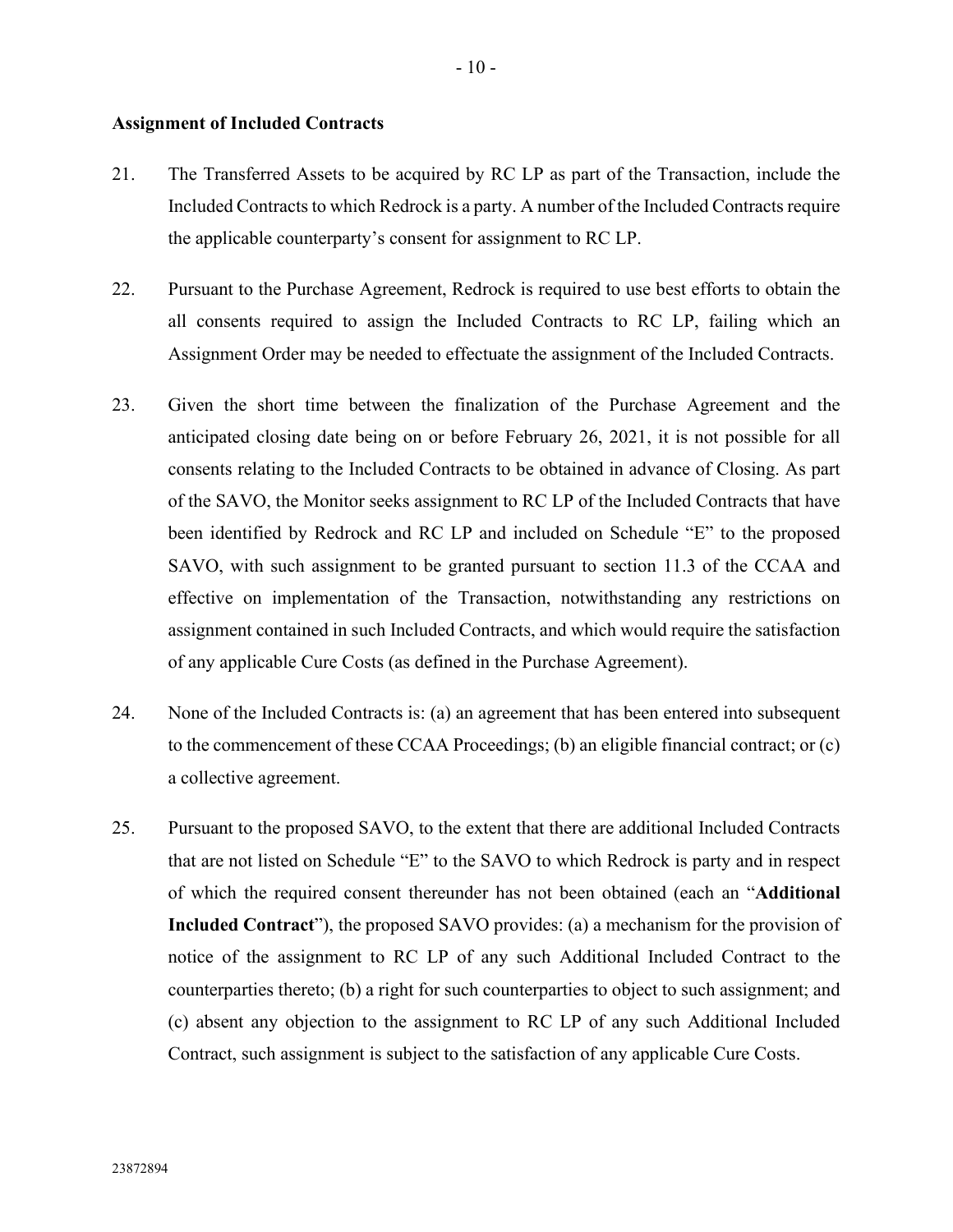- 26. Pursuant to the proposed SAVO, all monetary defaults in respect of the Included Contracts (and any Additional Included Contracts), other than arising by reason only of the insolvency of Redrock, the initiation of these CCAA Proceedings, or the failure to perform a non-monetary obligation under the Included Contract (or Additional included Contract), will be required to be satisfied by RC LP.
- 27. The assignment of the Included Contracts (and any Additional Included Contracts) to RC LP is required to facilitate the completion of the Transaction for the benefit of Redrock and its stakeholders.
- 28. Notwithstanding the assignment of the Included Contracts, or any other provisions of the proposed Included Contracts, Redrock shall continue to be entitled to exercise all of its rights to set-off (or any other contractual rights) and apply any and all post-filing amounts that Redrock owes or may come to owe to any party, as the case may be, as against any amounts that are owed by such party to Redrock.
- 29. Approving the assignment provisions contained in the SAVO is a condition precedent to the implementation of the Plan.

## **Approval of the Reverse Vesting Order**

- 30. The issuance of the Reverse Vesting Order is a condition precedent to the closing of the Purchase Agreement. The Purchase Agreement contemplates that Redrock shall amalgamate with RC GP, pursuant to the Plan. To give effect to this, *inter alia*, the Excluded Assets and the Excluded Liabilities must be transferred to Baldr in order to ensure there are no Excluded Liabilities and Excluded Assets remaining in Redrock.
- 31. The Reverse Vesting Order is necessary to carry out the Transaction. All assets and liabilities of Redrock shall be transferred to Baldr, subject to appropriate trust conditions, in a "siloed" approach that will ensure that the priority of all claims and encumbrances is preserved.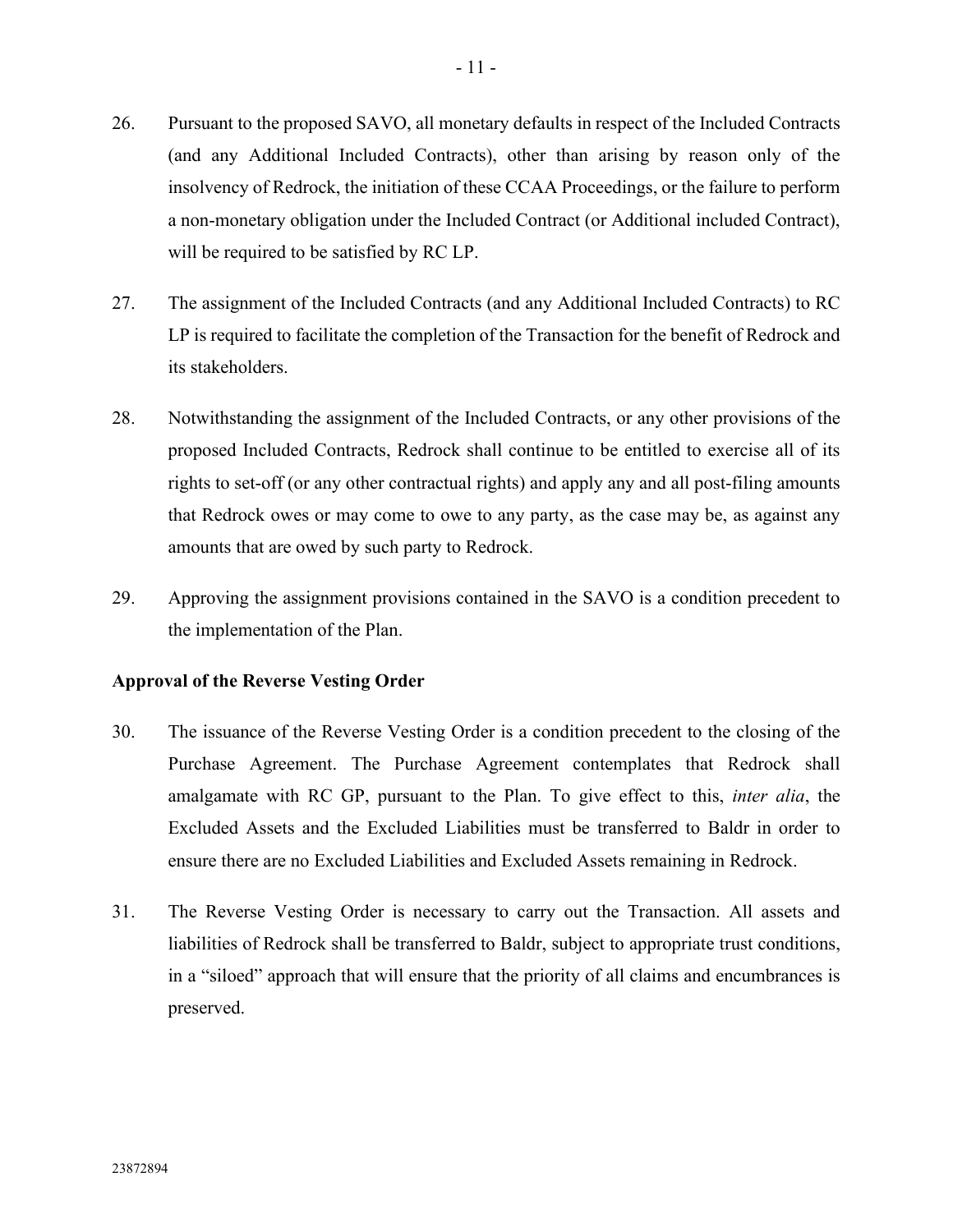#### **Sealing Order**

32. The Confidential Supplement contains certain information concerning the Purchase Agreement, the Transferred Assets, and certain commercially sensitive information related thereto. The public disclosure and dissemination of the information in the Confidential Supplement would case serious and irreparable harm to the estates of Redrock and its stakeholders in the event the Transaction is not completed and it is necessary for the Monitor to attempt to find another purchaser of Redrock or its assets. The limited sealing provision that the Monitor seeks on the Application, in respect of the Confidential Supplement, is a fair and reasonable method of addressing the serious and irreparable harm that would result, if the Confidential Supplement were publicly disseminated.

#### **Miscellaneous**

33. Such further and other grounds as counsel may advise and this Honourable Court may permit.

#### **Material or evidence to be relied on:**

- 34. Pleadings and proceedings in the within Action;
- 35. Sixth Report of the Monitor dated January 27, 2021, and the Confidential Supplement thereto, to be filed concurrently with this Application;
- 36. Affidavit of David Hawkins, affirmed January 26, 2021, to be filed; and
- 37. Such further and other materials or evidence as counsel may advise and this Honourable Court may permit.

#### **Applicable rules:**

38. Rules 6.3, 6.9, 6.28 and 11.27 of the *Alberta Rules of Court*, Alta Reg 124/2010; and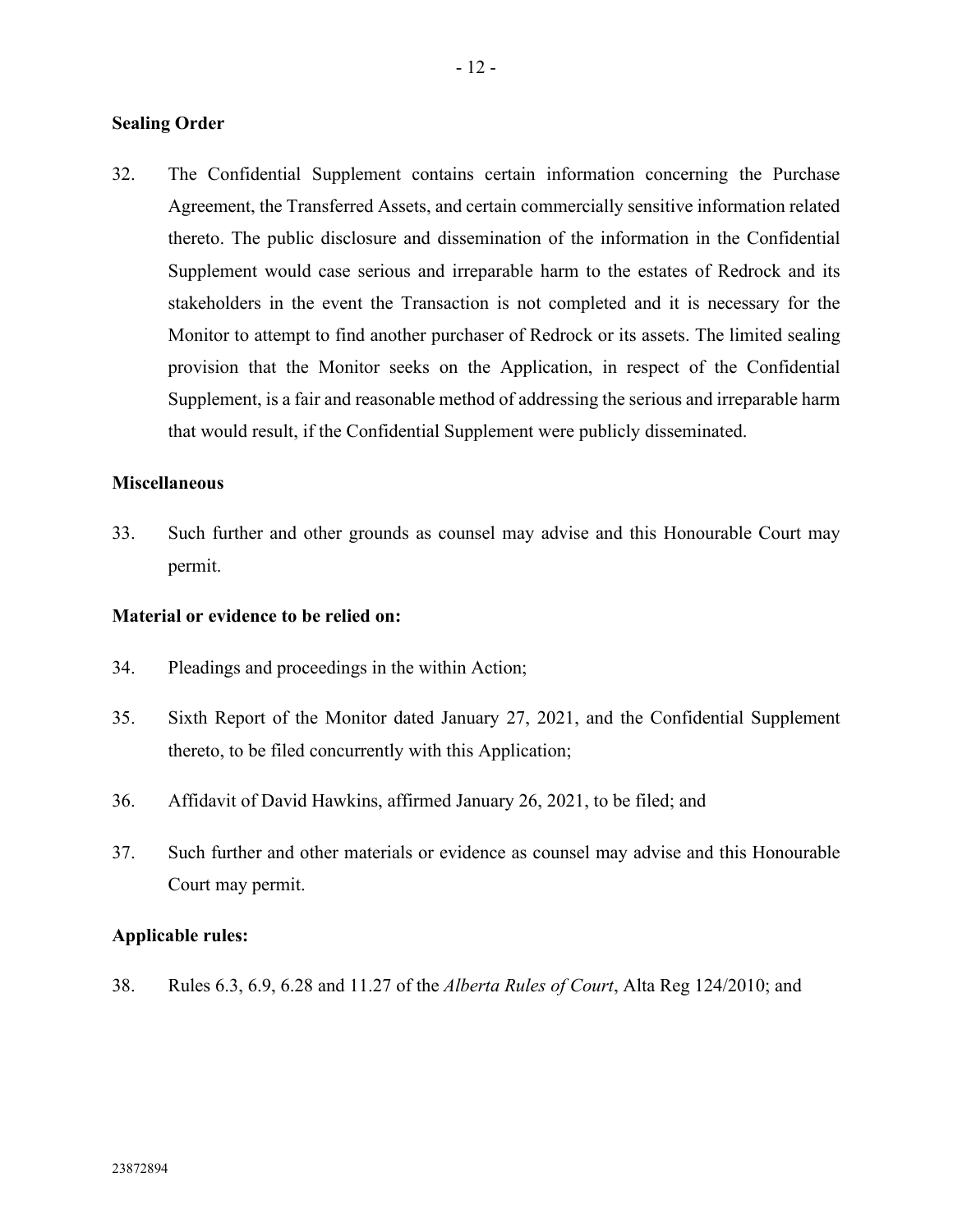39. Such further and other rules as counsel may advise and this Honourable Court may permit.

#### **Applicable Acts and regulations:**

- 40. *Companies' Creditors Arrangement Act,* RSC 1985, c C-36, as amended; and
- 41. Such further and other acts and regulations as counsel may advise and this Honourable Court may permit.

#### **Any irregularity complained of or objection relied on:**

42. None.

#### **How the application is proposed to be heard or considered:**

43. By Webex; see attached Schedule "A".

#### **WARNING**

You are named as a respondent because you have made or are expected to make an adverse claim in respect of this originating application. If you do not come to Court either in person or by your lawyer, the Court may make an order declaring you and all persons claiming under you to be barred from taking any further proceedings against the applicant(s) and against all persons claiming under the applicant(s). You will be bound by any order the Court makes, or another order might be given or other proceedings taken which the applicant(s) is/are entitled to make without any further notice to you. If you want to take part in the application, you or your lawyer must attend in Court on the date and the time shown at the beginning of this form. If you intend to give evidence in response to the application, you must reply by filing an affidavit or other evidence with the Court and serving a copy of that affidavit or other evidence on the applicant(s) a reasonable time before the application is to be heard or considered.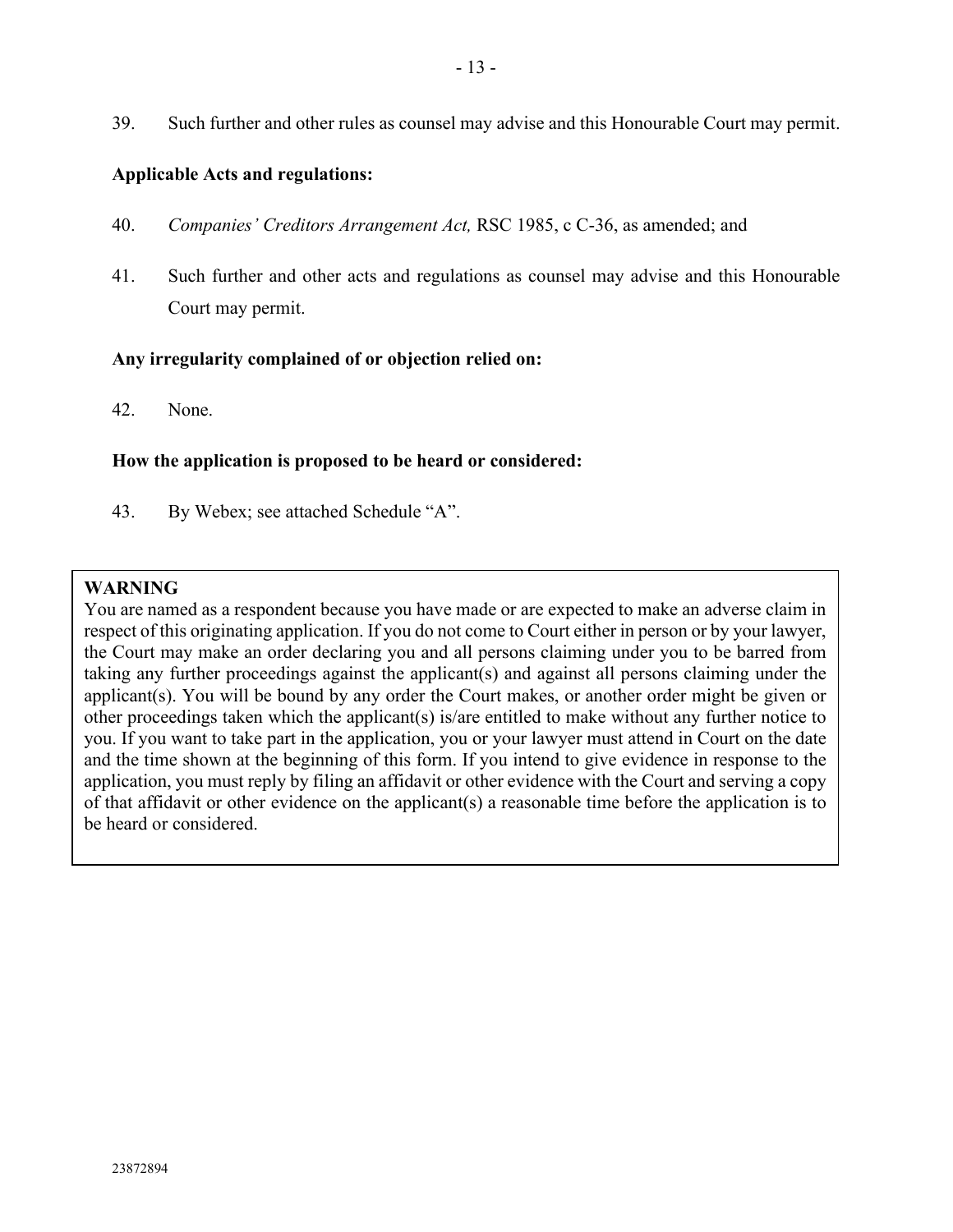# **APPENDIX "A" – WEBEX VIDEOCONFERENCE INFORMATION**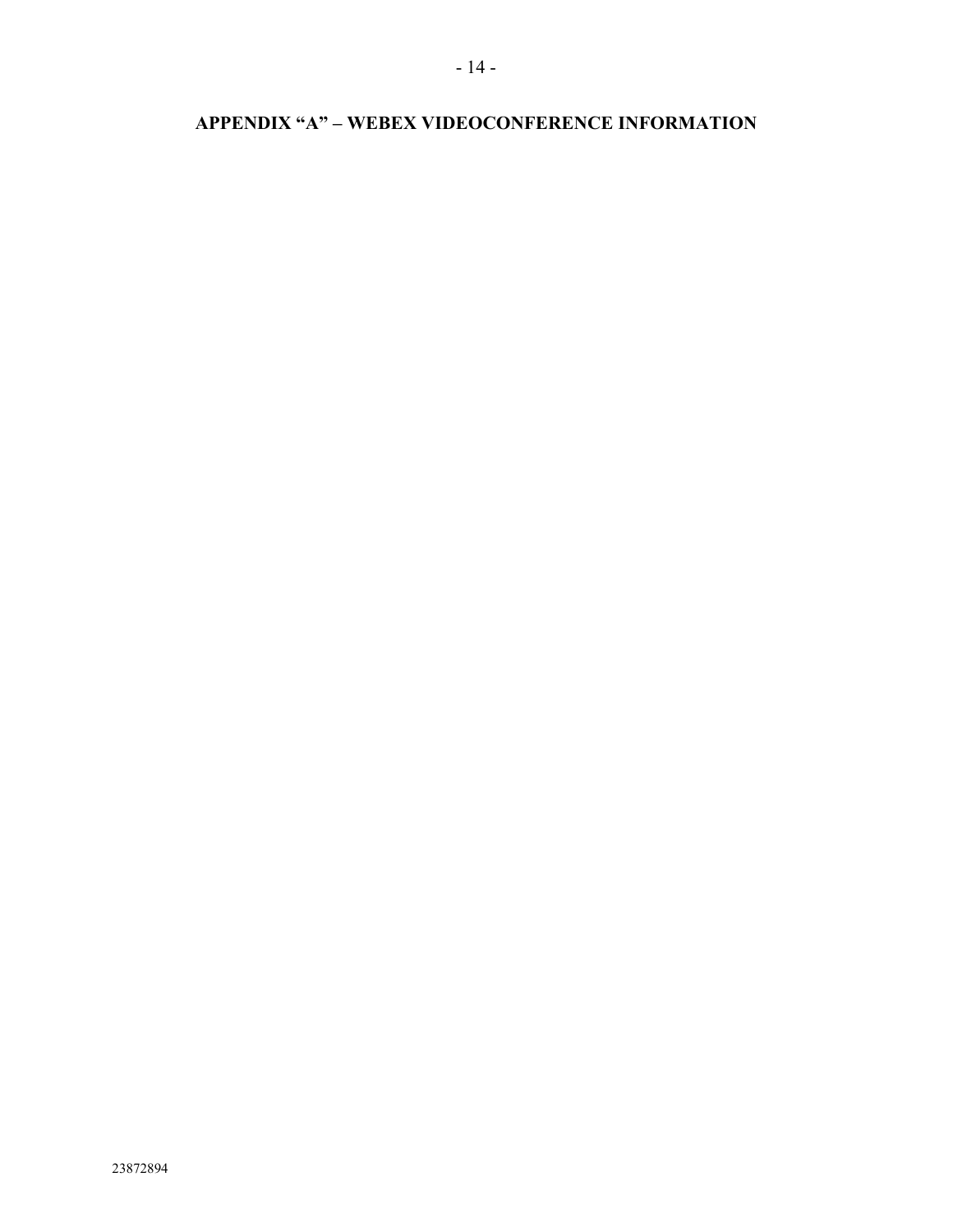#### **Subject:** 2001 06194 - INVICO DIVERSIFIED INCOME LP v. REDROCK CAMPS INC - Feb 02, 2021 10:00 AM - JONES, J

#### **Counsel: Please ensure that all relevant parties have received Webex information.**

**Virtual Courtroom 60** has been assigned for the following matter:

Date: Feb 02, 2021 10:00 AM Style of Cause: 2001 06194 - INVICO DIVERSIFIED INCOME LP v. REDROCK CAMPS INC Presiding Justice: JONES, J

Virtual Courtroom Link: <https://albertacourts.webex.com/meet/virtual.courtroom60>

Instructions for Connecting to the Meeting

- 1. Click on the link above or open up Chrome or Firefox and cut and paste it into your browser address bar.
- 2. If you do not have the Cisco Webex application already installed on your device, the site will have a button to install it. Follow installation instructions. Enter your full name and email address when prompted
- 3. Click on the **Open Cisco Webex Meeting**.
- 4. You will see a preview screen. Click on **Join Meeting**.

Key considerations for those attending:

- 1. Please connect to the courtroom **15 minutes prior** to the start of the hearing.
- 2. Please ensure that your microphone is muted and remains muted for the duration of the proceeding, unless you are speaking. Ensure that you state your name each time you speak.
- 3. If bandwidth becomes an issue, some participants may be asked to turn off their video and participate by audio only.

#### **4. Note: Recording or rebroadcasting of the video is prohibited.**

#### **5. Note: It is highly recommended you use headphones with a microphone or a headset when using Webex. This prevents feedback.**

If you are a non-lawyer attending this hearing remotely, **you must** complete the undertaking located here: <https://www.albertacourts.ca/qb/resources/announcements/undertaking-and-agreement-for-non-lawyers>

For more information relating to Webex protocols and procedures, please visit: <https://www.albertacourts.ca/qb/court-operations-schedules/webex-remote-hearings-protocol>

You can also join the meeting via the "Cisco Webex Meetings" App on your smartphone/tablet or other smart device. You can download this via the App marketplace and join via the link provided above.

*Please note this email is responsible for Webex information only. If you have questions about procedure or concerns with your matter, please contact the appropriate Court Coordinator or Judicial Assistant for further assistance.*

Thank you,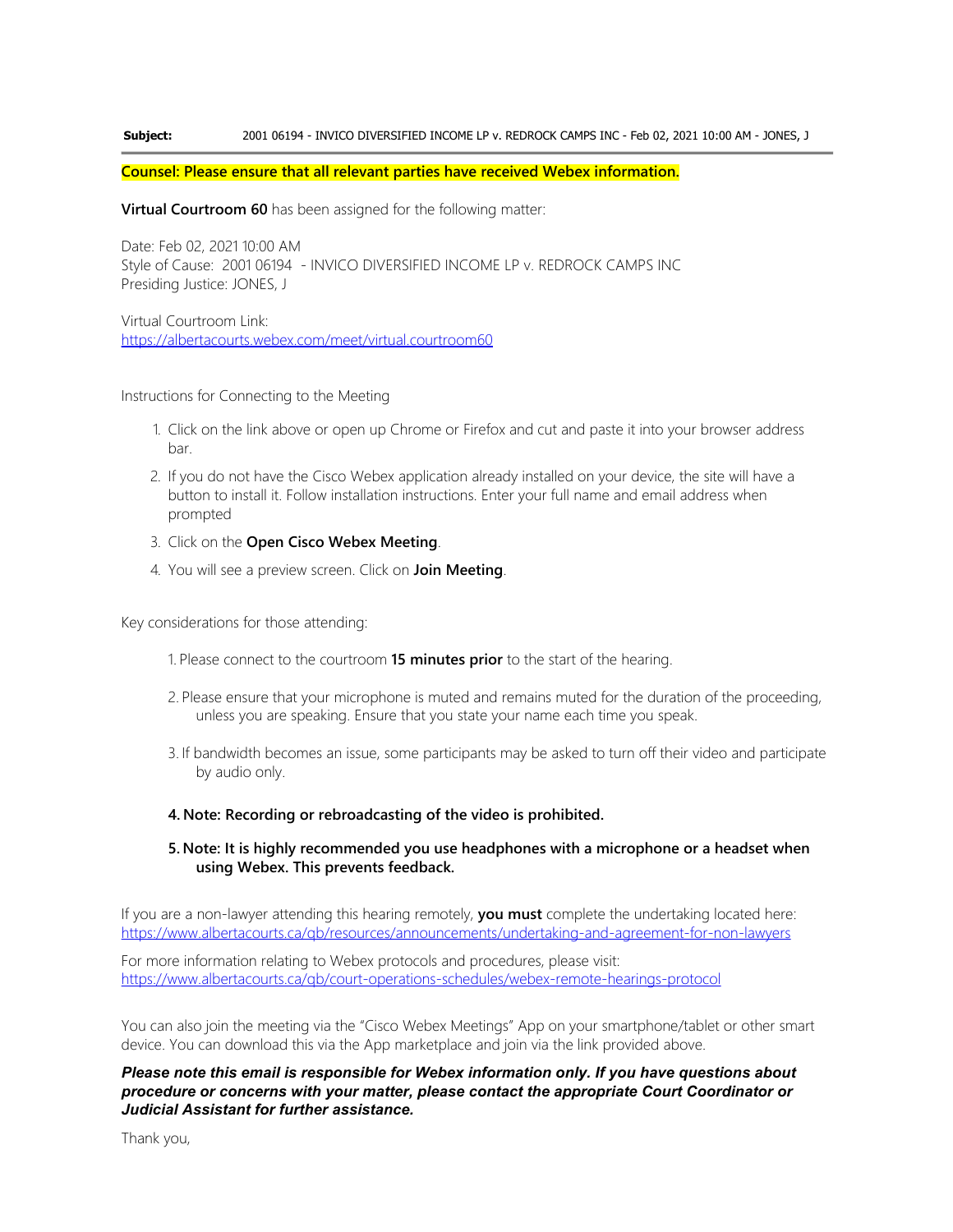# **SCHEDULE "A"** [Sale and Vesting Order]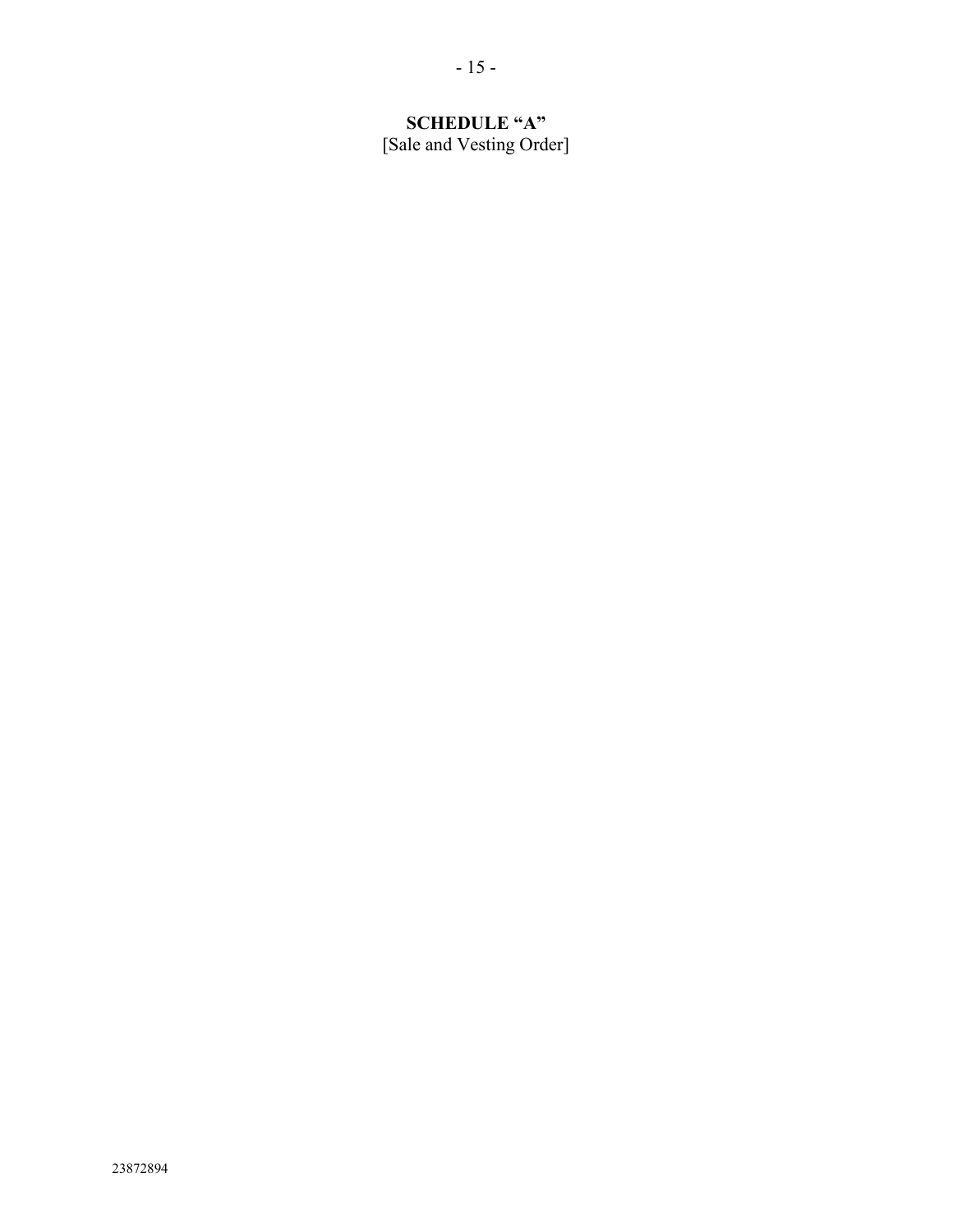| <b>COURT FILE NUMBER</b>                                                                                                              | 2001-06194                                                                                                                                                                                                                                                                    |
|---------------------------------------------------------------------------------------------------------------------------------------|-------------------------------------------------------------------------------------------------------------------------------------------------------------------------------------------------------------------------------------------------------------------------------|
| <b>COURT</b>                                                                                                                          | <b>COURT OF QUEEN'S BENCH</b><br>OF ALBERTA                                                                                                                                                                                                                                   |
| <b>JUDICIAL CENTRE</b>                                                                                                                | <b>CALGARY</b>                                                                                                                                                                                                                                                                |
| <b>APPLICANTS</b>                                                                                                                     | IN THE MATTER OF THE COMPANIES' CREDITORS<br>ARRANGEMENT ACT, RSC 1985, c C-36, as amended<br>AND IN THE MATTER OF THE COMPROMISE OR<br>ARRANGEMENT OF REDROCK CAMPS INC., SOCKEYE<br>ENTERPRISES INC., SWEETWATER HOSPITALITY INC. and<br>BALDR CONSTRUCTION MANAGEMENT INC. |
| <b>DOCUMENT</b>                                                                                                                       | <b>ORDER (Sale Approval and Vesting/Assignment)</b>                                                                                                                                                                                                                           |
| <b>ADDRESS FOR</b><br><b>SERVICE AND</b><br><b>CONTACT</b><br><b>INFORMATION</b><br>OF PARTY<br><b>FILING THIS</b><br><b>DOCUMENT</b> | <b>MLT Aikins LLP</b><br>Barristers and Solicitors<br>2100, 222 3 <sup>rd</sup> Avenue S.W.<br>Calgary, AB T2P 0B4<br>Attn: Ryan Zahara/Catrina Webster<br>Phone: 403.693.5420/4347<br>Fax: 403.508.4349<br>File No.: 0128056.00002                                           |

# **DATE ON WHICH ORDER WAS PRONOUNCED: FEBRUARY 2, 2021 LOCATION WHERE ORDER WAS PRONOUNCED: CALGARY, ALBERTA NAME OF JUSTICE WHO MADE THIS ORDER: JUSTICE C.M. JONES**

**UPON** the application (the "**Application**") of BDO Canada Limited (the "**Monitor**"), in its capacity as the Court-appointed monitor of Redrock Camps Inc. ("**Redrock**"), Sockeye Enterprises Inc., Sweetwater Hospitality Inc. and Baldr Construction Management Inc. for an order approving the asset purchase and sale transaction (the "**Transaction**") contemplated by the Asset Purchase Agreement dated January 26, 2021 (the "**Purchase Agreement**") between Redrock as vendor and Invico Holdings Canada Inc. ("**IHC**") and Redrock Camps LP ("**RC LP**", and together with IHC, the "**Purchasers**"), as purchasers, a redacted copy of which is attached as Appendix "A" to the Sixth Report dated January 27, 2021 (the "**Sixth Monitor's Report**") and an unredacted copy of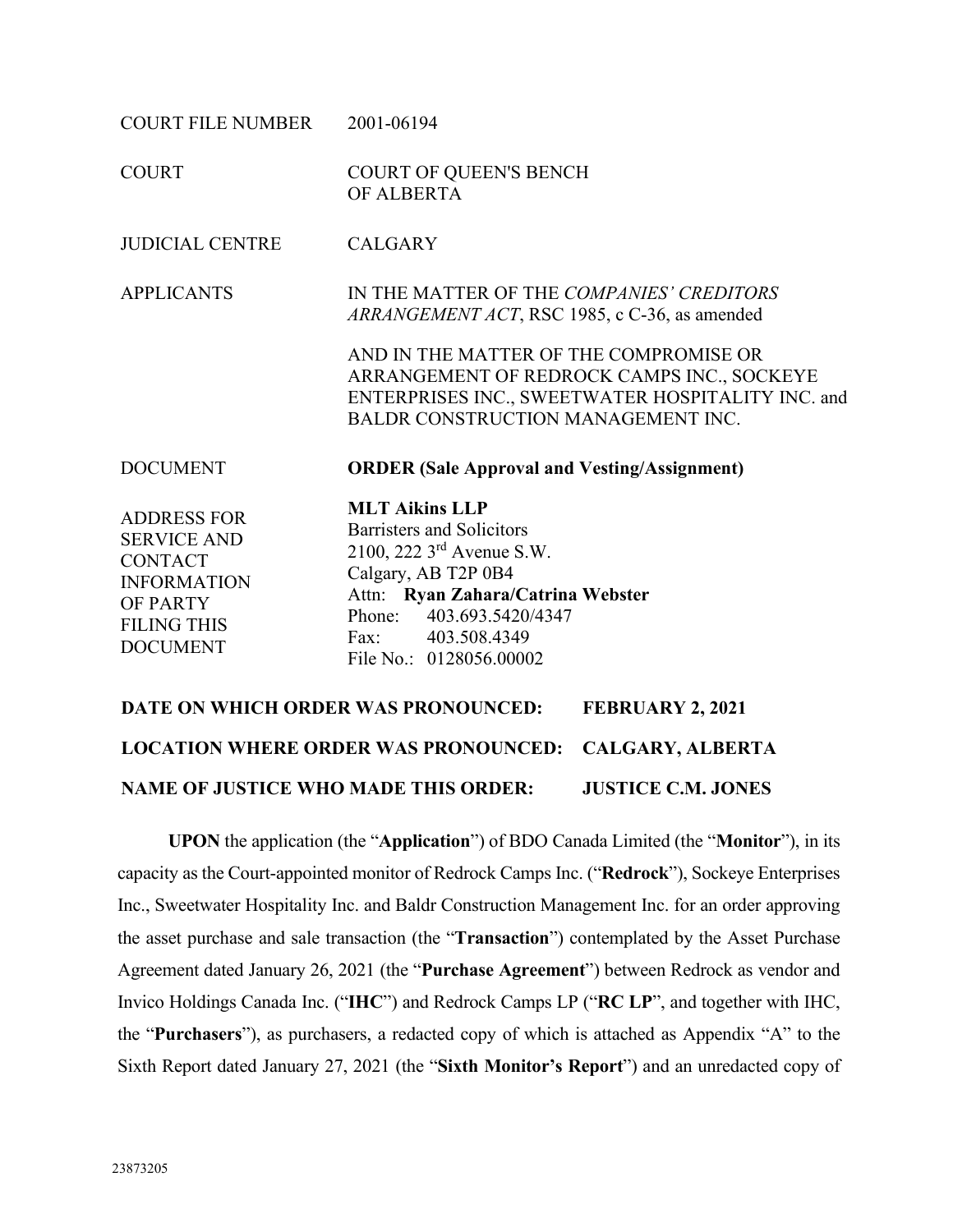the Purchase Agreement is attached as Appendix "A" to the Confidential Supplement (the "**Confidential Supplement**") to the Sixth Report of the Monitor, dated January 28, 2021;

**AND UPON HAVING READ** the Initial Order granted May 13, 2020 and the Order granted July 14, 2020 approving a sale and investment solicitation process (the "**SISP Order**"); **AND UPON HAVING READ** the Sixth Monitor's Report, filed, and the Confidential Supplement; **AND UPON HAVING READ** the Affidavit of David Hawkins affirmed January 26, 2021, and the Affidavit of Service of Joy Mutuku sworn February 1, 2021, to be filed;

**AND UPON HEARING** the submissions of counsel for the Monitor and for any other parties who may be present; **IT IS HEREBY ORDERED AND DECLARED THAT:**

#### **Service**

1. Service of notice of this Application and supporting materials is hereby declared to be good and sufficient, no other person is required to have been served with notice of this Application and time for service of this Application is abridged to that actually given.

#### **Defined Terms**

2. Capitalized terms used herein but not otherwise defined shall have the same meaning as given to such terms in the Purchase Agreement.

#### **Approval of Transaction and Arrangement**

3. The Transaction is hereby approved and execution of the Purchase Agreement is hereby authorized and approved, with such minor amendments as the Monitor, Redrock and the Purchasers may agree to. The Monitor and Redrock are hereby authorized and directed to take such additional steps and Redrock is hereby authorized and empowered to execute such additional documents as may be necessary or desirable for completion of the Transaction and conveyance of the Transferred Assets to RC LP.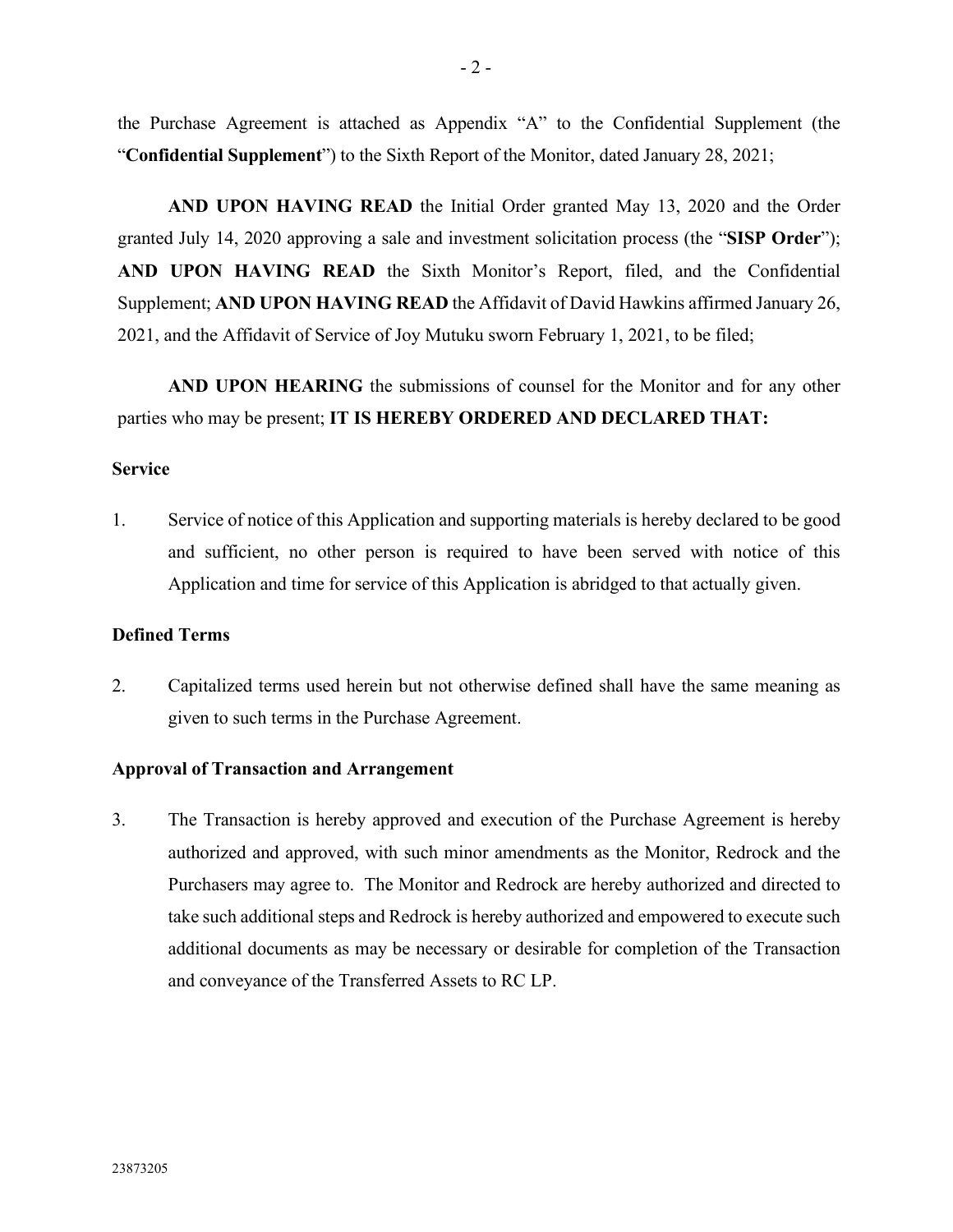#### **Vesting of Transferred Assets and Discharge of Encumbrances**

- 4. Upon the delivery of a Monitor's certificate to the Purchasers substantially in the form set out in **Schedule "A"** hereto (the "**Monitor's Certificate**"):
	- (a) All of Redrock's right, title, and interest in and to the Transferred Assets, as described in the Purchase Agreement, shall vest absolutely, exclusively, and entirely in the name of RC LP, free and clear of and from any and all Claims including, without limiting the generality of the foregoing:
		- (i) any encumbrances or charges created by the Initial Order;
		- (ii) all charges, security interests or claims evidenced by registrations pursuant to the *Personal Property Security Act* (Alberta) or any other personal property registry system; and
		- (iii) those claims listed in **Schedule "B"** hereto (all of which are collectively referred to as the "**Transferred Assets Encumbrances**", which term shall not include the permitted encumbrances, caveats, interests, easements, and restrictive covenants listed in **Schedule "C"** hereto (collectively, the "**Permitted Encumbrances**");

and for greater certainty, this Court orders that all Claims, affecting or relating to the Transferred Assets are hereby expunged, discharged and terminated as against the Transferred Assets; and

- (b) All encumbrances against the Retained Assets, as described in the Purchase Agreement, are hereby discharged as against Redrock's right, title and interest in the Retained Assets including, without limiting the generality of the foregoing:
	- (i) any encumbrances or charges created by the Initial Order;
	- (ii) all charges, security interests or claims evidenced by registrations pursuant to the *Personal Property Security Act* (Alberta) or any other personal property registry system; and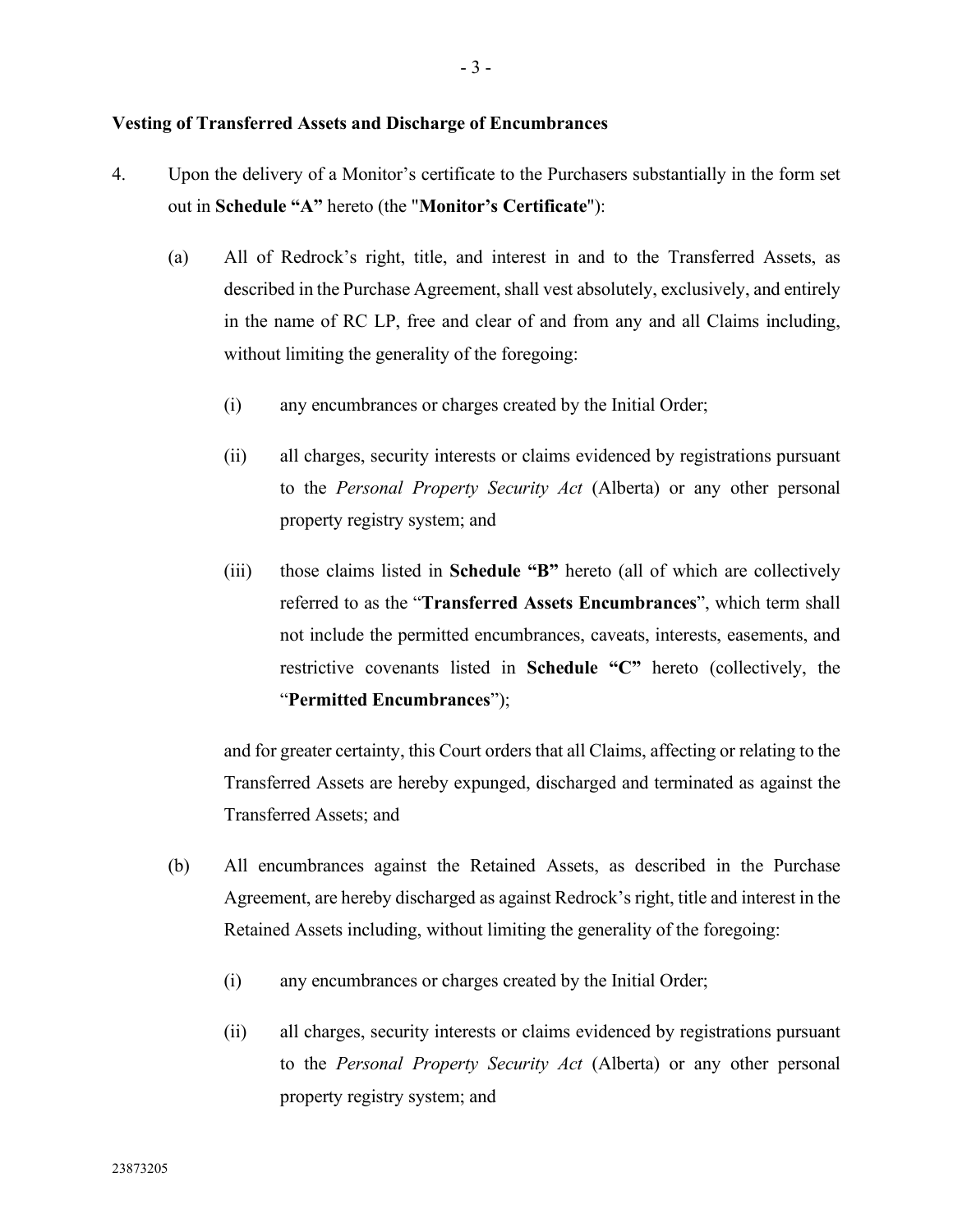(iii) those claims listed in **Schedule "D"** hereto (all of which are collectively referred to as the "**Retained Assets Encumbrances**"; together with the Transferred Assets Encumbrances, the "**Encumbrances**", which term shall not include the Permitted Encumbrances listed in **Schedule "C"** hereto);

and for greater certainty, this Court orders that all Claims, affecting or relating to the Retained Assets are hereby expunged, discharged and terminated as against the Retained Assets.

- 5. Upon delivery of the Monitor's Certificate, and upon filing of a certified copy of this Order, together with any applicable registration fees, all governmental authorities including those referred to in this paragraph (collectively, "**Governmental Authorities")** are hereby authorized, requested, and directed to accept delivery of such Monitor's Certificate and certified copy of this Order as though they were originals and to register such transfers, interest authorizations, discharges and discharge statements of conveyance as may be required to convey to RC LP clear title to the Transferred Assets and to discharge from title to the Retained Assets any Encumbrances. Without limiting the foregoing, the Registrar of the Alberta Personal Property Registry (the "**PPR Registrar"**) shall and is hereby directed to forthwith cancel and discharge any registrations at the Alberta Personal Property Registry (whether made before or after the date of this Order) claiming security interests in the estate or interest of Redrock in any of the Transferred Assets or Retained Assets that are of a kind prescribed by applicable regulations as serial-number goods.
- 6. In order to effect the transfers and discharges described above, this Court directs each of the Governmental Authorities to take such steps as are necessary to give effect to the terms of this Order and the Purchase Agreement. Presentment of this Order and the Monitor's Certificate shall be the sole and sufficient authority for the Governmental Authorities to make and register transfers of title or interest and cancel and discharge registrations against any of the Transferred Assets and Retained Assets of any Claims.
- 7. The Monitor is authorized and directed to undertake and perform such activities and obligations as are contemplated to be undertaken or performed by the Monitor pursuant to this Order, the SISP Order, the Purchase Agreement, or any ancillary document related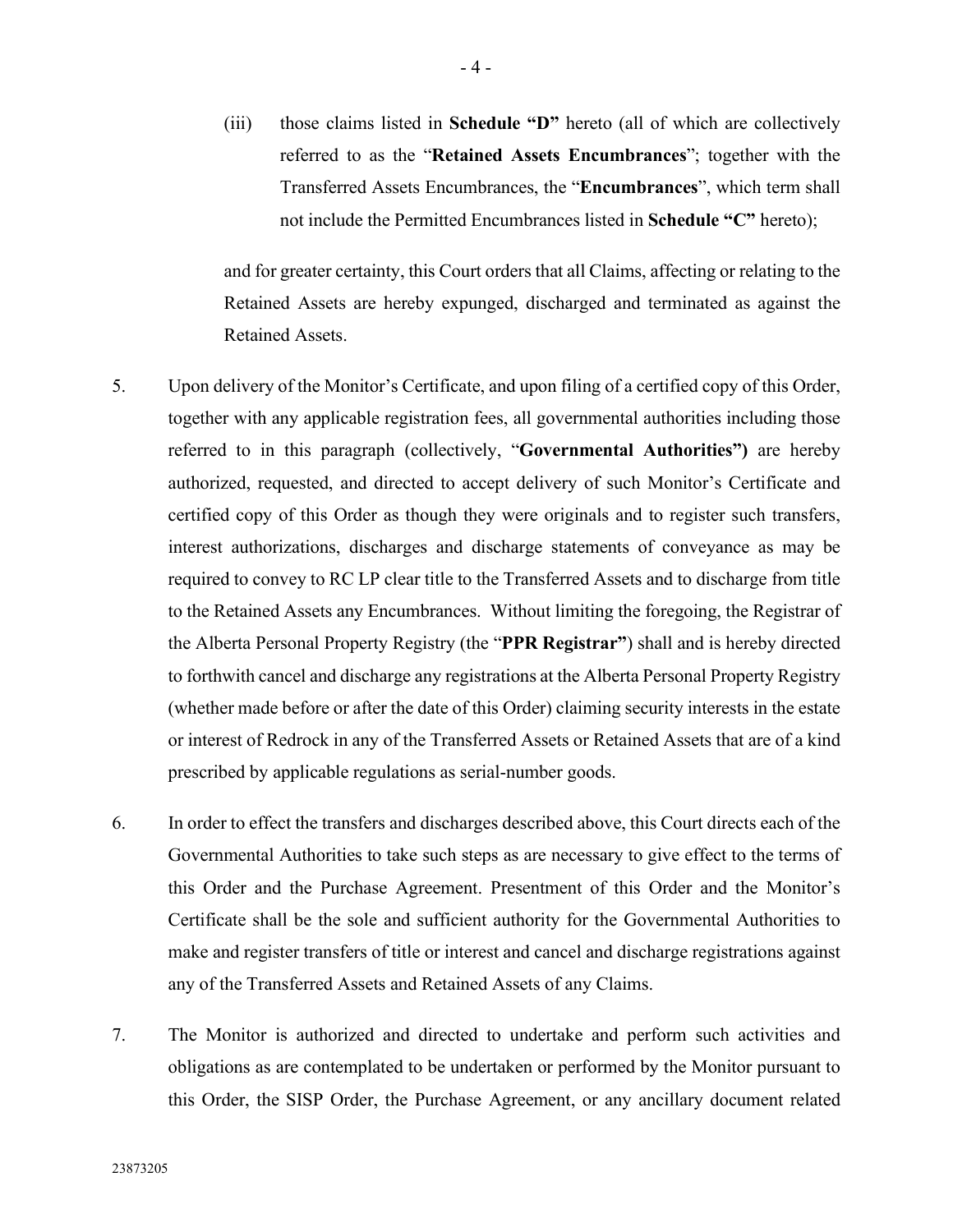thereto, and shall incur no liability in connection therewith, save and except for any gross negligence or willful misconduct on its part.

- 8. No authorization, approval or other action by and no notice to or filing with any governmental authority or regulatory body exercising jurisdiction over the Transferred Assets and Retained Assets is required for the due execution, delivery and performance by Redrock of the Purchase Agreement.
- 9. For the purposes of determining the nature and priority of Claims, net proceeds from sale of the Transferred Assets and Retained Assets shall stand in the place and stead of the Transferred Assets and Retained Assets from and after delivery of the Monitor's Certificate and all Claims shall not attach to, encumber, or otherwise form a charge, security interest, lien, or other Claim against the Transferred Assets and Retained Assets and may be asserted against the net proceeds from sale of the Transferred Assets and Retained Assets with the same priority as they had with respect to the Transferred Assets and Retained Assets immediately prior to the sale, as if the Transferred Assets and Retained Assets had not been sold and remained in the possession or control of the person having that possession or control immediately prior to the sale.
- 10. Except as expressly provided for in the Purchase Agreement or by section 5 of the Alberta *Employment Standards Code*, the Purchasers shall not, by completion of the Transaction, have liability of any kind whatsoever in respect of any Claims against Redrock.
- 11. Upon completion of the Transaction, Redrock and all persons who claim by, through or under Redrock in respect of the Transferred Assets or Retained Assets, and all persons or entities having any Claims of any kind whatsoever in respect of the Transferred Assets or Retained Assets, shall stand absolutely and forever barred, estopped, and foreclosed from and permanently enjoined from pursuing, asserting, or claiming any and all right, title, estate, interest, royalty, rental, equity of redemption or other Claim whatsoever in respect of or to the Transferred Assets or Retained Assets, and to the extent that any such persons or entities remain in the possession or control of any of the Transferred Assets or Retained Assets, or any artifacts, certificates, instruments or other indicia of title representing or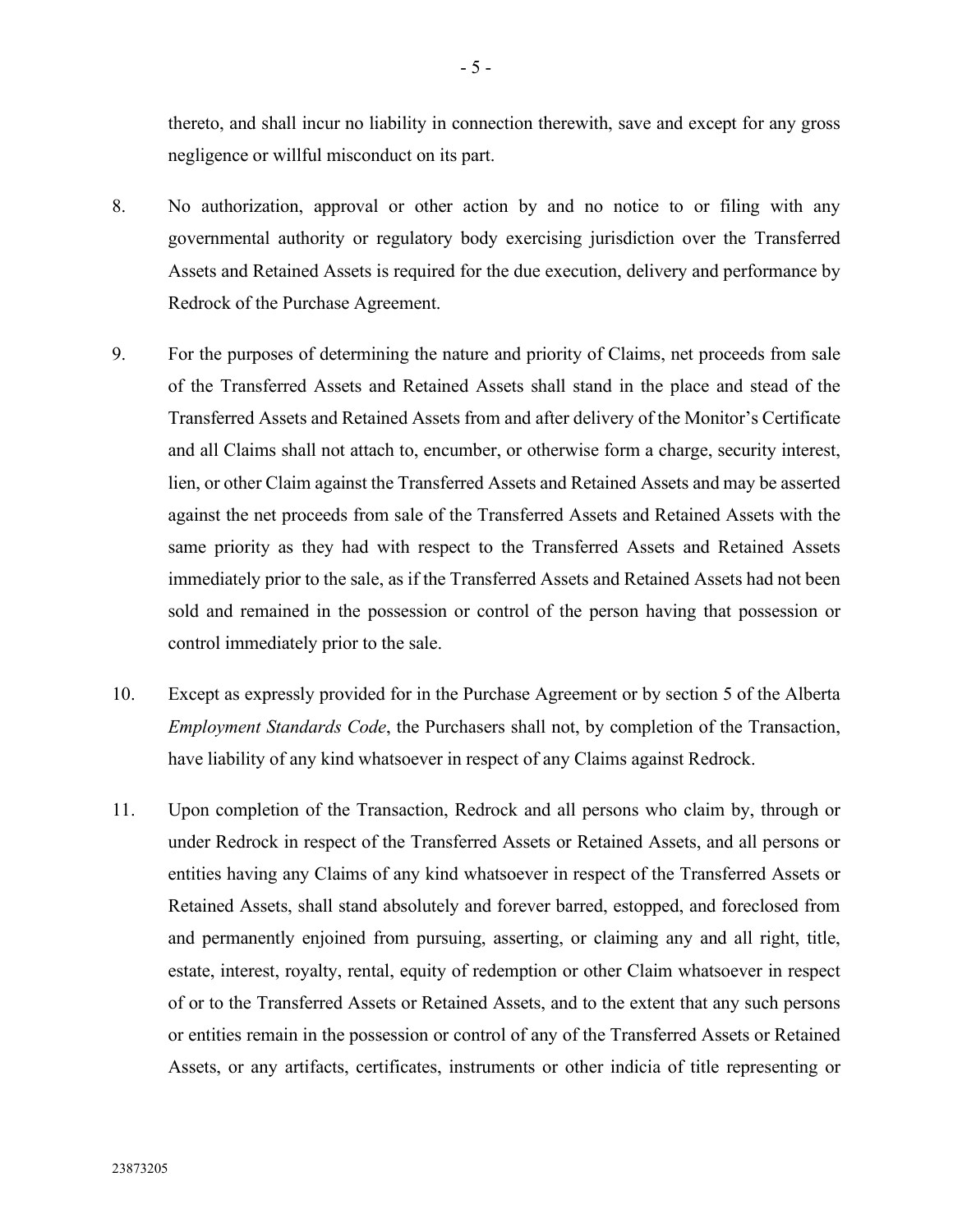evidencing any right, title, estate, or interest in and to the Transferred Assets or Retained Assets, they shall forthwith deliver possession thereof to Redrock or RC LP respectively.

- 12. RC LP shall be entitled to enter into and upon, hold and enjoy the Transferred Assets for its own use and benefit without any interference of or by Redrock, or any person claiming by, through or against Redrock.
- 13. Redrock shall be entitled to enter into and upon, hold and enjoy the Retained Assets for its own use and benefit without any interference of or by any person claiming by, through or against Redrock.
- 14. Immediately upon closing of the Transaction, holders of Permitted Encumbrances shall have no claim whatsoever against Redrock
- 15. The Monitor is directed to file with the Court a copy of the Monitor's Certificate forthwith after delivery thereof to the Purchasers.
- 16. Pursuant to clause 7(3)(c) of the *Personal Information Protection and Electronic Documents Act* (Canada) and section 20(e) of the Alberta *Personal Information Protection Act*, Redrock and the Monitor are authorized and permitted to disclose and transfer to the Purchasers all human resources and payroll information in Redrock's records pertaining to Redrock's past and current employees. The Purchasers shall maintain and protect the privacy of such information and shall be entitled to use the personal information provided to it in a manner which is in all material respects identical to the prior use (of such information) to which Redrock was entitled.
- 17. The Monitor may rely on written notice from Redrock, IHC, RC LP, or their respective counsel regarding the fulfillment of conditions to closing under the Purchase Agreement and shall incur no liability with respect to the delivery of the Monitor's Certificate.

## **Assignment of Included Contracts**

<span id="page-21-0"></span>18. Upon the delivery by the Monitor to Redrock and the Purchasers of the Monitor's Certificate, all of the rights and obligations of Redrock under and to the Included Contracts,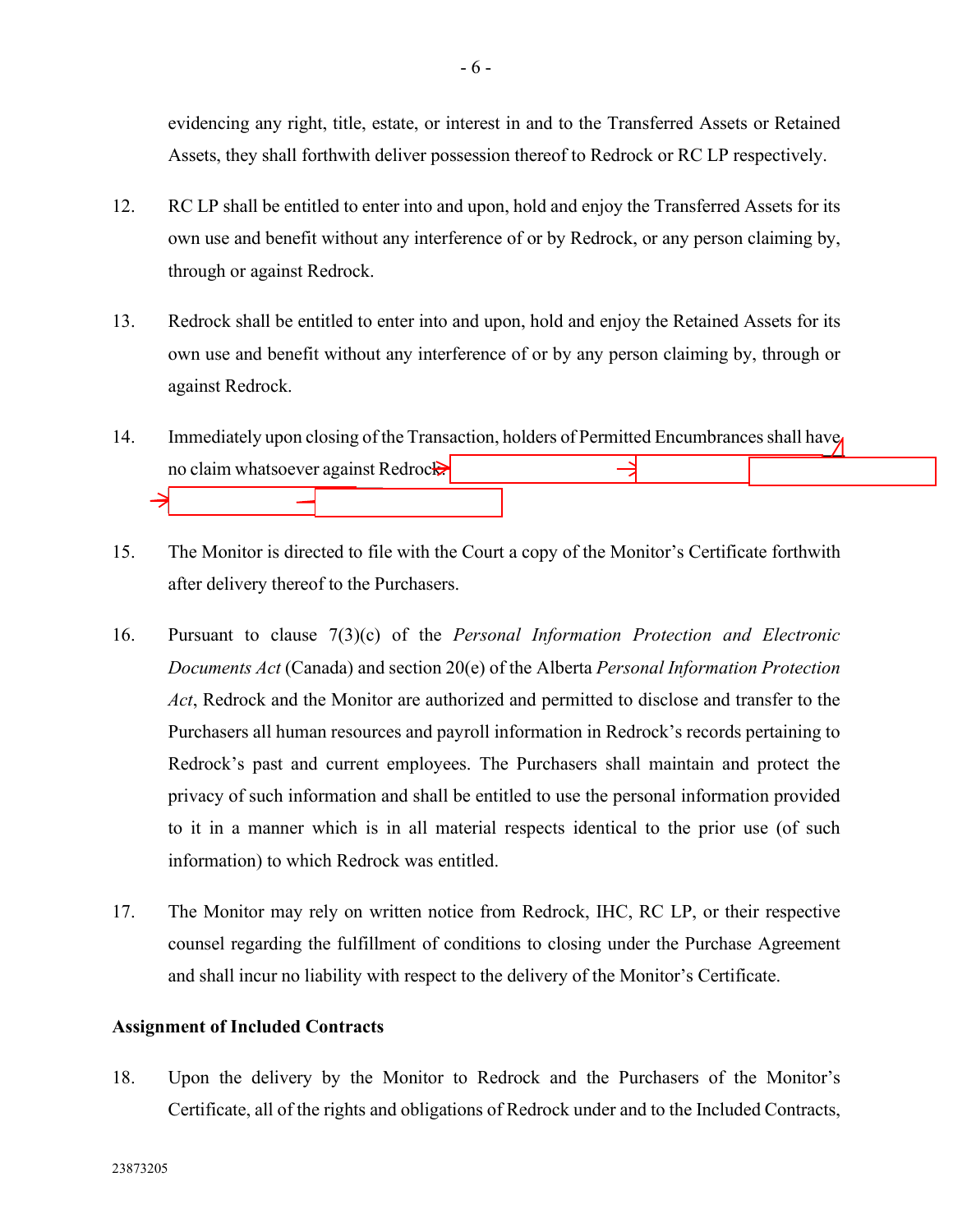which are listed in **Schedule "E"** to this Order, shall be assigned, conveyed and transferred to, and assumed by RC LP pursuant to section 11.3 of the *Companies' Creditors Arrangement Act*, RSC 1985, c C-36, as amended (the "**CCAA**").

- 19. The assignment of the Included Contracts is hereby declared valid and binding upon all of the counterparties to the Included Contracts notwithstanding any restriction, condition or prohibition contained in any such Included Contracts relating to the assignment thereof, including any provision requiring the consent of any party to the assignment.
- 20. For greater certainty, the assignment and transfer of the Included Contracts shall be subject to the provisions herein directing that Redrock's rights, title and interests in the Transferred Assets shall vest absolutely in RC LP free and clear of all Transferred Assets Encumbrances other than the Permitted Encumbrances in accordance with the provisions of this Order.
- 21. No counterparty under any Included Contract, nor any other person, upon the assignment and transfer to, and assumption by, RC LP of any Included Contract hereunder shall make or pursue any demand, claim, action or suit or exercise any right or remedy under such Included Contract against RC LP relating to:
	- (a) Redrock having sought or obtained relief under the CCAA;
	- (b) the insolvency of Redrock; or
	- (c) any failure by Redrock to perform a non-monetary obligation under any Included Contract;

and all such counterparties and persons shall be forever barred and estopped from taking such action. For greater certainty:

- (d) nothing herein shall limit or exempt RC LP in respect of obligations accruing, arising or continuing after the Closing under the Included Contracts other than in respect of items (a) to (b), above; and
- (e) any Permitted Encumbrances shall continue to have the priority and entitlement attaching thereto notwithstanding this Order.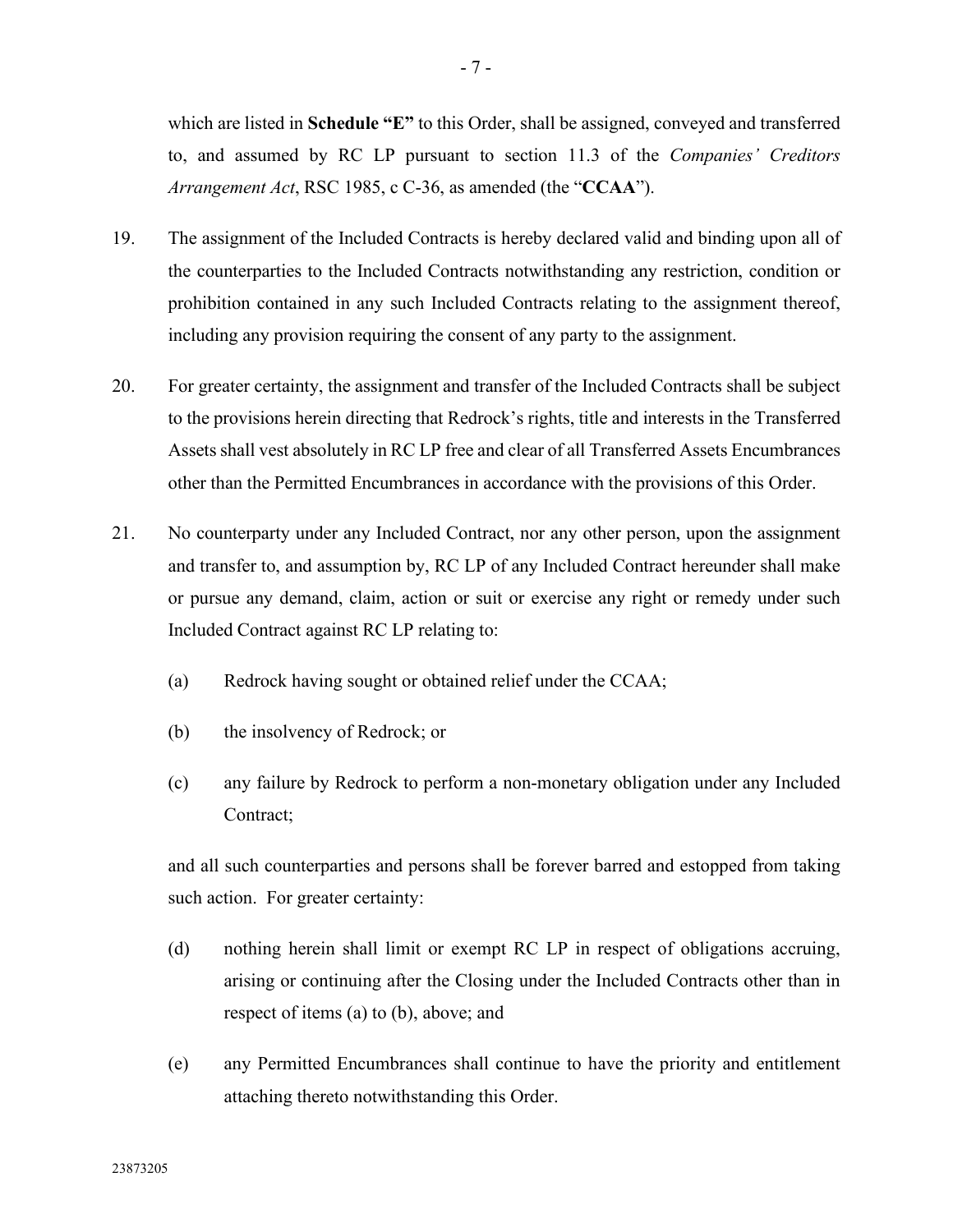- 22. All monetary defaults in relation to the Included Contracts existing prior to the Closing, if any, other than those arising by reason only of the insolvency of Redrock, the commencement of these CCAA proceedings or the failure to perform a non-monetary obligation under any Included Contract, shall be paid to the Monitor on Closing as part of the Purchase Price and in accordance with the Purchase Agreement. Provided the Cure Costs are paid to the Monitor, then the Monitor shall make payment of Cure Costs to the counterparties to the Included Contracts within 30 days of Closing.
- <span id="page-23-0"></span>23. Immediately following the assignment and transfer of the Included Contracts, no counterparty under any Included Contract shall have any claim whatsoever against Redrock or the Monitor.

#### **Additional Included Contracts**

- 24. Following the date of this Order, including, for greater certainty, following the Closing, Redrock is authorized to provide to the counterparty or counterparties to any additional Included Contracts not listed on Schedule "H" to this Order that are to be assigned to RC LP pursuant to the Purchase Agreement and in respect of which counterparty consent is required thereunder but not obtained (each an "**Additional Included Contract**") a notice of the assignment to and assumption by RC LP of such Additional Included Contract (each an "**Additional Assignment Notice**").
- 25. Any counterparty to an Additional Included Contract who receives an Additional Assignment Notice shall have seven (7) Business Days from the date of such Additional Assignment Notice (the "**Objection Deadline**") to provide notice to the Monitor of any objection it has to such assignment to and assumption by RC LP of the applicable Additional Included Contract.
- 26. If the Monitor does not receive any notice of objection to the assignment to and assumption by RC LP of an Additional Included Contract by the Objection Deadline, Redrock shall be authorized to assign such Additional Included Contract to RC LP subject to paragraphs [18](#page-21-0) to [23,](#page-23-0) inclusive, of this Order, which shall apply *mutatis mutandis* to the assignment and assumption of any Additional Included Contracts without any further Court order.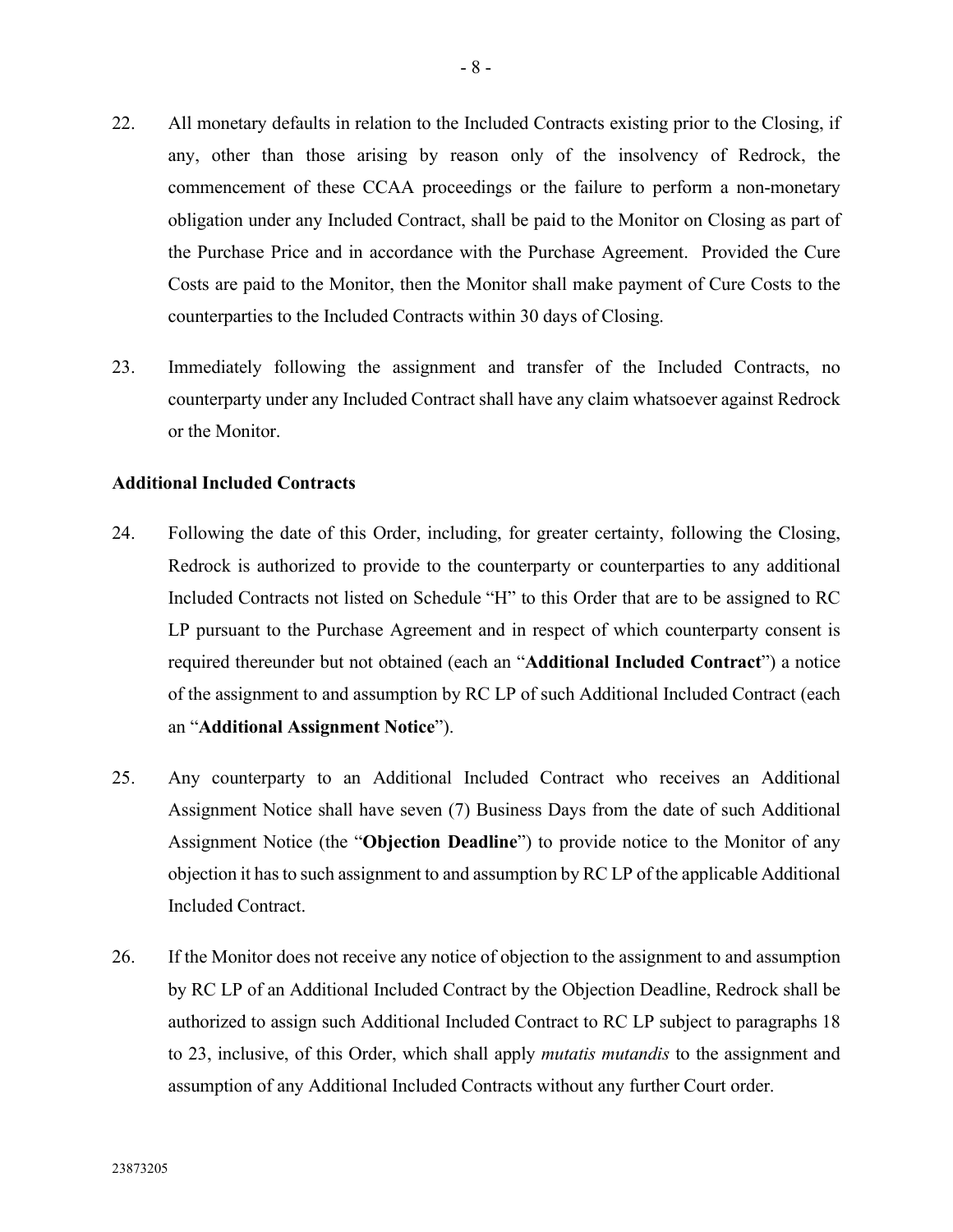- 27. The applicable date of assignment and assumption of any Additional Included Contracts shall be the later of the date of service of the Additional Assignment Notice or delivery of the Monitor's Certificate.
- 28. If notice of an objection to the assignment to and assumption by RC LP of an Additional Included Contract is received by the Monitor from the counterparty to such Additional Included Contract by the Objection Deadline, the Monitor is authorized to schedule an application with this Court for the resolution of such objection.

#### **Effective Time**

29. This Order shall become effective in the order set out in the Plan Sanction Order, which Plan Sanction Order is granted contemporaneously with the within Order.

#### **Pendency of Bankruptcy Proceedings**

- 30. For greater certainty, notwithstanding:
	- (a) the pendency of these proceedings and any declaration of insolvency made herein;
	- (b) the pendency of any applications for a bankruptcy order now or hereafter issued pursuant to the *Bankruptcy and Insolvency Act*, RSC 1985, c B-3, as amended (the "BIA"), in respect of Redrock, and any bankruptcy order issued pursuant to any such applications;
	- (c) any assignment in bankruptcy made in respect of Redrock; and
	- (d) the provisions of any federal or provincial statute:

the vesting of the Transferred Assets in RC LP or the discharge of the Encumbrances from title to the Retained Assets, the assignment of the Included Contracts to RC LP, and the assignment of any Additional Included Contracts to RC LP in accordance with this Order and the Purchase Agreement shall be binding on any trustee in bankruptcy that may be appointed in respect of Redrock and shall not be void or voidable by creditors of Redrock, nor shall it constitute nor be deemed to be a transfer at undervalue, settlement, fraudulent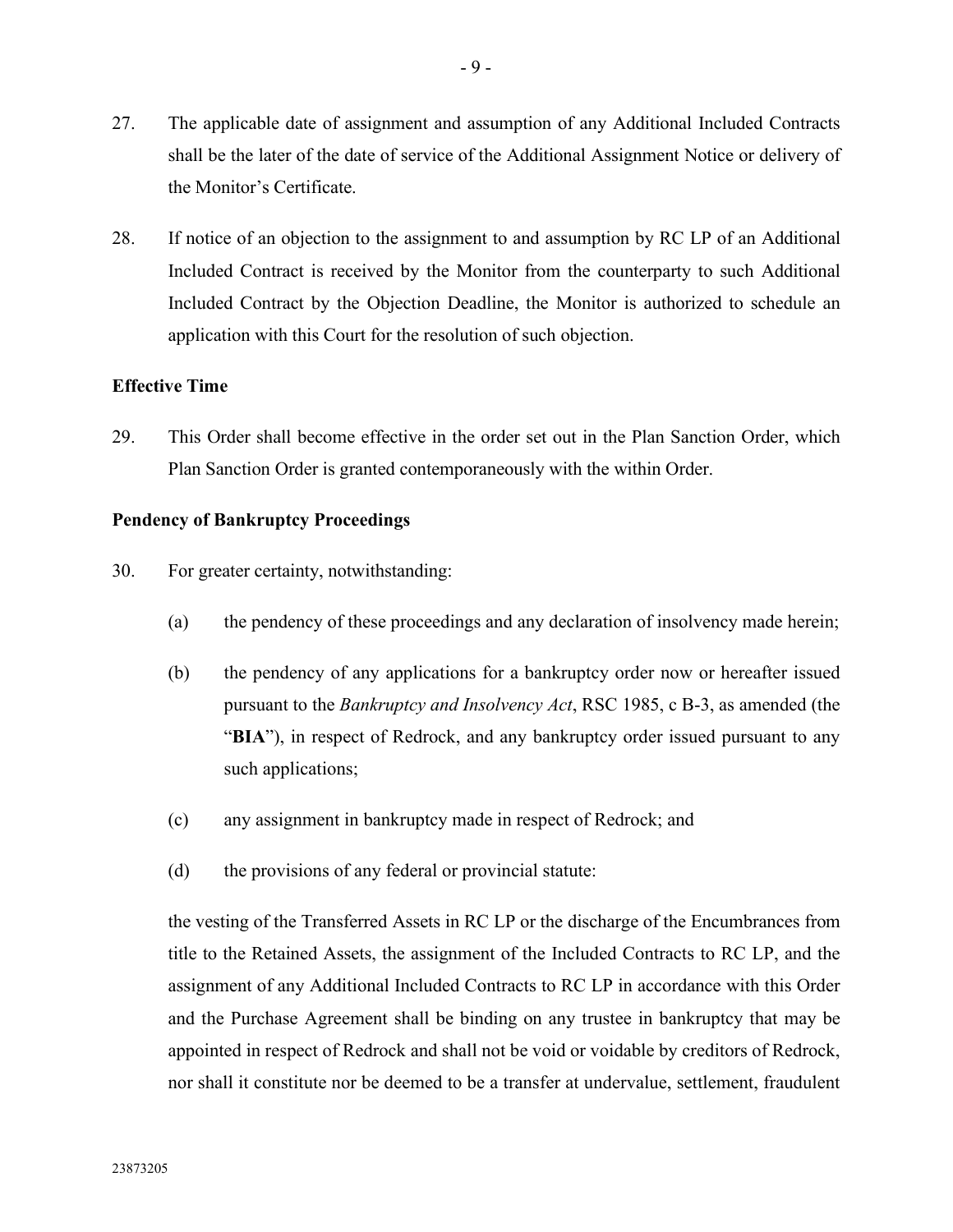preference, assignment, fraudulent conveyance, or other reviewable transaction under the BIA or any other applicable federal or provincial legislation, nor shall it constitute oppressive or unfairly prejudicial conduct pursuant to any applicable federal or provincial legislation.

31. Notwithstanding any other provisions of this Order, Redrock shall continue to be entitled to exercise all of its rights to set-off (or any other contractual rights) and apply any and all post-filing amounts that Redrock owes or may come to owe to any party, as the case may be, as against any amounts that are owed by such party to Redrock.

#### **Advice and Directions**

32. Redrock, the Purchasers, the Monitor, and any other interested party shall be at liberty to apply for further advice, assistance and direction as may be necessary or desirable in order to give full force and effect to the terms of this Order, including without limitation, as necessary, to effect the transfer of the Included Contracts and any Additional Included Contracts (including any transfer of title registrations in respect of such Included Contracts and any Additional Included Contracts), the interpretation of this Order or the implementation thereof, to assist and aid the parties in closing the Transaction, and for any further order that may be required, on notice to any party likely to be affected by the order sought or on such notice as this Court requires.

## **Aid and Recognition**

33. This Honourable Court hereby requests the aid and recognition of any court, tribunal, regulatory or administrative body having jurisdiction in Canada or in any of its provinces or territories or in any foreign jurisdiction, to act in aid of and to be complimentary to this Court in carrying out the terms of this Order, to give effect to this Order and to assist Redrock, the Monitor, and their agents in carrying out the terms of this Order. All courts, tribunals, regulatory and administrative bodies are hereby respectfully requested to make such order and to provide such assistance to Redrock, and to the Monitor as an officer of the Court, as may be necessary or desirable to give effect to this Order or to assist Redrock, the Monitor, and their agents in carrying out the terms of this Order.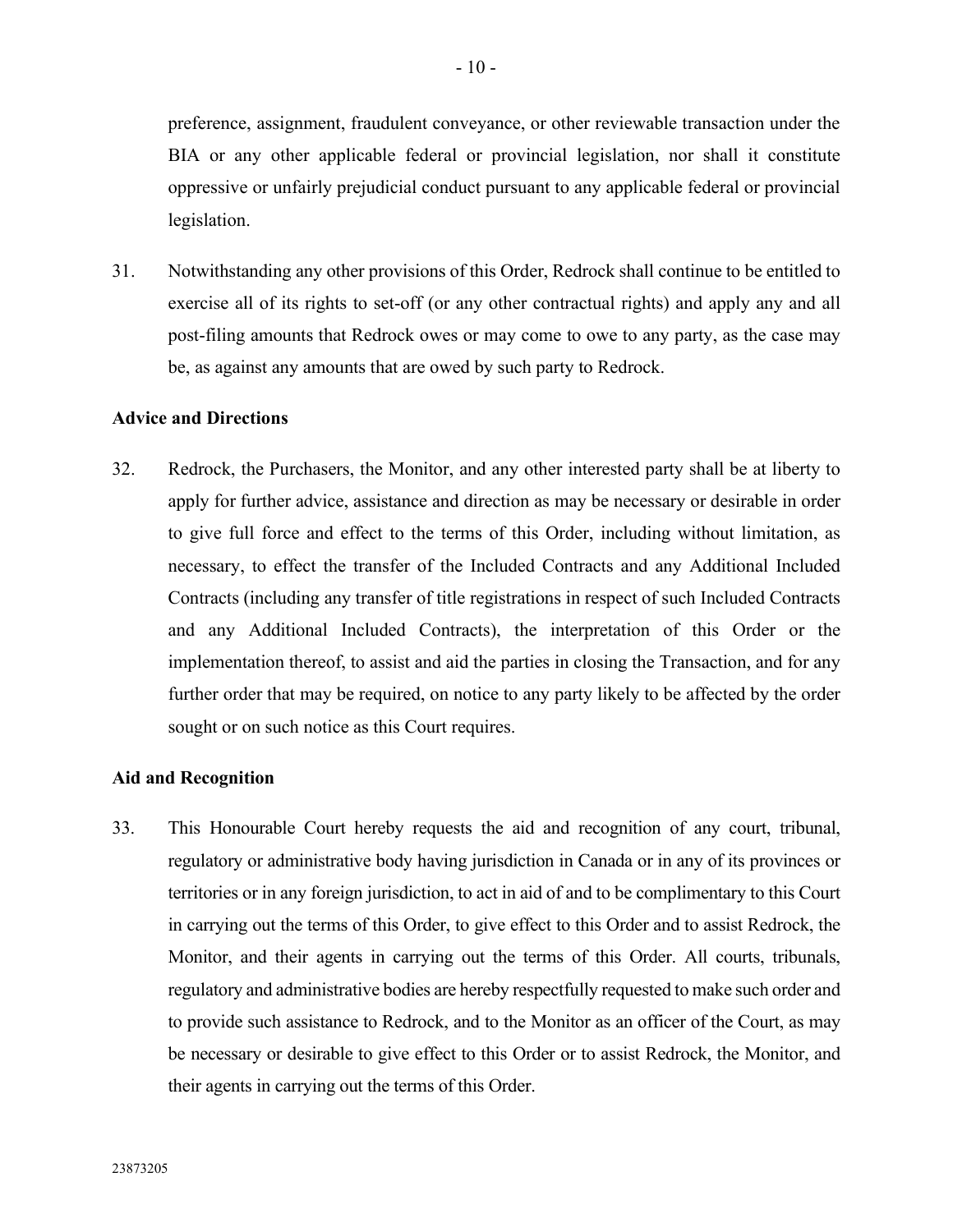## **Service**

34. Service of this Order shall be deemed good and sufficient by:

- (a) Serving the same on:
	- (i) the persons listed on the service list created in these proceedings;
	- (ii) any other person served with notice of the application for this Order;
	- (iii) any other parties attending or represented at the application for this Order; and
	- (iv) the Purchasers or the Purchasers' solicitors;
- (b) Posting a copy of this Order on the Monitor's website at: https://www.bdo.ca/enca/extranets/redrock/;

and service on any other person is hereby dispensed with.

35. Service of this Order may be effected by facsimile, electronic mail, personal delivery or courier. Service is deemed to be effected the next business day following transmission or delivery of this Order.

J.C.Q.B.A.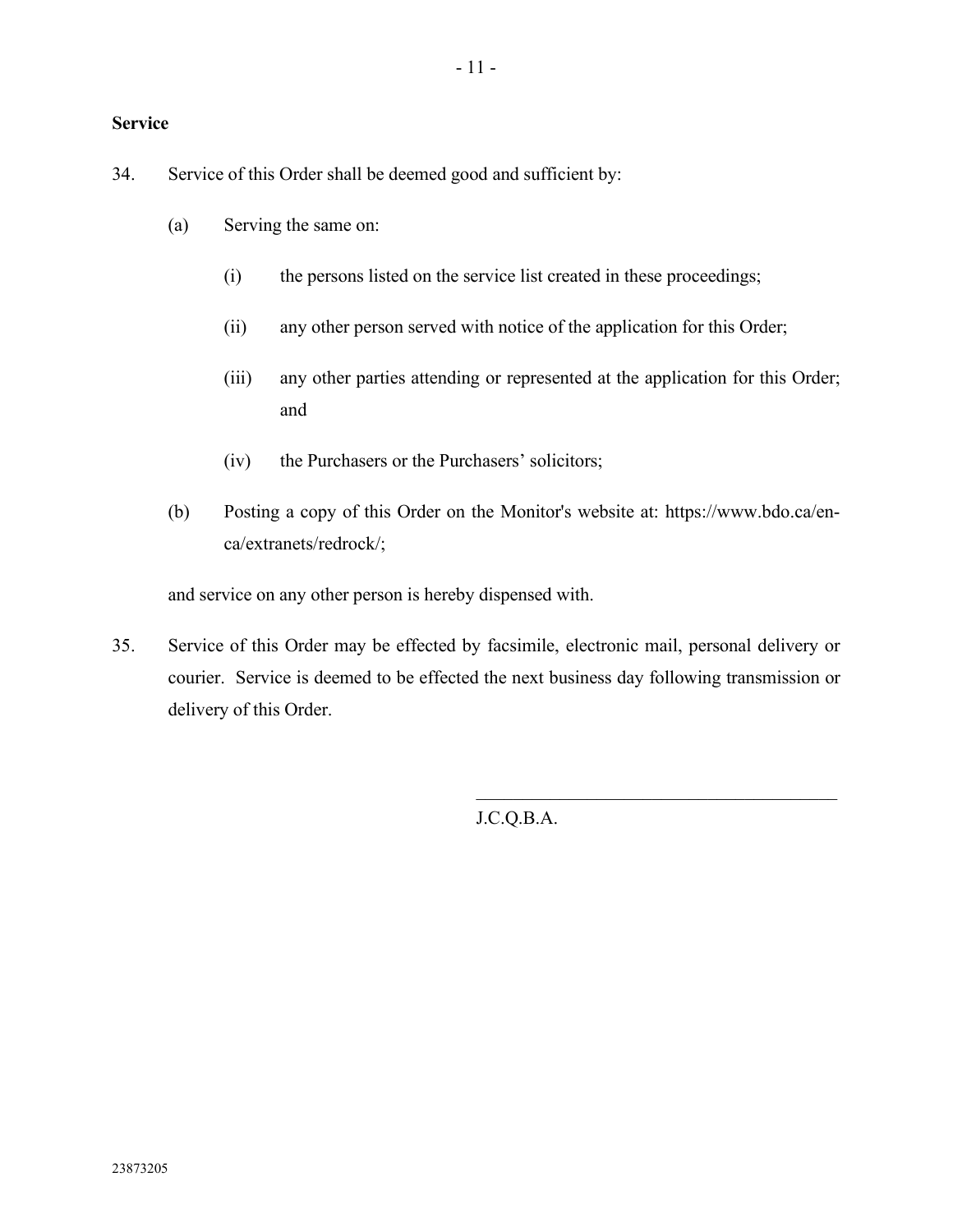#### **SCHEDULE "A" TO THE ORDER (SALE APPROVAL AND VESTING) MONITOR'S CERTIFICATE**

| COURT FILE NUMBER                                                                                                                     | 2001-06194                                                                                                                                                                                                                             |
|---------------------------------------------------------------------------------------------------------------------------------------|----------------------------------------------------------------------------------------------------------------------------------------------------------------------------------------------------------------------------------------|
| <b>COURT</b>                                                                                                                          | COURT OF QUEEN'S BENCH OF ALBERTA                                                                                                                                                                                                      |
| <b>JUDICIAL CENTRE</b>                                                                                                                | <b>CALGARY</b>                                                                                                                                                                                                                         |
| <b>PROCEEDINGS</b>                                                                                                                    | IN THE MATTER OF THE COMPANIES' CREDITORS<br>ARRANGEMENT ACT, RSC 1985, c C-36, as amended                                                                                                                                             |
|                                                                                                                                       | AND IN THE MATTER OF THE COMPROMISE OR<br>ARRANGEMENT OF REDROCK CAMPS INC., SOCKEYE<br>ENTERPRISES INC., SWEETWATER HOSPITALITY INC. and<br>BALDR CONSTRUCTION MANAGEMENT INC.                                                        |
| <b>DOCUMENT</b>                                                                                                                       | <b>MONITOR'S CERTIFICATE</b>                                                                                                                                                                                                           |
| <b>ADDRESS FOR</b><br><b>SERVICE AND</b><br><b>CONTACT</b><br><b>INFORMATION</b><br>OF PARTY<br><b>FILING THIS</b><br><b>DOCUMENT</b> | <b>MLT Aikins LLP</b><br>Barristers and Solicitors<br>2100, 222 3 <sup>rd</sup> Avenue S.W.<br>Calgary, AB T2P 0B4<br>Attn: Ryan Zahara/Catrina Webster<br>Phone:<br>403.693.5420/4347<br>Fax: 403.508.4349<br>File No.: 0128056.00002 |
| <b>RECITALS</b>                                                                                                                       |                                                                                                                                                                                                                                        |

- A. Pursuant to an Order of the Honourable Justice B.E.C. Romaine of the Court of Queen's Bench of Alberta, Judicial District of Calgary (the "**Court**"), dated May 13, 2020, as subsequently amended and restated on May 25, 2020, BDO Canada Limited, was appointed as the monitor (the "**Monitor**") of Redrock Camps Inc. ("**Redrock**"), Sockeye Enterprises Inc., Sweetwater Hospitality Inc. and Baldr Construction Management Inc..
- B. Pursuant to an Order of the Court dated February 2, 2021 (the "**Sale Approval Order**") the Court approved the Asset Purchase Agreement dated January 26, 2021 (the "**Purchase Agreement**"), between Redrock, as vendor and Invico Holdings Canada Inc. ( "**IHC**") and Redrock Camps LP ("**RC LP**", and together with IHC, the "**Purchasers**"), as purchasers, and provided for the vesting in RC LP of all Redrock's right, title and interest in and to the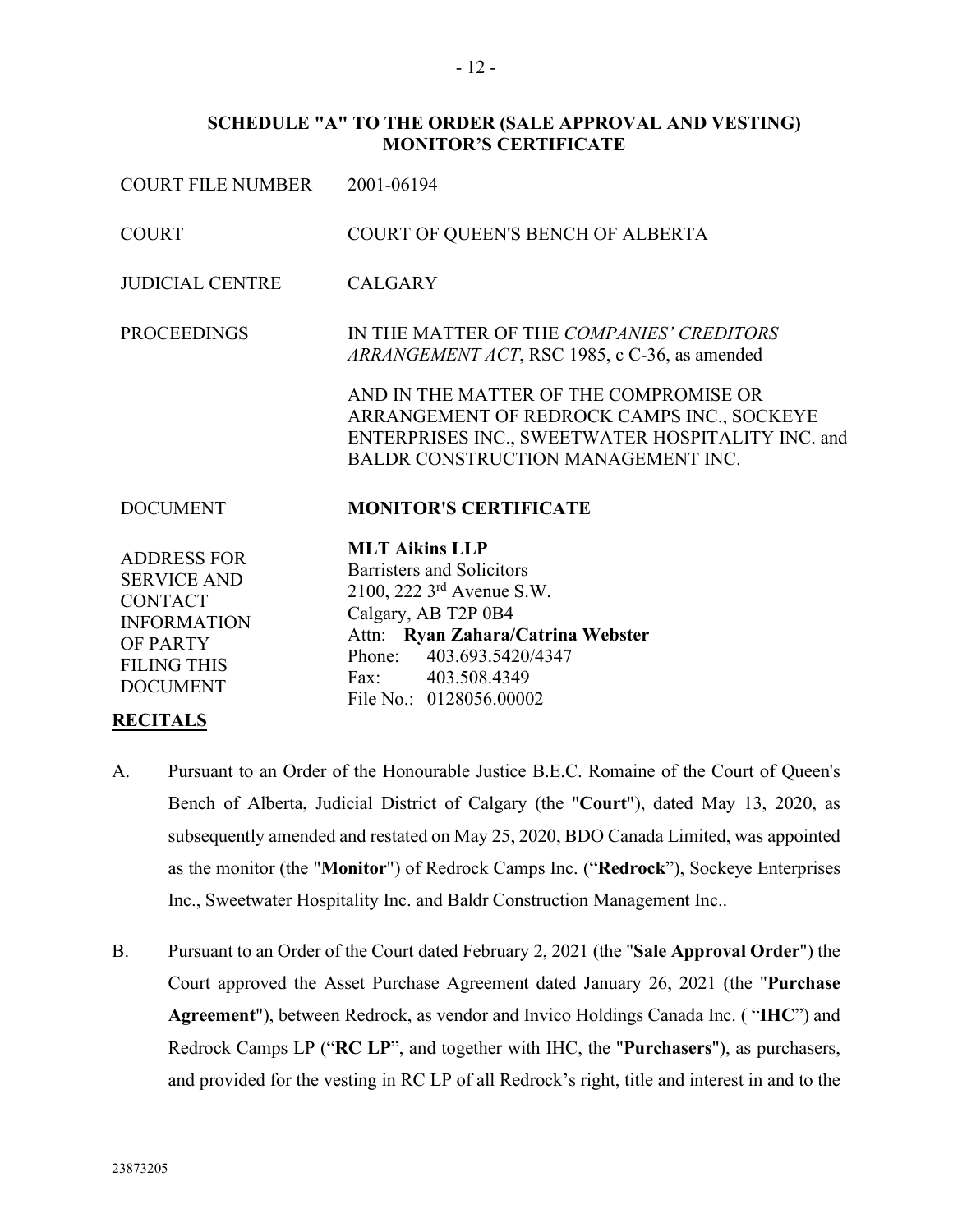Transferred Assets, and the discharge of all Encumbrances against all right, title and interest in and to the Retained Assets, which vesting is to be effective with respect to the Transferred Assets and Retained Assets upon the delivery by the Monitor to the Purchaser of a certificate confirming: (i) the payment by the Purchaser of the Purchaser Price for the Transferred Assets; (ii) that all conditions to the closing of the Purchase Agreement have been satisfied or waived by Redrock and the Purchaser; and (iii) the Transaction has been completed to the satisfaction of the Monitor.

C. Unless otherwise indicated herein, all capitalized terms have the meanings set out in the Sale Approval Order.

## **THE MONITOR CERTIFIES** the following:

- 1. The Purchasers have paid and Redrock has received the purchase price for the Transferred Assets in accordance with and as contemplated by the terms of the Purchase Agreement;
- 2. The conditions to the closing of the Purchase Agreement have been satisfied or waived by Invico and the Purchasers; and
- 3. The transaction has been completed to the satisfaction of the Monitor.

This Certificate was delivered by the Monitor at **[Time]** on **[Date].**

**BDO Canada Limited**, in its Capacity as the monitor of **REDROCK CAMPS INC., SOCKEYE ENTERPRISES INC., SWEETWATER HOSPITALITY INC. and BALDR CONSTRUCTION MANAGEMENT INC.,** and not in its personal or corporate capacity

Per: \_\_\_\_\_\_\_\_\_\_\_\_\_\_\_\_\_\_\_\_\_\_\_\_\_\_\_\_\_\_\_\_\_\_\_\_\_\_\_\_

 Name: Title: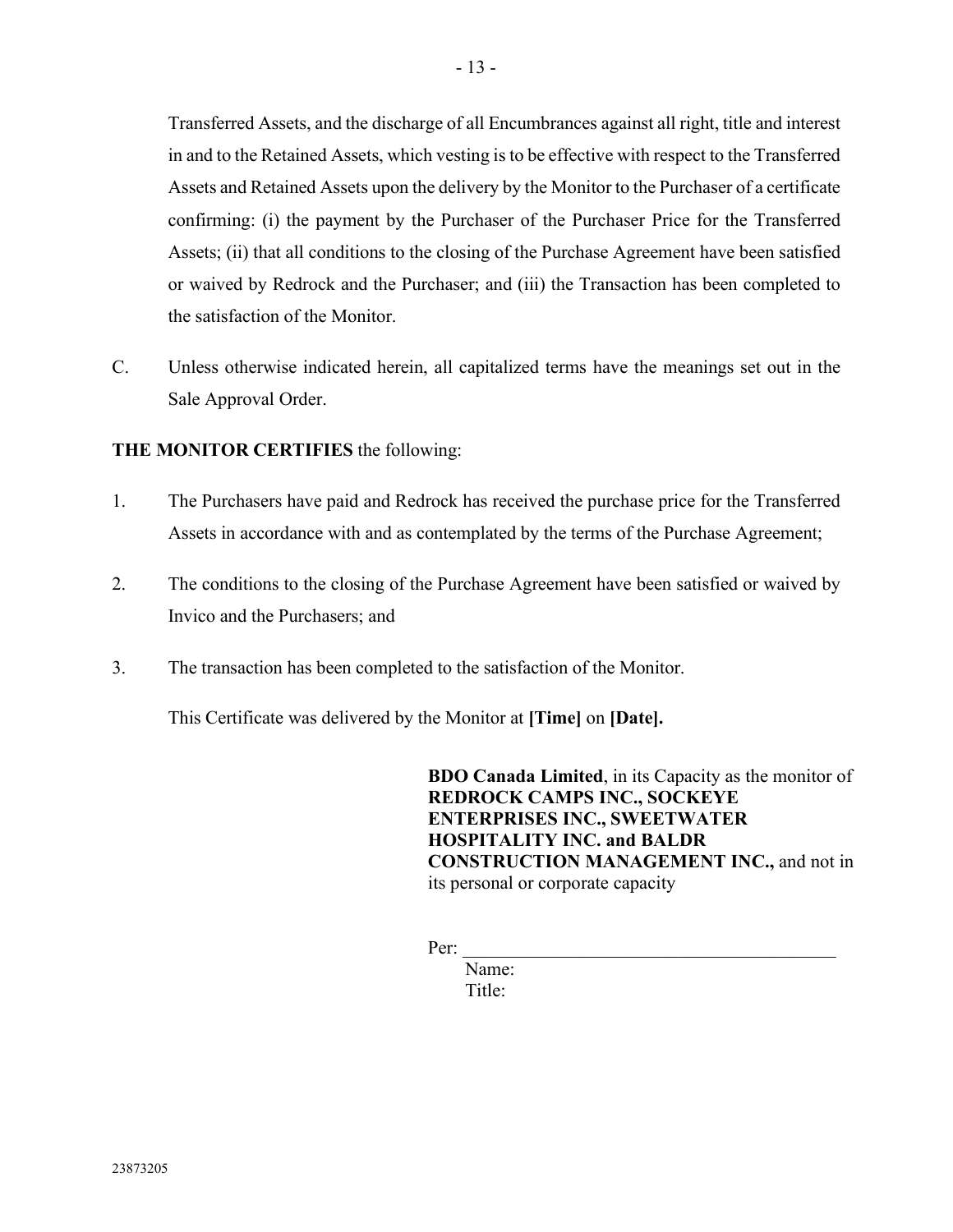# **SCHEDULE "B" TO THE ORDER (SALE APPROVAL AND VESTING) TRANSFERRED ASSETS ENCUMBRANCES**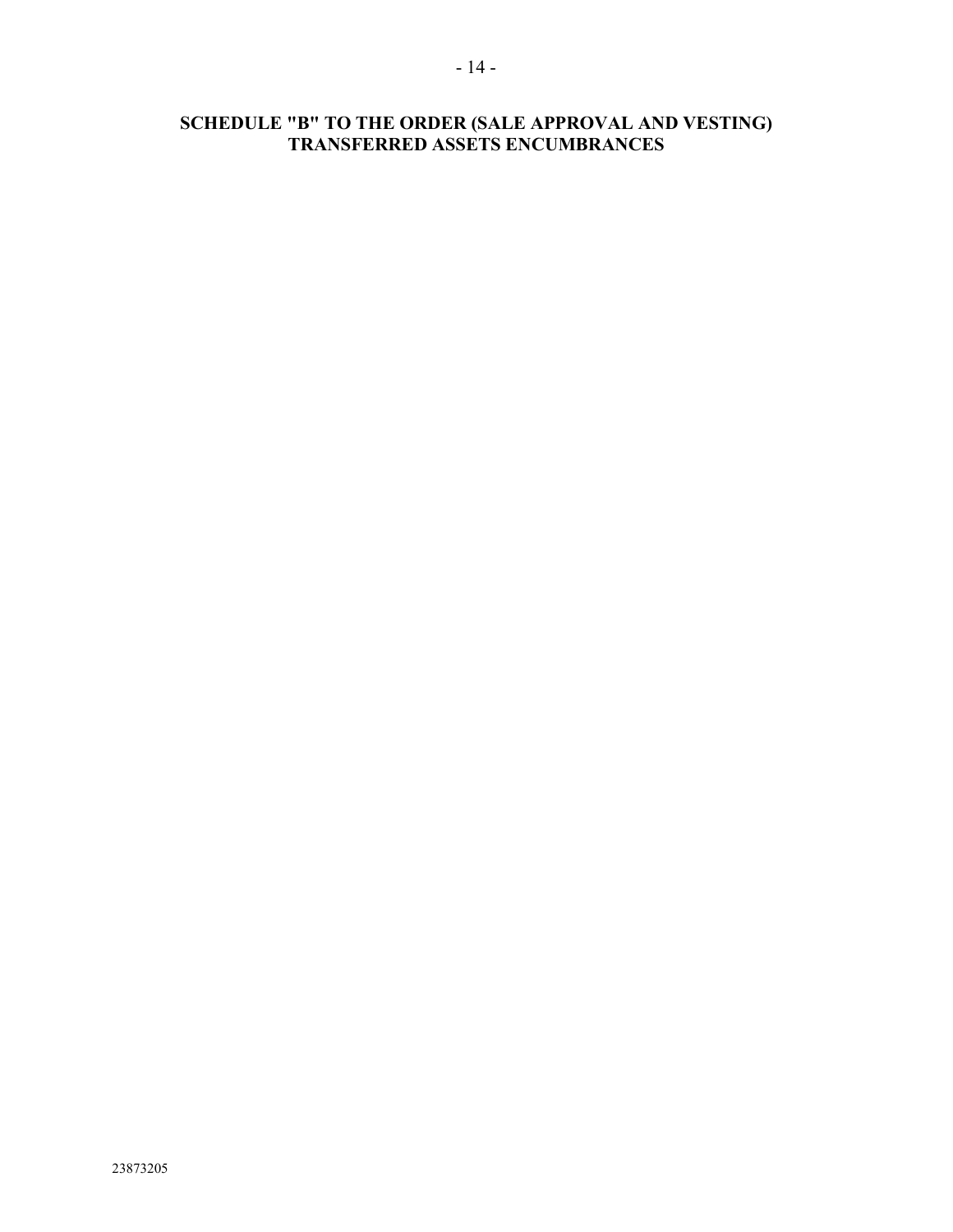## **SCHEDULE "C" TO THE ORDER (SALE APPROVAL AND VESTING) PERMITTED ENCUMBRANCES**

- 1. Invico Loan Security;
- 2. Subject to the Approval and Vesting Order or, if required, the Assignment Order, the terms and conditions of any Included Contract, subject to the limitations set out in Section 2.2 of the Purchase Agreement;
- 3. Defects or irregularities of title which are waived by the Purchaser;
- 4. The Applicable Laws and any rights reserved to or vested in any Governmental Authority to levy taxes, require periodic payment of rentals, fees or other amounts or otherwise to control or regulate any of the Included Assets in any manner, including (i) any rights, obligations, or duties reserved to or vested in any Governmental Authority to control or regulate any Included Asset in any manner including to purchase, condemn, expropriate, or recapture any Included Asset, and (ii) any requirements to obtain the consent or approval of, or to submit notices or filings with, or other actions by, Governmental Authorities in connection with the transfer of any Included Permits;
- 5. Statutory exceptions to title and the reservations, limitations and conditions in any grants or transfers from the Crown of any of the Included Assets or interests therein; and
- 6. Any Encumbrance that the Purchasers has expressly agreed to assume or accept pursuant to the Purchase Agreement.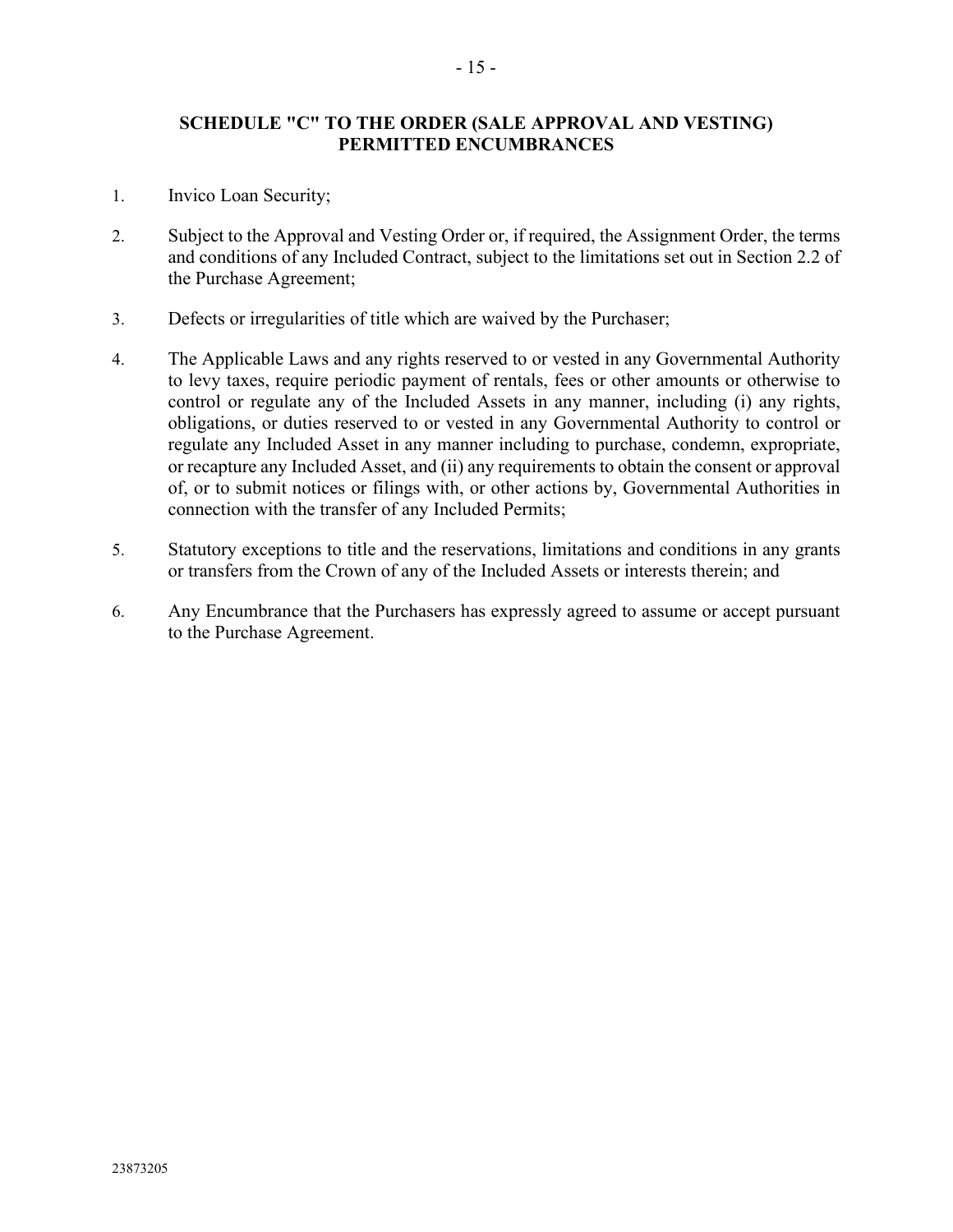# **SCHEDULE "D" TO THE ORDER (SALE APPROVAL AND VESTING) RETAINED ASSETS ENCUMBRANCES**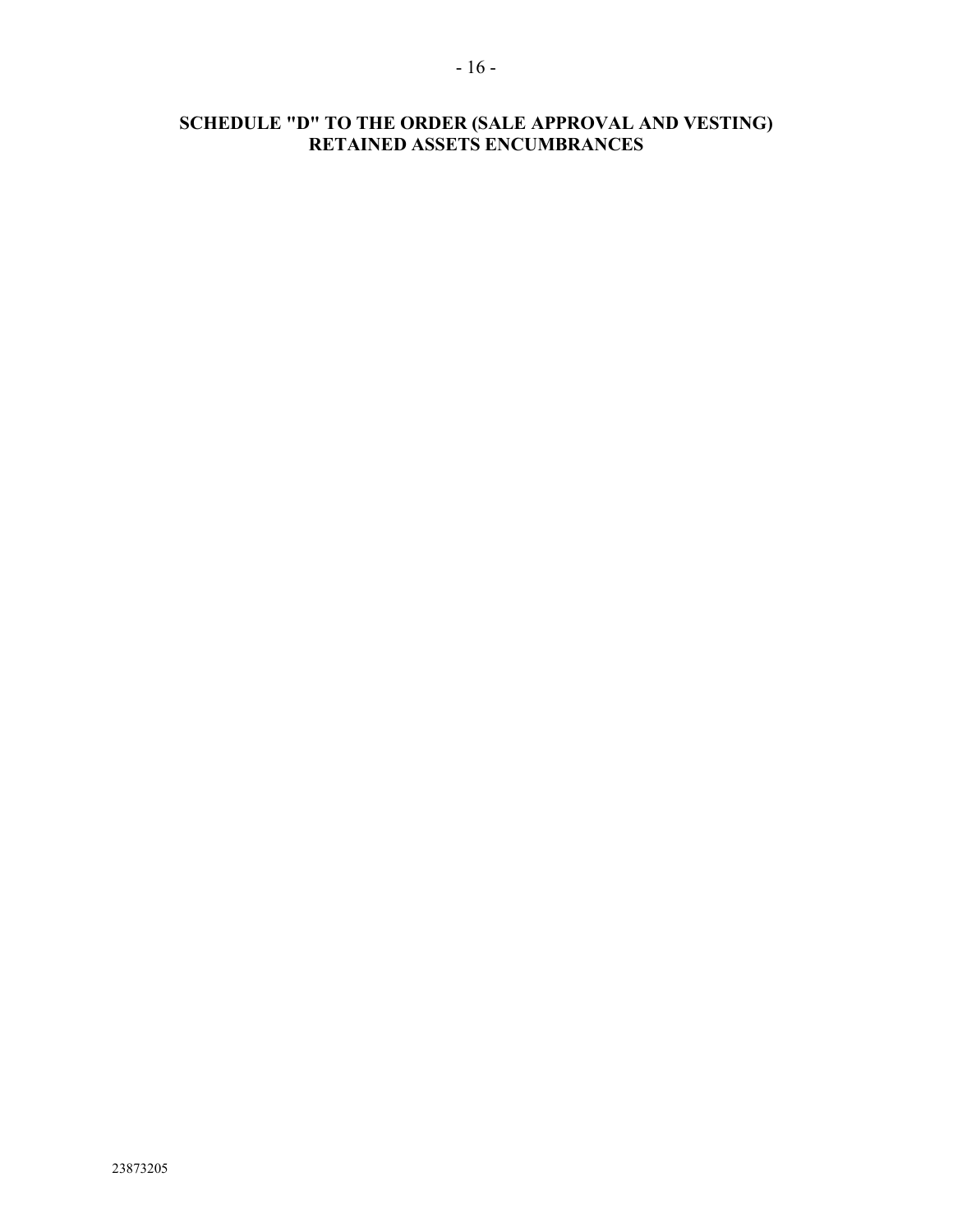#### **SCHEDULE "E' INCLUDED CONTRACTS**

#### **1. Client Contracts**

- a. Services Agreement No. 4600008704 between Nova Gas Transmission Ltd. and the Vendor dated July 23, 2018 for the provision of open camp and catering services.
- b. Purchase Order No. 4500286038 between the Vendor, Nova Gas Transmission Ltd., and NGTL Spruce Grove Stores dated October 1, 2019 for the supply of W Lodge Camp.
- c. Field Services and/or Small Construction Services Agreement No. CW2246793 between Nova Gas Transmission Ltd. and the Vendor dated September 30, 2019 for the provision of field and small construction services.
- d. Purchase Order No. 4500286032 between the Vendor, NGTL Spruce Grove Stores, and NOVA Gas Transmission Ltd. dated October 1, 2019 for the supply of Wolf Lake Lodge Camp.
- e. Purchase Order No. 4500320641 between the Vendor and Trans Canada Pipelines Limited dated April 2, 2020 for temporary housing.
- f. Purchase Order No. 4500326614 between the Vendor and Trans Canada Pipelines Limited dated April 28, 2020 for camp rental and catering services.
- g. Service Order #SO-18-001 between Black Diamond Limited Partnership and the Vendor dated January 1, 2018 for the provision of catering and housekeeping services.
- h. Catering Services Agreement SO#18-009 between Black Diamond Limited Partnership and the Vendor dated September 7, 2018 for the provision of catering and housekeeping services.
- i. Master Services Agreement between Penn West Petroleum and Farm Kitchens Inc. dated September 20, 2010, as amended on December 15, 2011 for the provision of cook and camp attendant services.
- j. Service/Rental Requisition Number 39796 between Hudson Bay Mining and Smelting Co., Limited and the Vendor dated February 17, 2016 for the rental of a 12'x60' office trailer.
- k. Contract Number 21LFD014 between Her Majesty the Queen in Right of Alberta and the Vendor dated May 5, 2020 for the provision of certain services and materials relating to Camp Catering and Janitorial Services at the Beaver Lake Firebase.
- l. Contract Number 21HFD710 between Her Majesty the Queen in Right of Alberta and the Vendor.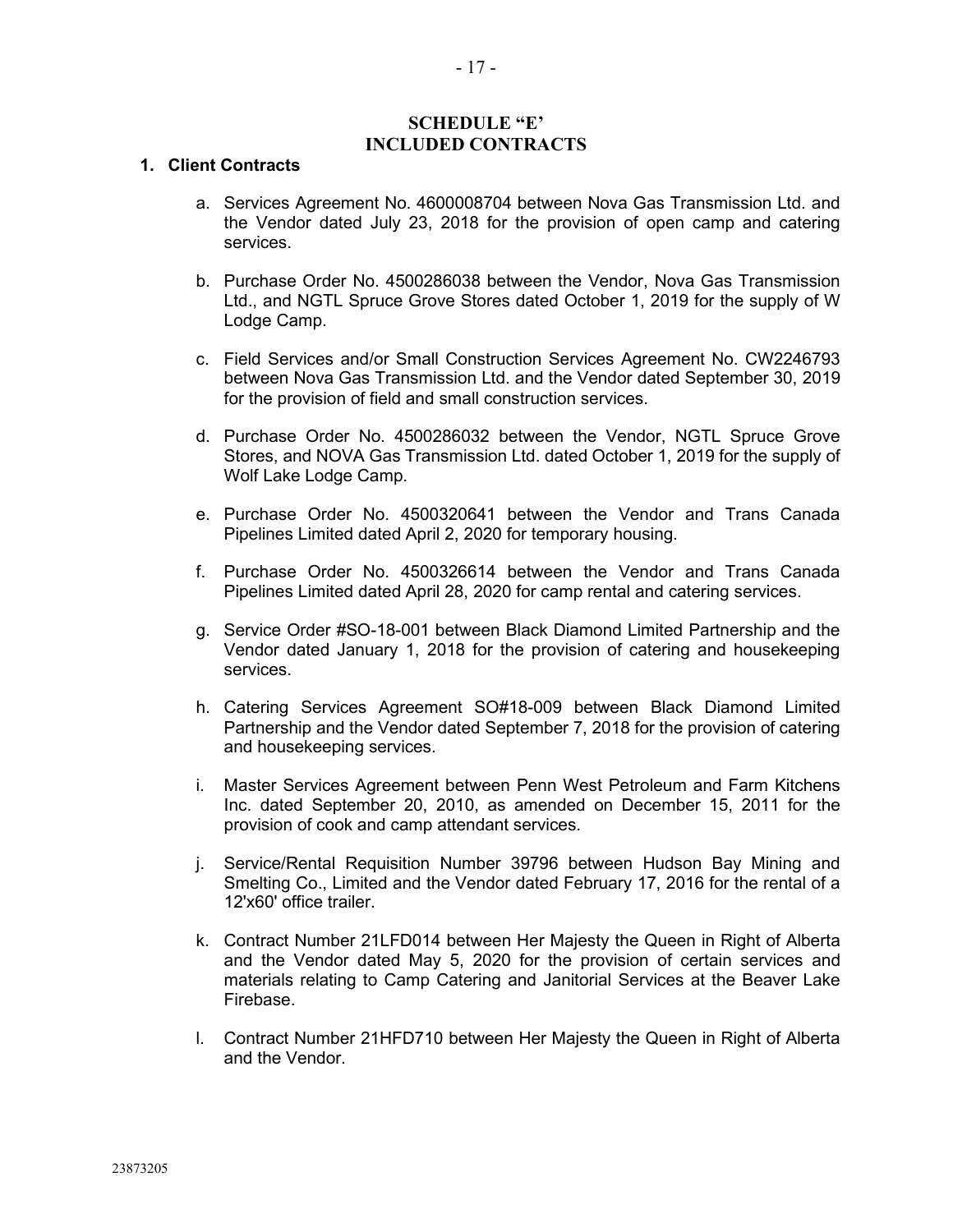- m. Contract Number 21LFD015 between Her Majesty the Queen in Right of Alberta and the Vendor dated May 4, 2020 for the provision of certain services and materials relating to Camp Catering and Janitorial Services at the Calling Lake Firebase.
- n. Contract Number 21HFD800 between Her Majesty the Queen in Right of Alberta and the Vendor dated May 8, 2020 for the provision of certain services and materials relating to Camp Catering and Janitorial Services at Footner Lake Primary Fire Base, Fort Vermilion Primary Fire Base, and Steen River Primary Firebase.
- o. Contract Number 21MFD002 between Her Majesty the Queen in Right of Alberta and the Vendor dated May 11, 2020 for the provision of certain services and materials relating to Camp Catering and Janitorial Services at the Grayling Firebase.
- p. Contract Number 21SFD253 between Her Majesty the Queen in Right of Alberta and the Vendor dated April 28, 2020 for the provision of certain services and materials relating to Camp Catering and Janitorial Services at the High Prairie Staging Camp.
- q. Contract Number 21LFD016 between Her Majesty the Queen in Right of Alberta and the Vendor dated May 4, 2020 for the provision of certain services and materials relating to Camp Catering and Janitorial Services at the Leismer Firebase.
- r. Contract Number 21CFD611 between Her Majesty the Queen in Right of Alberta and the Vendor dated May 8, 2020 for the provision of certain services and materials relating to Camp Catering and Janitorial Services at the Gap Firebase.
- s. Contract Number 21MFD003 between Her Majesty the Queen in Right of Alberta and the Vendor dated May 4, 2020 for the provision of certain services and materials relating to Camp Catering and Janitorial Services at the Martin Firebase.
- t. Contract Number 21RFD009 between Her Majesty the Queen in Right of Alberta and the Vendor dated May 11, 2020 for the provision of certain services and materials relating to Camp Catering and Janitorial Services at the Rocky Firebase.
- u. Contract Number 21RFD010 between Her Majesty the Queen in Right of Alberta and the Vendor dated May 11, 2020 for the provision of certain services and materials relating to Camp Catering and Janitorial Services at the Shunda Firebase.

## **2. Vendor Contracts**

- a. Temporary Land Use Agreement between the Vendor and Malbeck Corp.
- b. Rental Agreement between the Vendor and Black Diamond Limited Partnership.
- c. TRA-1114-7592 between Her Majesty the Queen in Right of British Columbia and the Vendor.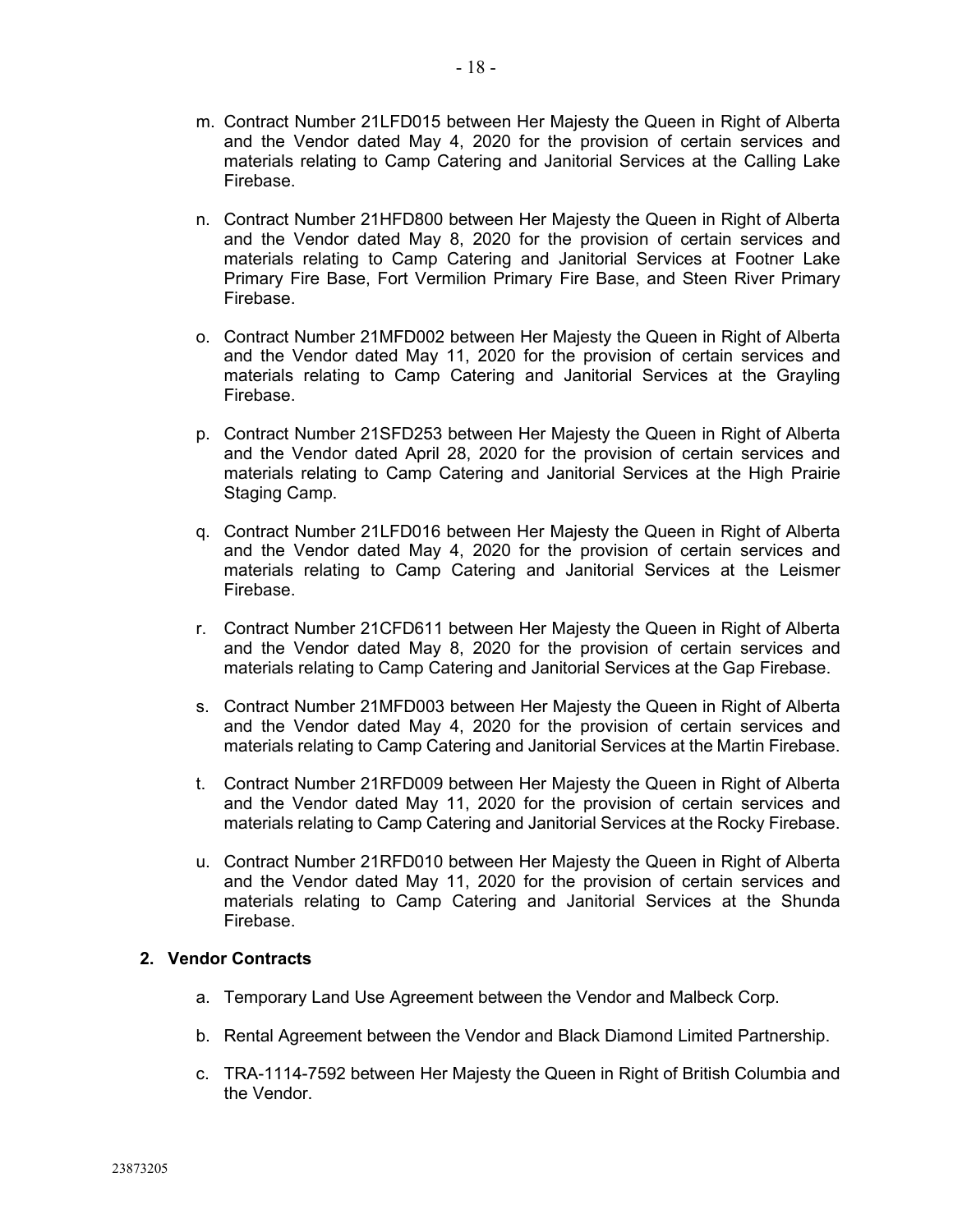- e. Road Use Agreement 180030 between the Vendor and Canfor Corporation.
- f. Department Miscellaneous Lease No. 190091 in respect of SW-32-49-15 W5M dated October 18, 2019 ("**DML 190091**");
- g. S1142 between the Vendor and Peyto Exploration & Development Corp.
- h. Road Use Agreement 11S15 between the Vendor and Peyto Exploration & Development Corp.
- i. Master Agreement between the Vendor and Weyerhaeuser Company.
- j. Master Road Use Agreement between the Vendor and Weyerhaeuser Company.
- k. Distribution Agreement between the Vendor and Gordon Food Services.
- l. Temporary Field Authorization-183792 dated June 14, 2018.
- m. Temporary Field Authorization -185042.

#### **3. Subscription Contracts**

- a. Adobe Inc. subscription for Acrobat PDF Editor.
- b. Amazon Web Services, Inc. subscription for website hosting and data storage.
- c. GoDaddy Inc. subscription for website domain hosting.
- d. Microsoft Azure subscription provided by Microsoft Corporation for server hosting.
- e. Office 365 subscription provided by Microsoft Corporation for office licenses.
- f. Microsoft Visio subscription provided by Microsoft Corporation for visual design program.
- g. Payworks Inc. subscription for payroll program.
- h. MERX subscription provided by MDF Commerce Inc. for bid site program.
- i. Indeed subscription provided by Indeed, Inc. c/ CT Corporation for job postings program.
- j. Concur Technologies Inc. subscription for expense management program.
- k. KeepTruckin, Inc. subscription for fleet management program.
- l. Simple KPI subscription provided by Iceberg Software Limited for dashboard program.

W5M dated March 17, 2020 ("**DML 190097**");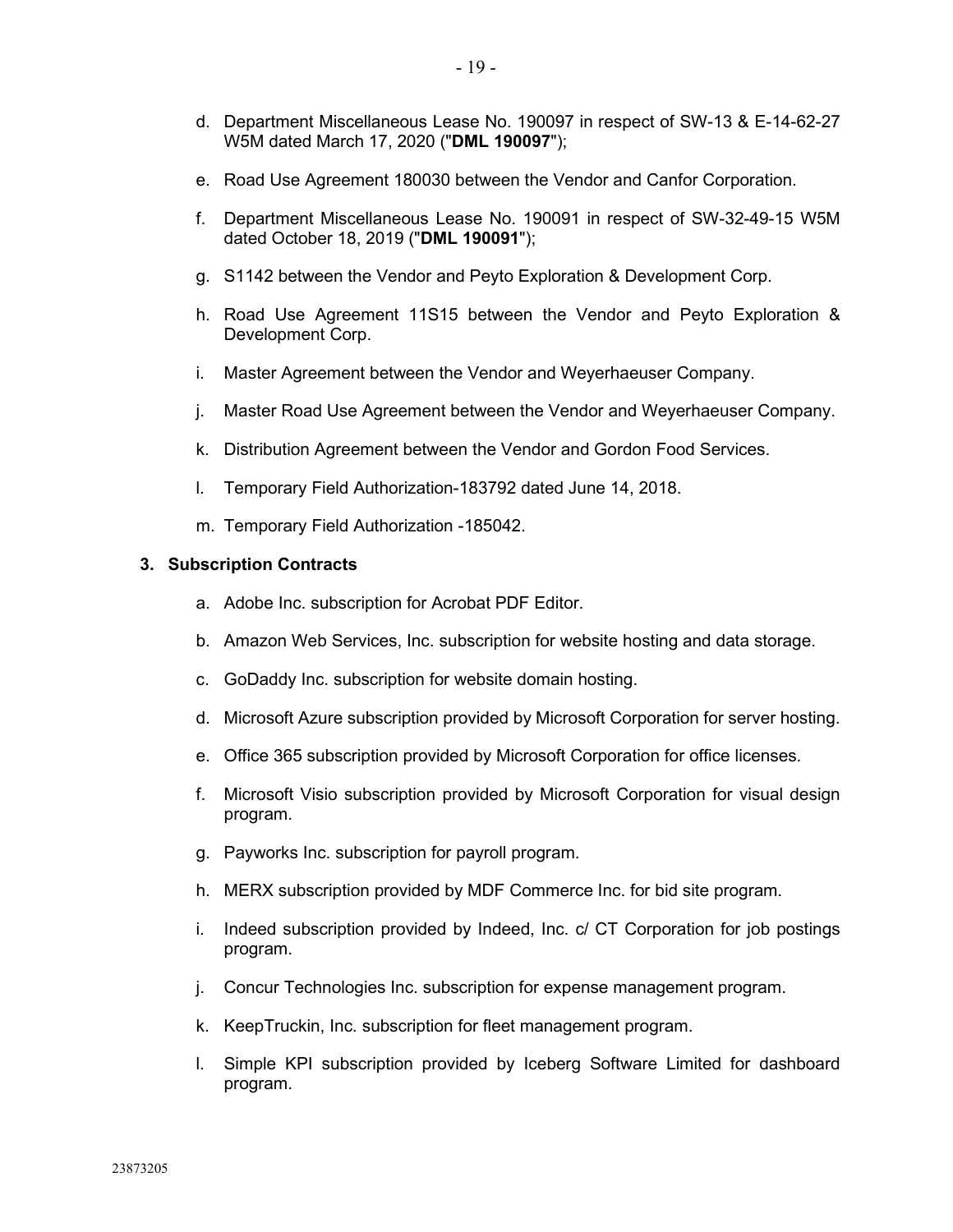- m. iAuditor subscription provided by SafetyCulture Pty Ltd. ABN 16 089 180 049 for site inspection program.
- n. ComplyWorks Ltd. subscription for compliance and risk management program.

# **4. Miscellaneous**

a. Certificate of Inspection issued by Helmig Fire & Safety Equipment Inc. dated April 13, 2020.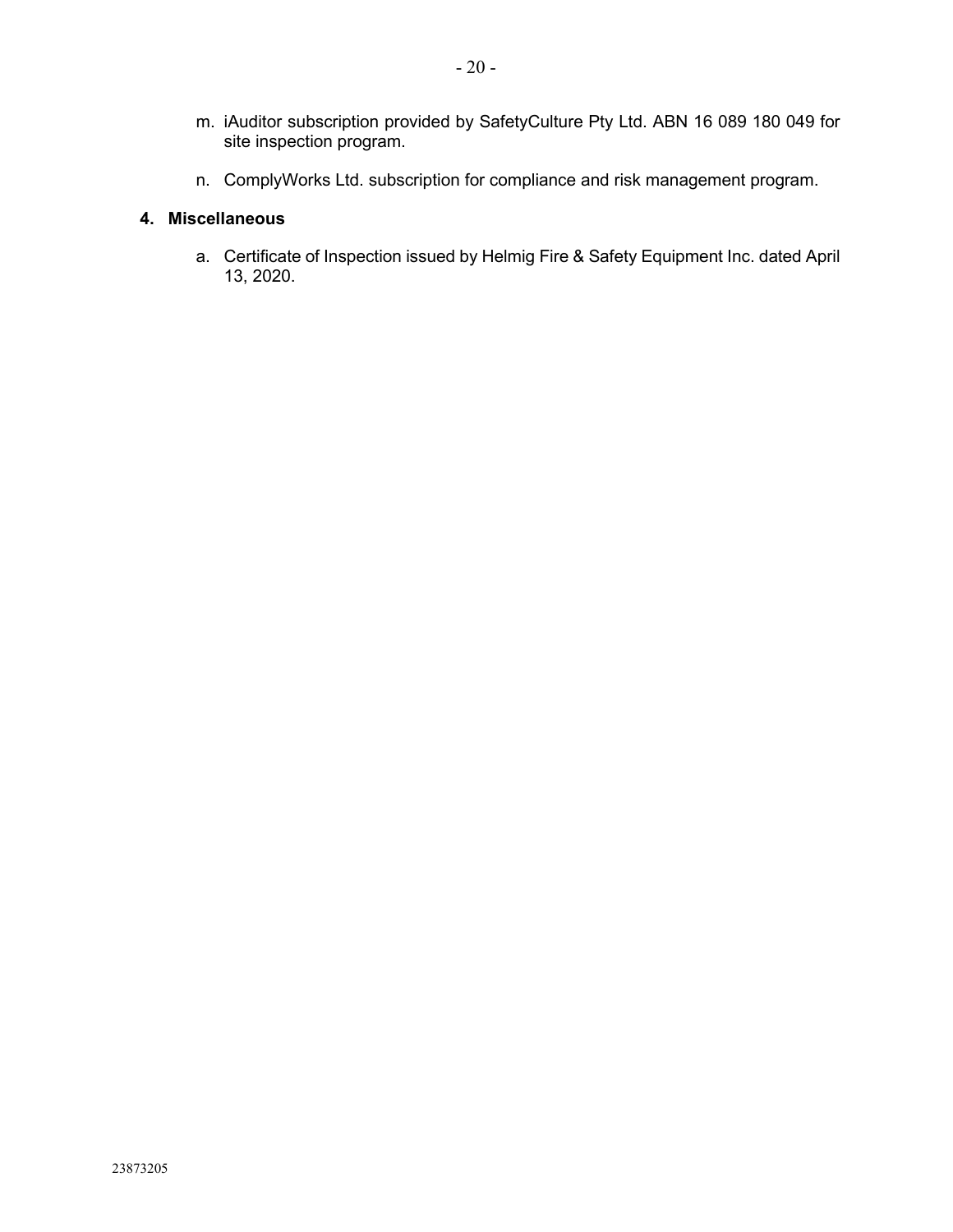# **SCHEDULE "B"**

[Reverse Vesting Order]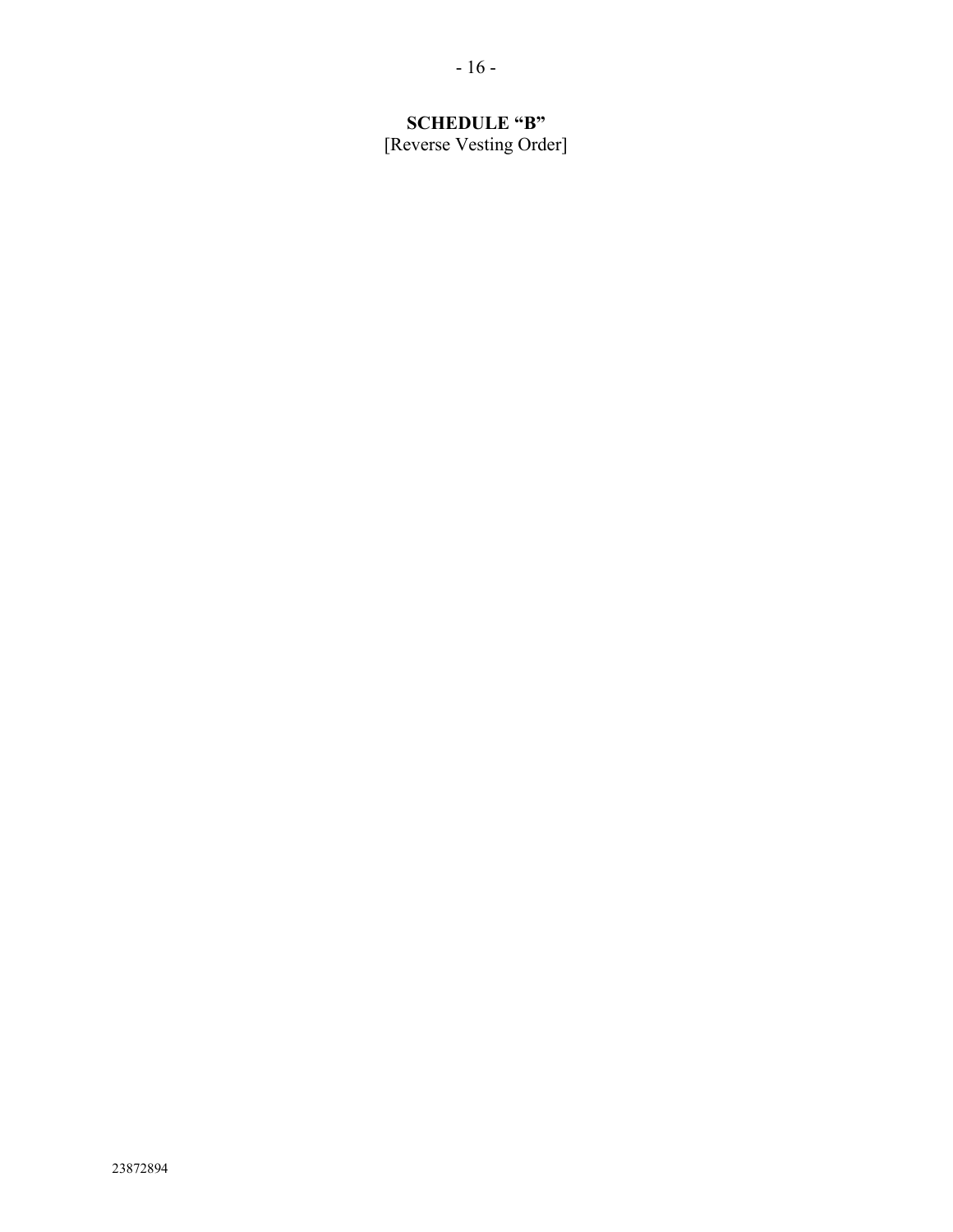| COURT FILE NUMBER                                                                                                                     | 2001-06194                                                                                                                                                                                                                          |
|---------------------------------------------------------------------------------------------------------------------------------------|-------------------------------------------------------------------------------------------------------------------------------------------------------------------------------------------------------------------------------------|
| <b>COURT</b>                                                                                                                          | <b>COURT OF QUEEN'S BENCH</b><br>OF ALBERTA                                                                                                                                                                                         |
| <b>JUDICIAL CENTRE</b>                                                                                                                | <b>CALGARY</b>                                                                                                                                                                                                                      |
| <b>PROCEEDINGS</b>                                                                                                                    | IN THE MATTER OF THE COMPANIES' CREDITORS<br>ARRANGEMENT ACT, RSC 1985, c C-36, as amended                                                                                                                                          |
|                                                                                                                                       | AND IN THE MATTER OF THE COMPROMISE OR<br>ARRANGEMENT OF REDROCK CAMPS INC., SOCKEYE<br>ENTERPRISES INC., SWEETWATER HOSPITALITY INC. and<br>BALDR CONSTRUCTION MANAGEMENT INC.                                                     |
| <b>DOCUMENT</b>                                                                                                                       | <b>REVERSE VESTING ORDER</b>                                                                                                                                                                                                        |
| <b>ADDRESS FOR</b><br><b>SERVICE AND</b><br><b>CONTACT</b><br><b>INFORMATION</b><br>OF PARTY<br><b>FILING THIS</b><br><b>DOCUMENT</b> | <b>MLT Aikins LLP</b><br>Barristers and Solicitors<br>2100, 222 3 <sup>rd</sup> Avenue S.W.<br>Calgary, AB T2P 0B4<br>Attn: Ryan Zahara/Catrina Webster<br>Phone: 403.693.5420/4347<br>Fax: 403.508.4349<br>File No.: 0128056.00002 |

**DATE ON WHICH ORDER WAS PRONOUNCED: FEBRUARY 2, 2021 LOCATION AT WHICH ORDER WAS MADE: CALGARY, ABERTA NAME OF JUSTICE WHO MADE THIS ORDER: JUSTICE C.M. JONES**

**UPON THE APPLICATION** (the "**Application**") of BDO Canada Limited (the "**Monitor**") in its capacity as the Court-appointed monitor of Redrock Camps Inc. ("**Redrock**"), Sockeye Enterprises Inc., Sweetwater Hospitality Inc. and Baldr Construction Management Inc. ("**Baldr**") for an order pursuant to an asset purchase agreement dated January 26, 2021 (the "**Purchase Agreement** ") between Redrock, as vendor, and Invico Holdings Canada Inc. ( "**IHC**") and Redrock Camps LP ("**RC LP**", and with IHC, collectively, the "**Purchasers**"), as purchasers, transferring and vesting in Baldr all of the right, title and interest of Redrock in and to the Excluded Assets and the Excluded Liabilities (each as defined in the Purchase Agreement) (collectively, the "**Reverse Vesting**");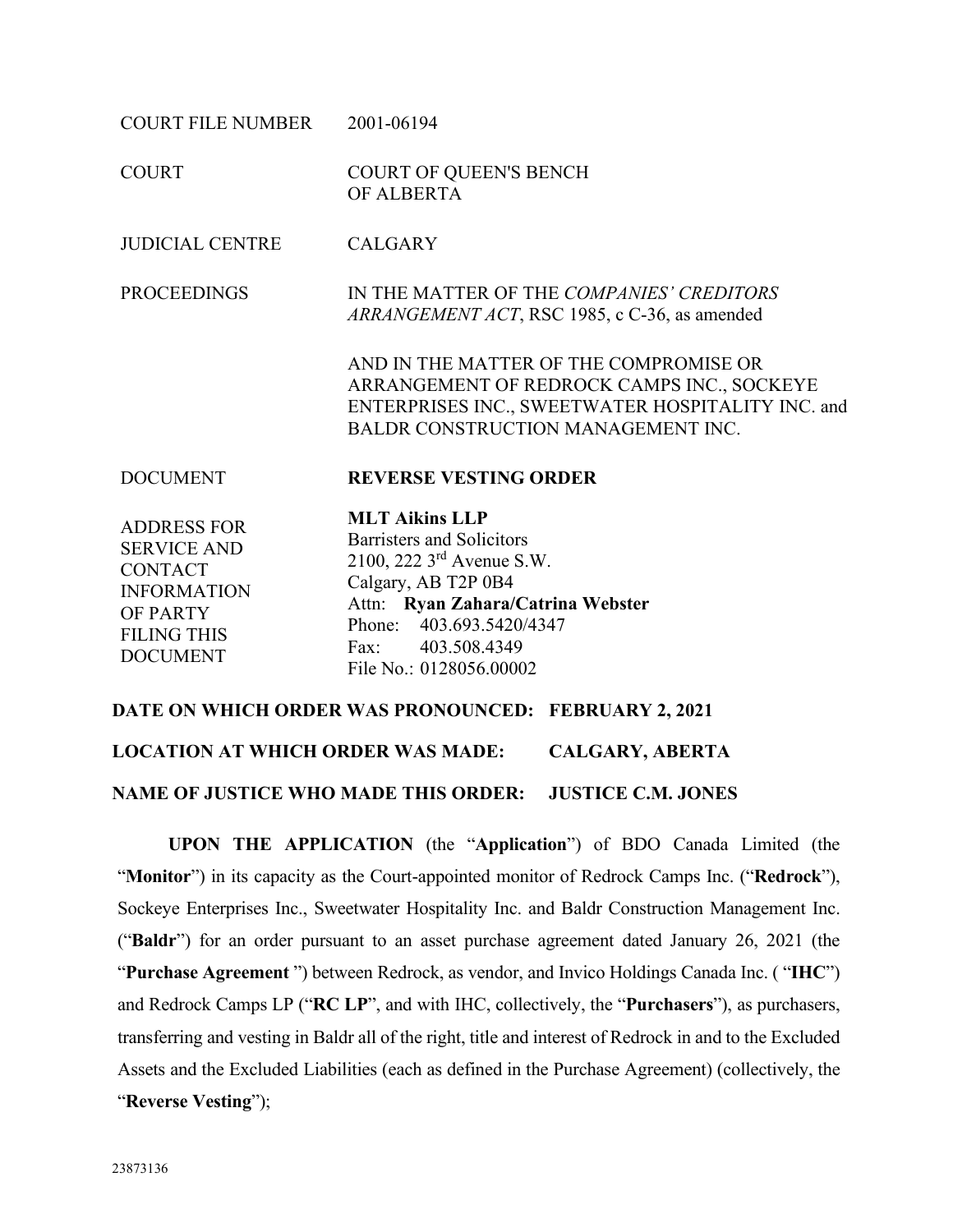**AND UPON HAVING READ** (a) the Initial Order pronounced on May 13, 2020, as amended and restated by the Amended and Restated Initial Order pronounced on May 25, 2020 (as amended, the "**Initial Order**"); (b) the sixth report of the Monitor dated January 27, 2021 (the "**Sixth Report**") and the confidential supplement to the Sixth Report dated January 28, 2021 (the "**Confidential Supplement**"); (c) the Affidavit of Service of Joy Mutuku sworn February 1, 2021 (the "**Service Affidavit**"), to be filed; (d) the sale approval and vesting order (the "**Sale Approval and Vesting Order**"), *inter alia*, approving the purchase and sale transaction contemplated by the Purchase Agreement and transferring to and vesting in RC LP all of the right, title and interest of Redrock in and to the Transferred Assets (as such term is defined in the Purchase Agreement) and assigning to RC LP all right, title and interest in the Included Contracts, which Sale Approval and Vesting Order has been applied for contemporaneously with the application for this Order; (e) the joint plan of arrangement of Redrock, RC LP and Redrock Camps GP Ltd. ("**RC GP**") under the *Companies' Creditors Arrangement Act*, RSC 1985, c C-36, (the "**CCAA**") as amended, and the *Business Corporations Act*, RSA 2000, c B-9, as amended (the "**Plan**"); (f) the sanction order (the "**Sanction Order**"), *inter alia*, sanctioning and approving the Plan, which has been applied for contemporaneously with the application for this Order; (g) the sale and investment solicitation process ("**SISP**") attached as Schedule "A" to the Order granted July 14, 2020; and (h) the Affidavit of David Hawkins affirmed on January 26, 2021;

**AND UPON HEARING** the submissions of counsel for the Monitor, Invico and for any other parties who may be present; **IT IS HEREBY ORDERED AND DECLARED THAT:** 

#### **Service**

1. The time for service of the Application and the Sixth Report is abridged, the Application is properly returnable today, service of the Application and the Sixth Report and the Confidential Supplement on the service list, in the manner described in the Service Affidavit, is good and sufficient, and no other persons, other than those listed on the service list (the "**Service List**") attached as an exhibit to the Service Affidavit, are entitled to service of the Application or the Sixth Report.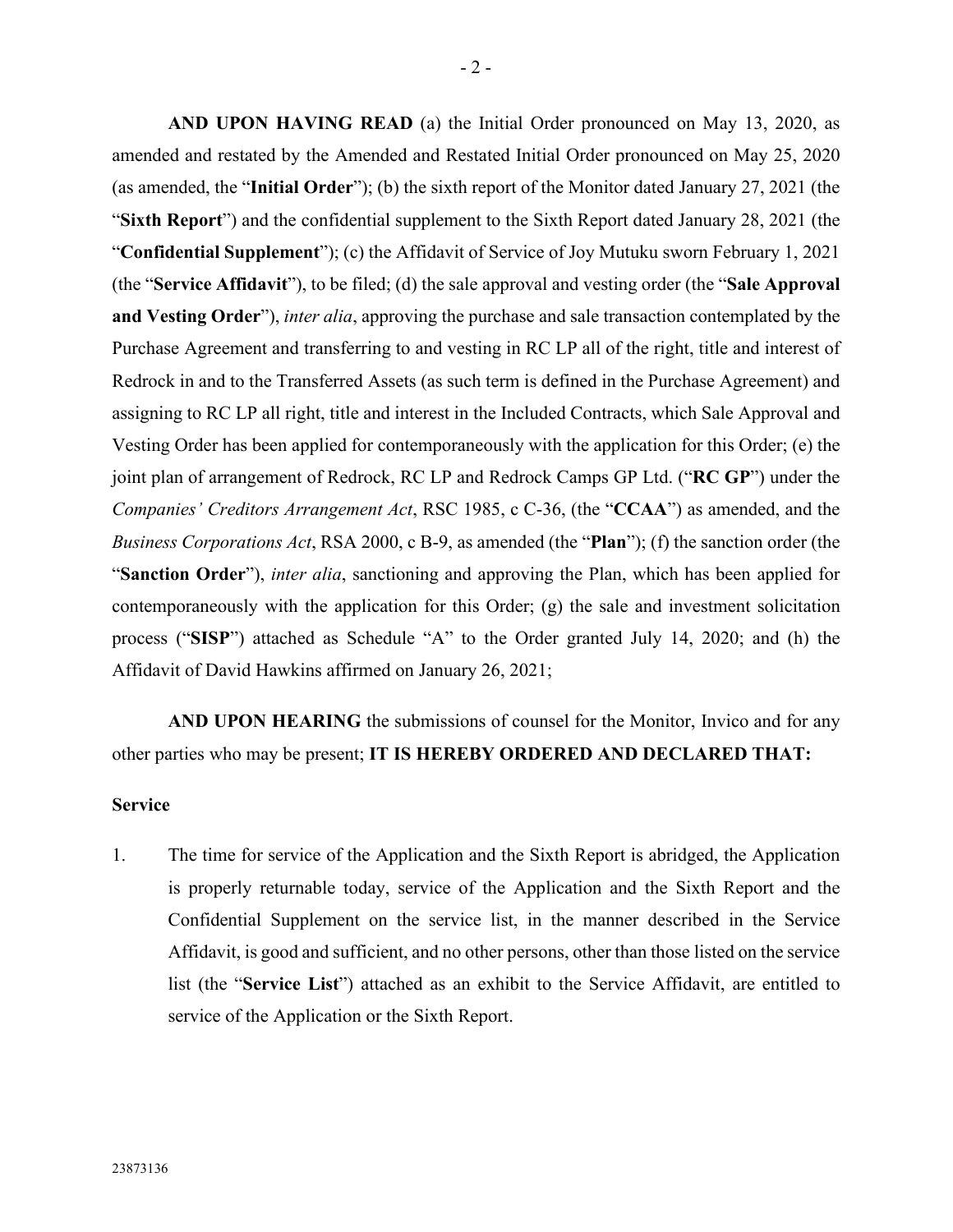#### **Defined Terms**

2. Capitalized terms used in this Order and not otherwise defined shall have the meanings given to them in the Purchase Agreement or as defined below, except to the extent otherwise defined herein. "**Effective Time**" is defined in the Sanction Order.

#### **Approval of Reverse Vesting**

3. The Reverse Vesting is hereby approved and Redrock and the Monitor are hereby authorized and empowered to take such additional steps and Redrock is hereby authorized and directed to execute such additional documents as may be necessary or desirable for completion of the Reverse Vesting and conveyance of the Excluded Assets and the Excluded Liabilities to Baldr in accordance with this Order.

#### **Reverse Vesting in Baldr**

- <span id="page-39-1"></span><span id="page-39-0"></span>4. Upon the delivery of a Monitor's certificate to the Purchasers and Redrock, substantially in the form attached as Schedule "A" to the Sale Approval and Vesting Order (the "**Monitor's Certificate**"), the following shall occur and shall be deemed to have occurred at the Effective Time in accordance with Section 4.3 of the Plan:
	- (a) All of Redrock's right, title and interest in and to the Excluded Assets shall vest absolutely in the name of Baldr, but shall remain subject to any and all caveats, security interests, hypothecs, pledges, mortgages, liens, trusts or deemed trusts, reservations of ownership, royalties, options, rights of pre-emption, privileges, interests, assignments, actions, judgements, executions, levies, taxes, writs of enforcement, charges, or other claims, whether contractual, statutory, financial, monetary or otherwise, whether or not they have attached or been perfected, registered or filed and whether secured, unsecured or otherwise, including, without limiting the generality of the foregoing:
		- (i) any encumbrances or charges created by the Initial Order;
		- (ii) all charges, security interests or claims evidenced by registrations pursuant to: (A) the *Personal Property Security Act* (Alberta) or any other real or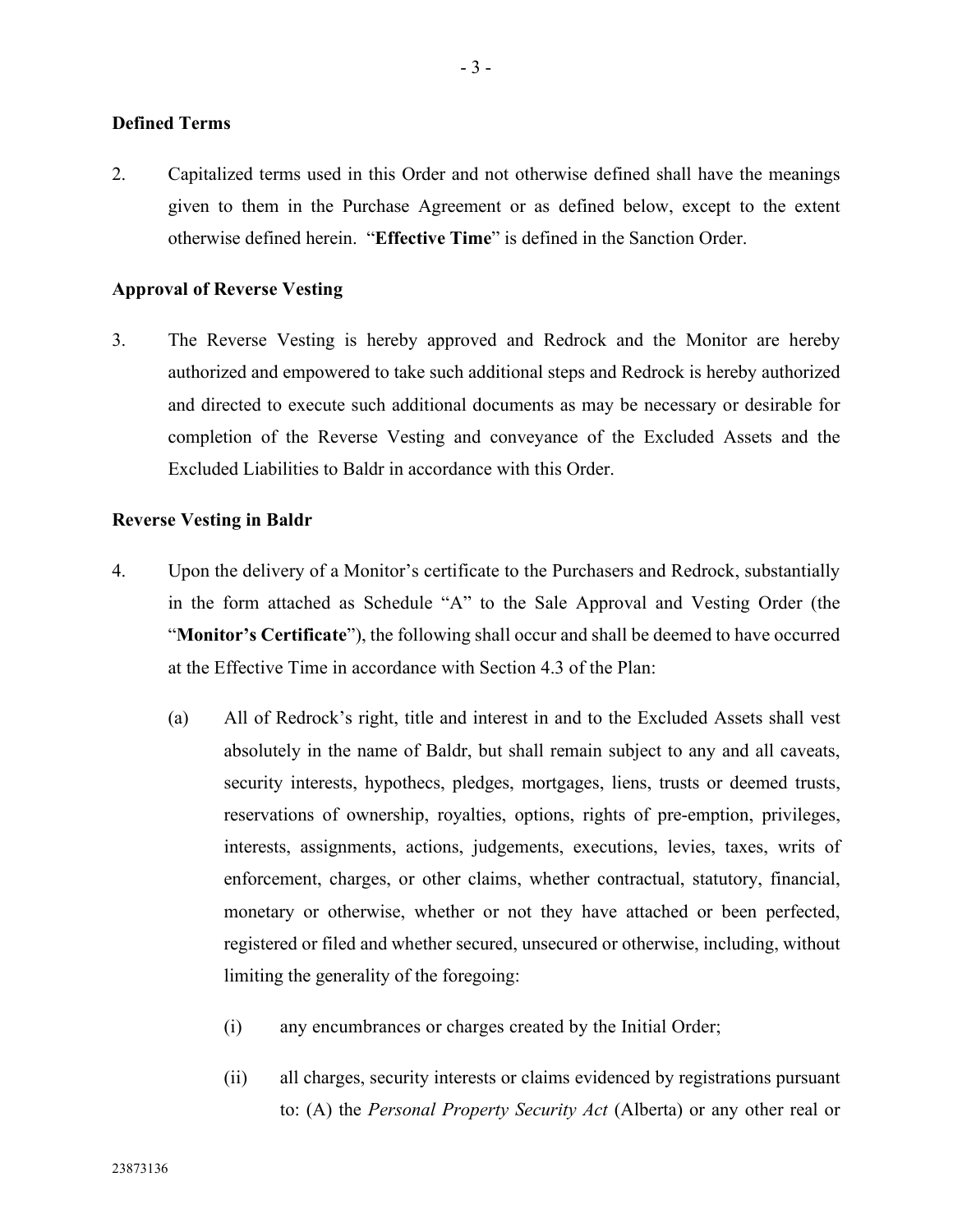personal property registry system; (B) the *Land Titles Act*, RSA 2000, c L-7 (the "**Land Titles Act**"); and, (C) the *Public Lands Act*, RSA 2000, c P-40 (the "**PLA**"), and the regulations thereunder;

(iii) any liens or claims of lien under the *Builders' Lien Act* (Alberta);

(all of which are collectively referred to as the "**Redrock Encumbrances**"), which Redrock Encumbrances Baldr shall be deemed to have assumed and shall continue to attach to the Excluded Assets and to any and all proceeds of the Excluded Assets (any such proceeds being the "**Excluded Asset Proceeds**") and to secure the payment and performance of any Excluded Liabilities secured thereby, with such Redrock Encumbrances and Excluded Liabilities having the same nature and priority as against the Excluded Assets and their Excluded Asset Proceeds as they had immediately prior to the transfer and vesting in Baldr;

- (b) The Excluded Assets and their Excluded Asset Proceeds shall be held in trust by Baldr for and on behalf of Persons to whom the Excluded Liabilities are owed and the Persons holding any Redrock Encumbrances securing the payment and performance thereof (such Persons being collectively referred to as the "**Redrock Creditors**" and individually referred to as a "**Redrock Creditor**");
- (c) Any and all Excluded Liabilities (including, for greater certainty, the Invico Factoring Debt) shall be transferred to and vest absolutely in Baldr and Baldr shall be deemed to have assumed and become liable for such Excluded Liabilities up to and solely to the extent of the Excluded Assets and the Excluded Asset Proceeds, and subject to the Initial Order and any other applicable Order in these proceedings, the Redrock Creditors (including, for greater certainty, Invico Trade Capital LP ("**Invico**")) will have all of the rights, remedies, recourses, benefits and interests against Baldr up to and solely to the extent of the Excluded Assets, which immediately prior to the Reverse Vesting they had against Redrock, and the nature of the Excluded Liabilities, including, without limitation, their amount, priority, and secured or unsecured status, shall not be affected or altered as a result of their transfer to and vesting in Baldr;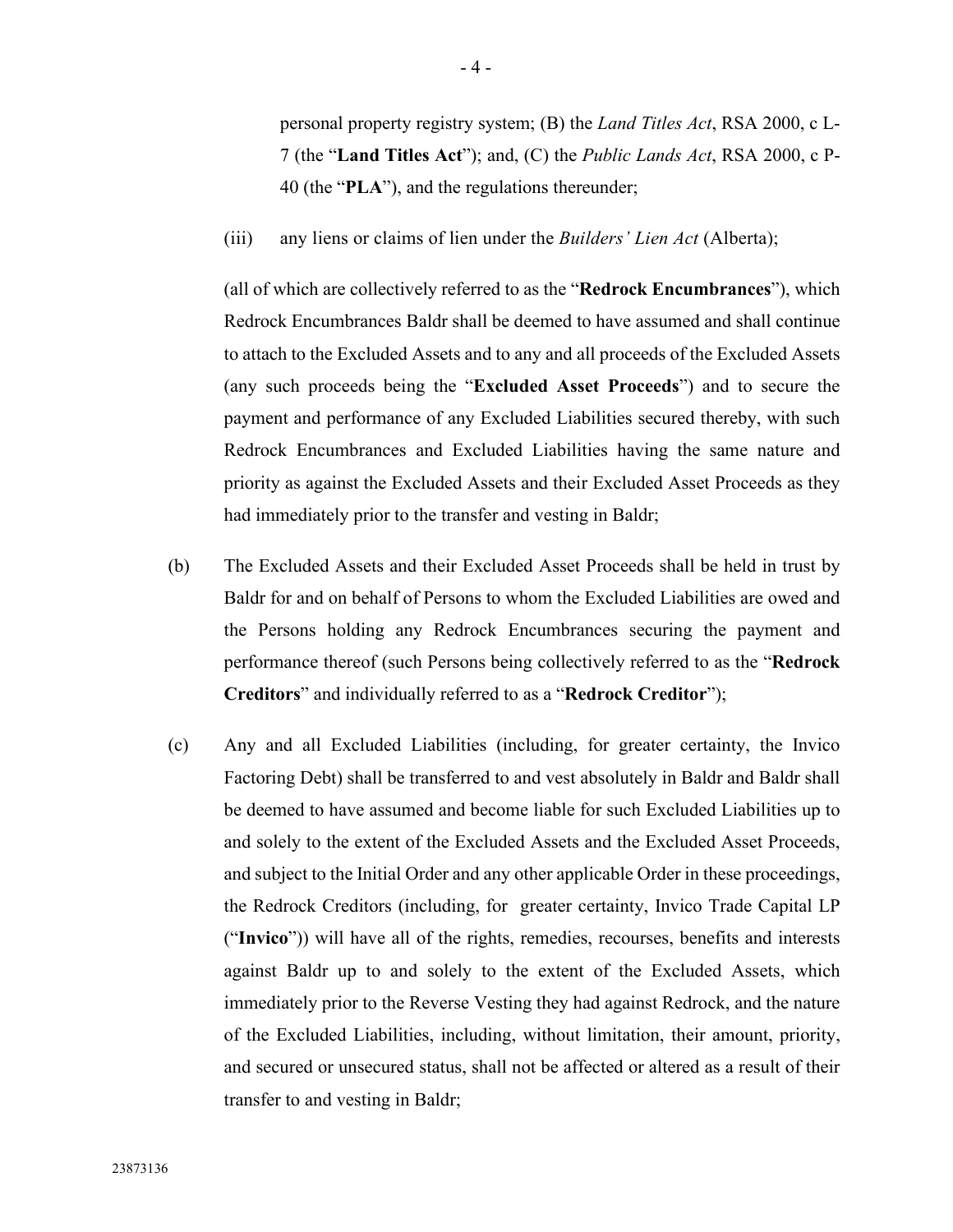- (d) Subject to sub-paragraph 4(e) of this Order:
	- (i) the Redrock Creditors shall be and are hereby forever barred, estopped, stayed and enjoined from commencing, taking, applying for or issuing or continuing any and all steps or proceedings, whether directly, derivatively or otherwise, and including without limitation, administrative hearings and orders, declarations and assessments, commenced, taken or proceeded with or that may be commenced, taken or proceeded with pursuant to the Excluded Liabilities or the Redrock Encumbrances against Redrock or any assets held by Redrock subsequent to the Effective Time, but subject to the Initial Order, Baldr shall be subject to all such steps or proceedings in place of Redrock;
	- (ii) any Redrock Creditor that prior to the Effective Time had a valid right or claim against Redrock under or pursuant to any Excluded Liability shall no longer have such right or claim against Redrock but shall have an equivalent Excluded Liability claim against Baldr to the extent of Baldr's interest in the Excluded Assets and the Excluded Proceeds in Redrock's place and stead, and nothing in this Order limits, lessens, extinguishes or alters any Excluded Liability claimed against Baldr to the extent of its interest in the Excluded Assets and Excluded Proceeds; and
	- (iii) Redrock shall be deemed to be released from any and all Excluded Liabilities such that no Encumbrance securing any Excluded Liabilities shall attach to, encumber or otherwise remain as a claim against or interest in any property or assets of Redrock, and no Redrock Creditor shall have any claim therefor against Redrock in respect thereof; and
- (e) For greater certainty, Baldr shall be deemed to have assumed pursuant to paragraph [4](#page-39-0)[\(a\)](#page-39-1) the Security Interests created by the Invico Factoring Security, which shall continue to secure the payment and performance of the Invico Factoring Debt, and such Security Interests shall continue to attach to the Excluded Assets and the Excluded Asset Proceeds.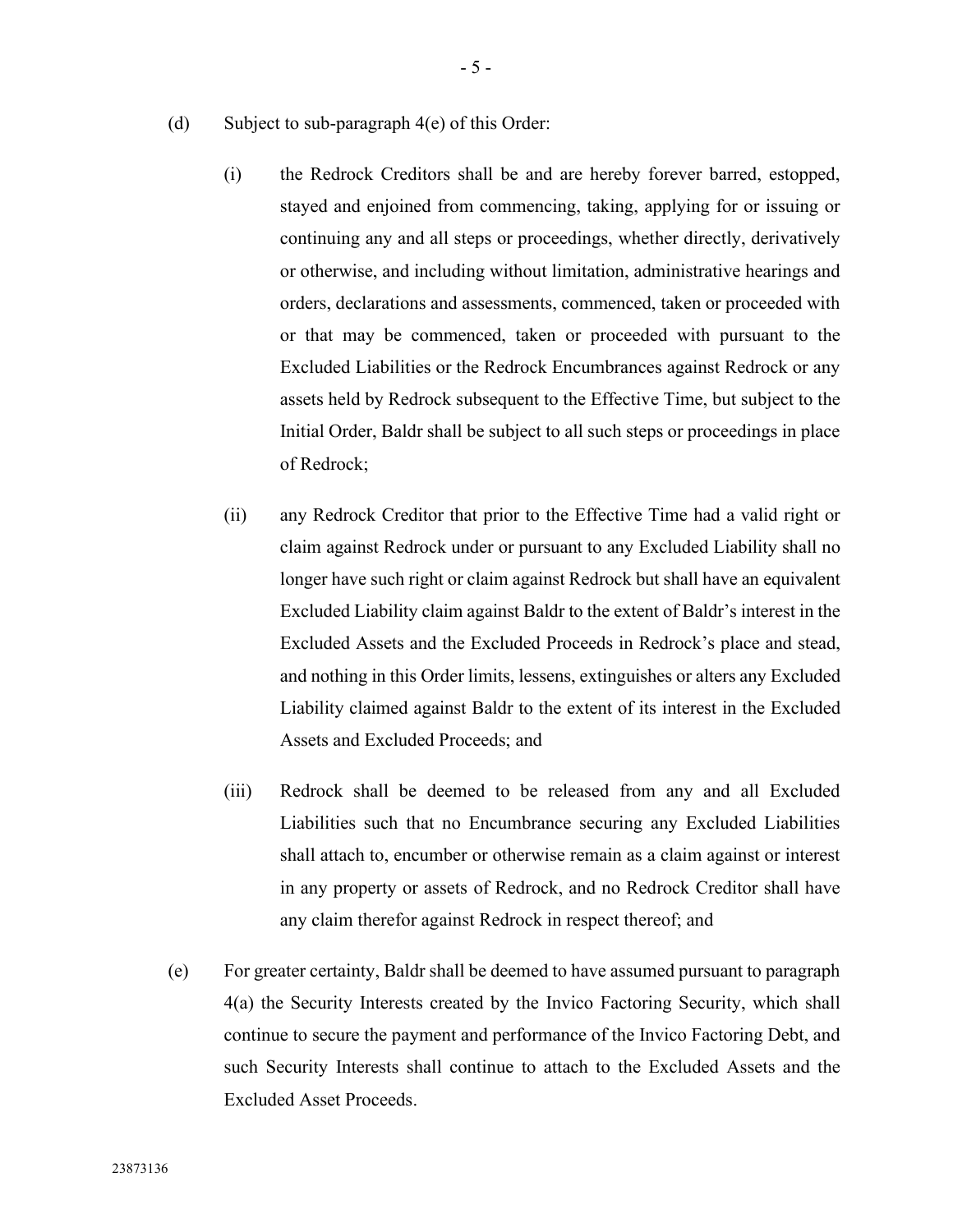- <span id="page-42-0"></span>5. Upon delivery of the Monitor's Certificate, and upon filing of a certified copy of this Order, together with any applicable registration fees, all Governmental Authorities are hereby authorized, requested and directed to accept delivery of such Monitor's Certificate and certified copy of this Order as though they were originals and to register such transfers or conveyances as may be required to convey to Baldr title to the Excluded Assets.
- 6. In order to effect the transfers described in paragraph [5](#page-42-0) above, this Court directs each of the Governmental Authorities to take such steps as are necessary to give effect to the terms of this Order. Presentment of this Order and the Monitor's Certificate shall be the sole and sufficient authority for the Governmental Authorities to make and register transfers of title or interest to or in any of the Excluded Assets.
- 7. No authorization, approval or other action by and no notice to or filing with any Governmental Authority or regulatory body exercising jurisdiction over the Excluded Assets is required for the due execution, delivery and performance by Redrock of the Reverse Vesting.
- 8. Upon delivery of the Monitor's Certificate together with a certified copy of this Order, this Order shall be immediately registered by the Land Titles Registrar notwithstanding the requirements of section 191(1) of the *Land Titles Act*, RSA 2000, c L-7, as amended, and notwithstanding that the appeal period in respect of this Order has not elapsed. The Land Titles Registrar is hereby directed to accept all Affidavits of Corporate Signing Authority submitted by Redrock.
- <span id="page-42-2"></span><span id="page-42-1"></span>9. From and after the Effective Time:
	- (a) where any Person was liable to Redrock for any existing or potential Liability that is included in the Excluded Assets (any such Liability being a "**Redrock Claim**"), such Redrock Claim shall not be affected by, and such Person shall have no defence, claim, set-off or other rights as a result of, the transfer and vesting of the Excluded Assets and Excluded Liabilities in Baldr;
	- (b) Baldr may, and is hereby authorized to, commence, continue and prosecute proceedings in respect of the Redrock Claims, in Redrock's name, and all benefits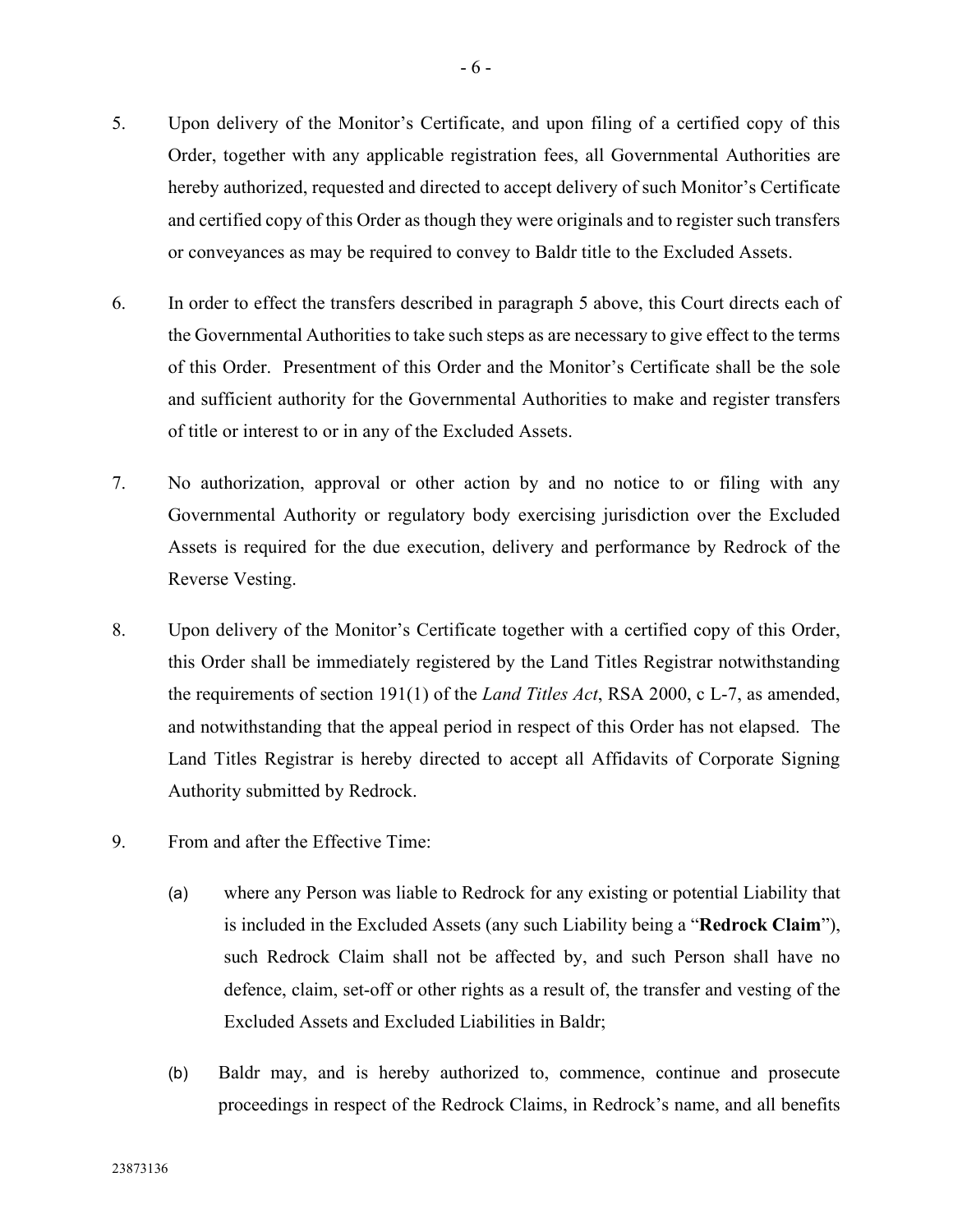to be derived from the proceedings taken by Baldr in respect of the Redrock Claims, as authorized by this Order, together with the costs of same, shall belong exclusively to Baldr and not Redrock, and shall form part of the Excluded Assets to be held in trust by Baldr for and on behalf of the Redrock Creditors in accordance with this Order; and

- (c) in the event that paragraph [9](#page-42-1)[\(b\)](#page-42-2) is or becomes for any reason ineffective, then with the consent of the Monitor and Invico, Redrock shall act as agent for and on behalf of Baldr in taking any steps or commencing any action or proceeding to enforce the Redrock Claim for and on behalf of Baldr.
- 10. From and after the Effective Time:
	- (a) Baldr shall hold the Excluded Assets in trust for and on behalf of any Redrock Creditors; and
	- (b) Baldr shall hold all of its undertakings, property and assets that were not sold or otherwise disposed of in the SISP or in the CCAA Proceedings (the "**Baldr Assets**") and any and all proceeds of the Baldr Assets (any such proceeds being the "**Baldr Proceeds**") in trust for and on behalf of any Persons in respect of Liabilities owing by Baldr to such Persons prior to the Effective Time (the "**Baldr Liabilities**"), which Persons (such Persons being collectively referred to as the "**Baldr Creditors**" and individually referred to as a "**Baldr Creditor**") shall have the same rights, priority and entitlement in respect of such Baldr Assets, Baldr Proceeds, and Baldr Liabilities, up to and solely to the extent of the Baldr Assets and Baldr Proceeds as they had against Baldr prior to the Effective Time.
- 11. For greater clarity and notwithstanding anything contained herein:
	- (a) the Baldr Creditors shall have no recourse, right, or interests against the Excluded Assets or the Excluded Asset Proceeds; and
	- (b) the Redrock Creditors shall have no recourse, right, or interests against the Baldr Assets or the Baldr Proceeds.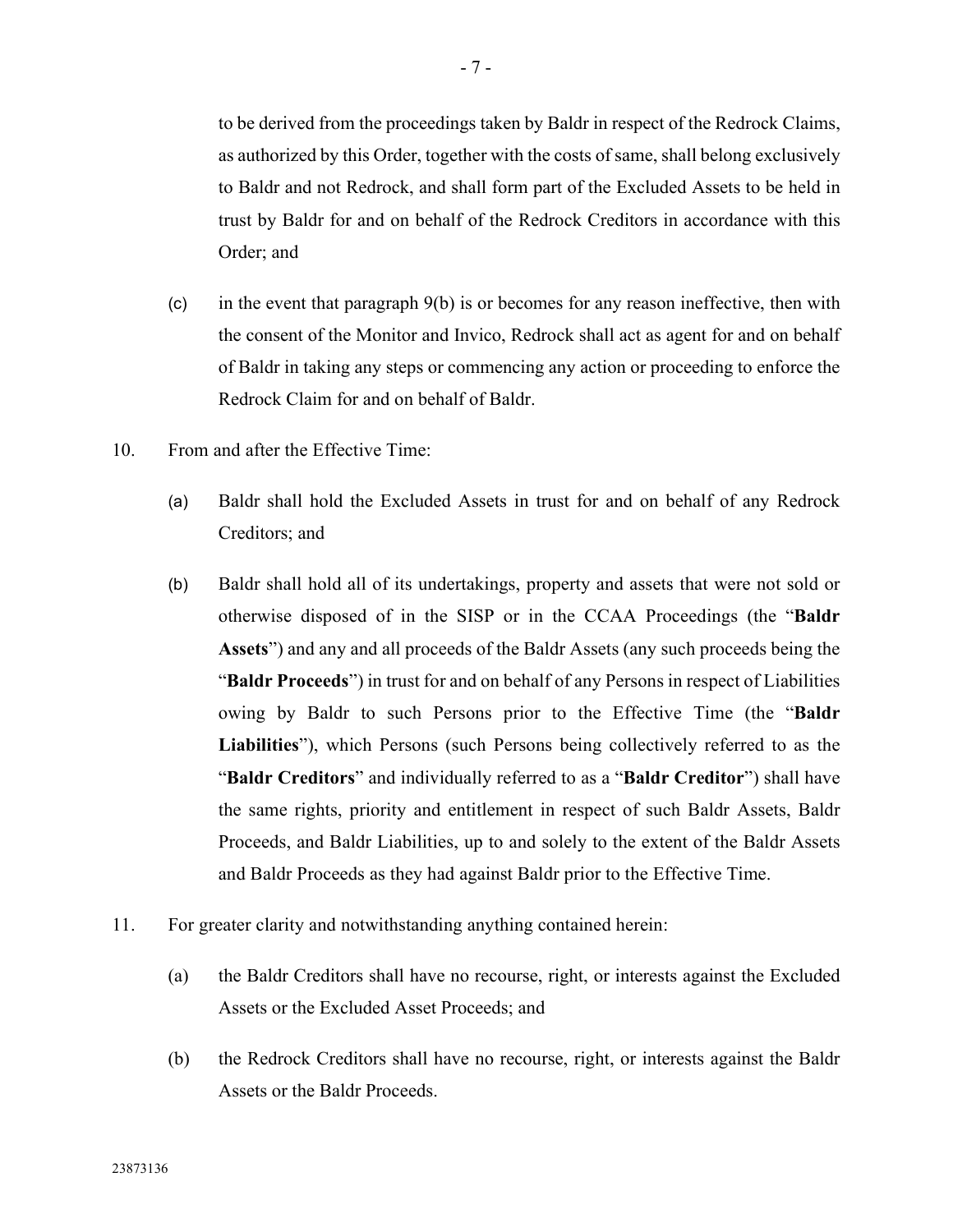12. Baldr shall be entitled to enter into and upon, hold and enjoy the Excluded Assets for its use and benefit in accordance with the Initial Order, this Reverse Vesting Order, and any other Order made in the CCAA Proceedings.

#### **Authorization of Monitor**

13. The Monitor is authorized and directed to undertake and perform such activities and obligations as are contemplated to be undertaken or performed by the Monitor pursuant to this Order, the SISP, the Purchase Agreement, the Reverse Vesting, or any ancillary document related thereto, and shall incur no liability, whatsoever, in connection therewith, save and except for any liability arising due to gross negligence or willful misconduct on its part.

#### **Effective Time**

14. This Order shall become effective in the order set out in the Plan Sanction Order, which Plan Sanction Order is granted contemporaneously with the within Order.

#### **Pendency of Bankruptcy Proceedings**

- 15. Notwithstanding:
	- (a) the pendency of these proceedings and any declaration of insolvency made in the CCAA Proceedings;
	- (b) the pendency of any applications for a bankruptcy order now or hereafter issued pursuant to the *Bankruptcy and Insolvency Act*, RSC 1985, c B-3, as amended (the "**BIA**"), in respect of Baldr, and any bankruptcy order issued pursuant to any such applications;
	- (c) any assignment in bankruptcy made in respect of Baldr; and
	- (d) the provisions of any federal or provincial statute;

the Reverse Vesting pursuant to this Order shall be binding on any trustee in bankruptcy that may be appointed in respect of Baldr and shall not be void or voidable by creditors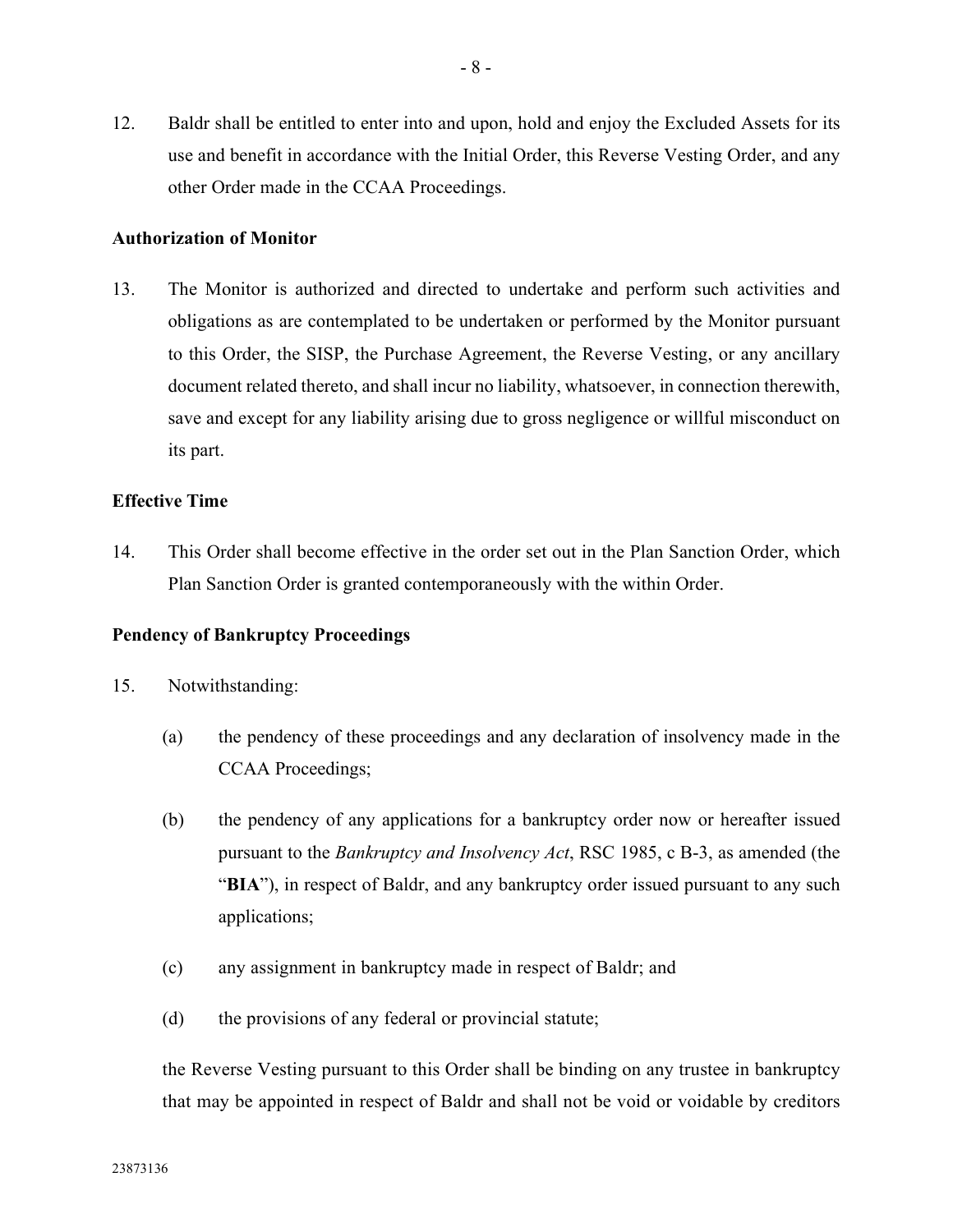of Baldr, nor shall it constitute nor be deemed to be a transfer at undervalue, settlement, fraudulent preference, assignment, fraudulent conveyance, or other reviewable transaction under the BIA or any other applicable federal or provincial legislation, nor shall it constitute oppressive or unfairly prejudicial conduct pursuant to any applicable federal or provincial legislation.

## **Advice and Directions**

16. The Monitor, the Purchasers and any other interested party shall be at liberty to apply for further advice, assistance and direction as may be necessary in order to give full force and effect to the terms of this Order and to assist and aid the parties in closing the Transaction.

#### **Aid and Recognition**

17. This Honourable Court hereby requests the aid and recognition of any court, tribunal, regulatory or administrative body having jurisdiction in Canada or in any of its provinces or territories or in any foreign jurisdiction, to act in aid of and to be complimentary to this Court in carrying out the terms of this Order, to give effect to this Order and to assist the Monitor and its agents in carrying out the terms of this Order. All courts, tribunals, regulatory and administrative bodies are hereby respectfully requested to make such order and to provide such assistance to the Monitor, as an officer of the Court, as may be necessary or desirable to give effect to this Order or to assist the Monitor and its agents in carrying out the terms of this Order.

#### **Service**

- 18. Service of this Order shall be deemed good and sufficient by:
	- (a) serving the same on:
		- (i) the persons listed on the service list created in these proceedings;
		- (ii) any other person served with notice of the application for this Order;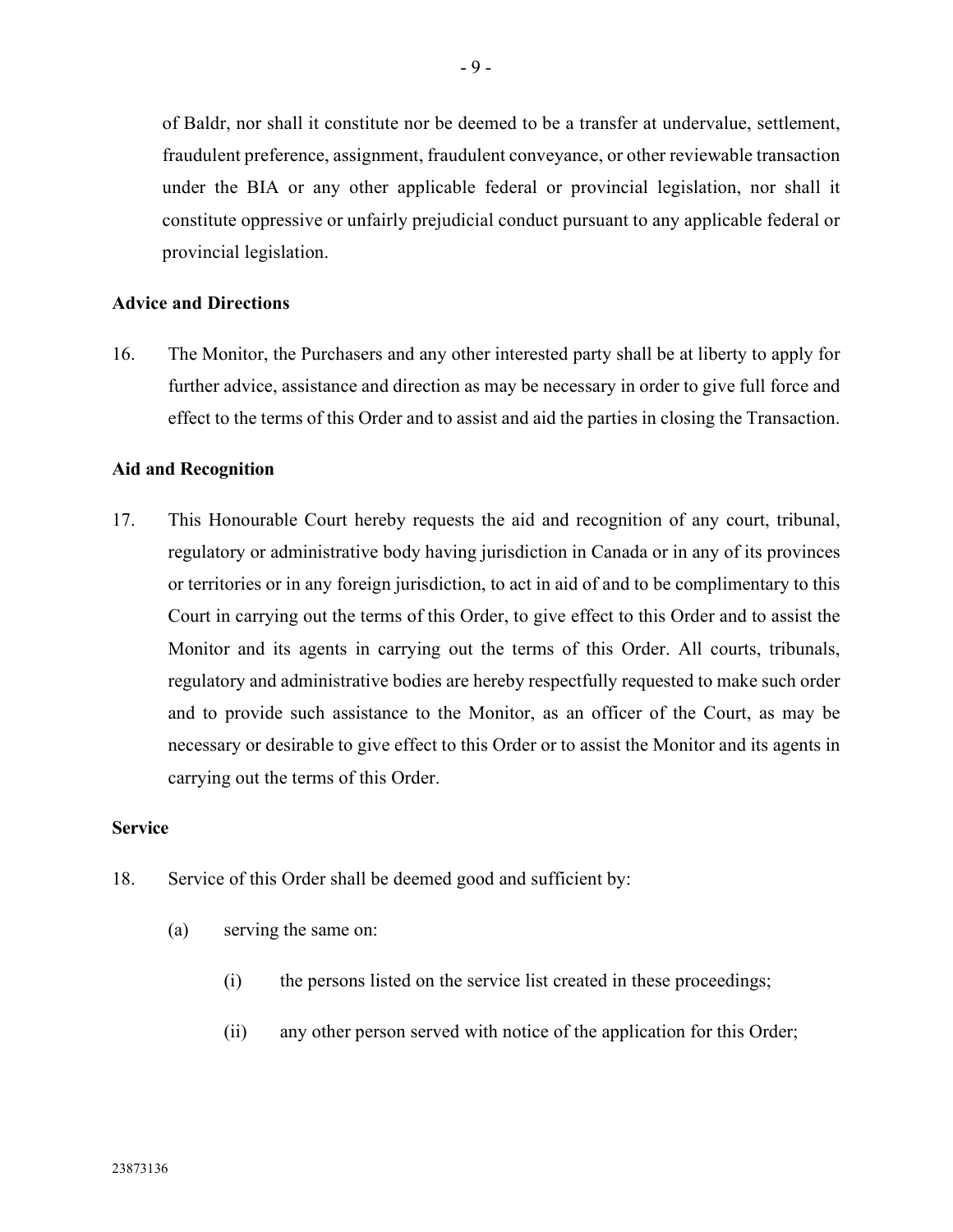- (iii) any other parties attending or represented at the application for this Order;
- (iv) the Purchasers or the Purchasers' solicitors; and
- (b) posting a copy of this Order on the Monitor's website at: https://www.bdo.ca/enca/extranets/redrock/

and service on any other person is hereby dispensed with.

 $\mathcal{L}_\text{max}$  and  $\mathcal{L}_\text{max}$  and  $\mathcal{L}_\text{max}$  and  $\mathcal{L}_\text{max}$ J.C.Q.B.A.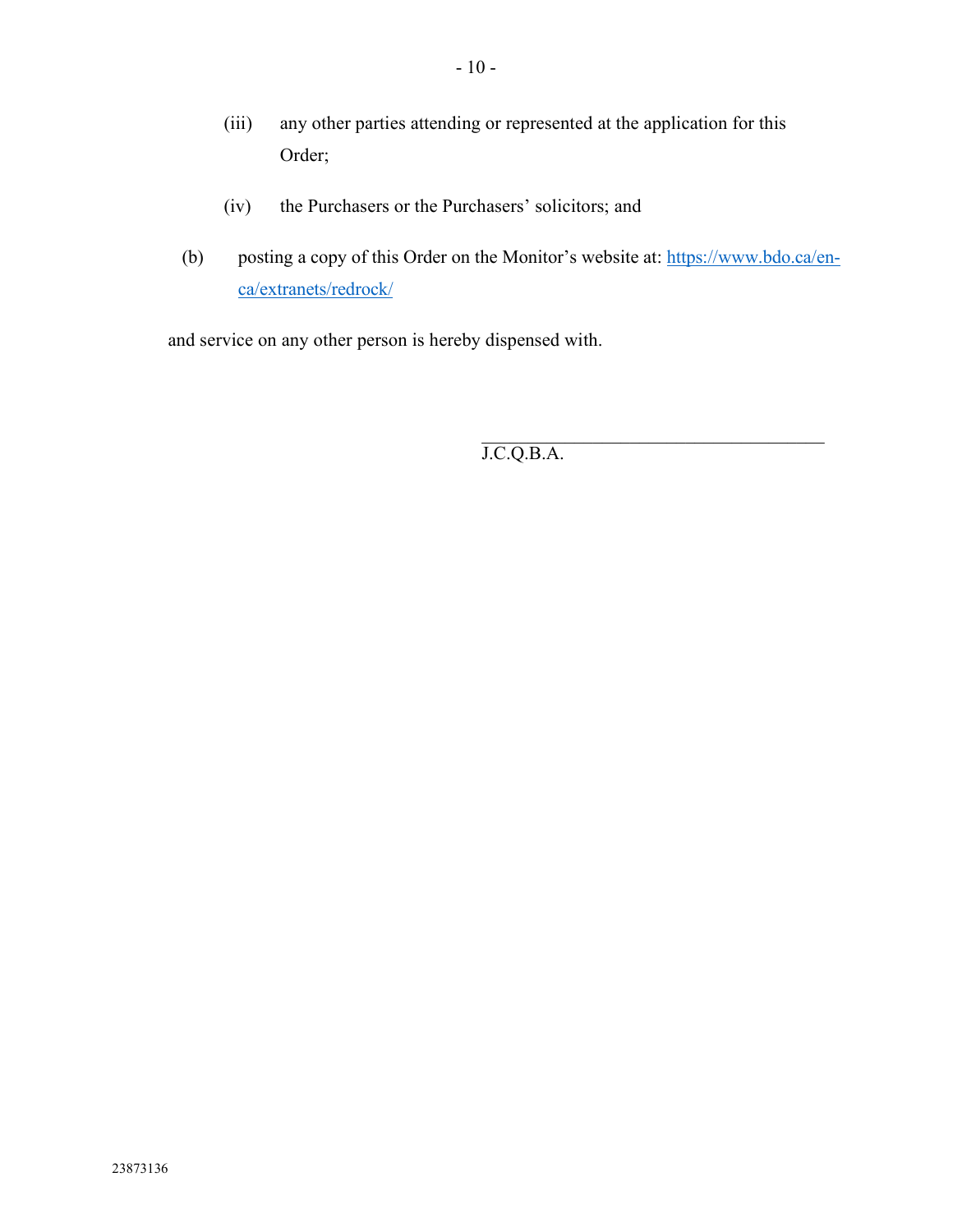# **SCHEDULE "C"** [Sealing Order]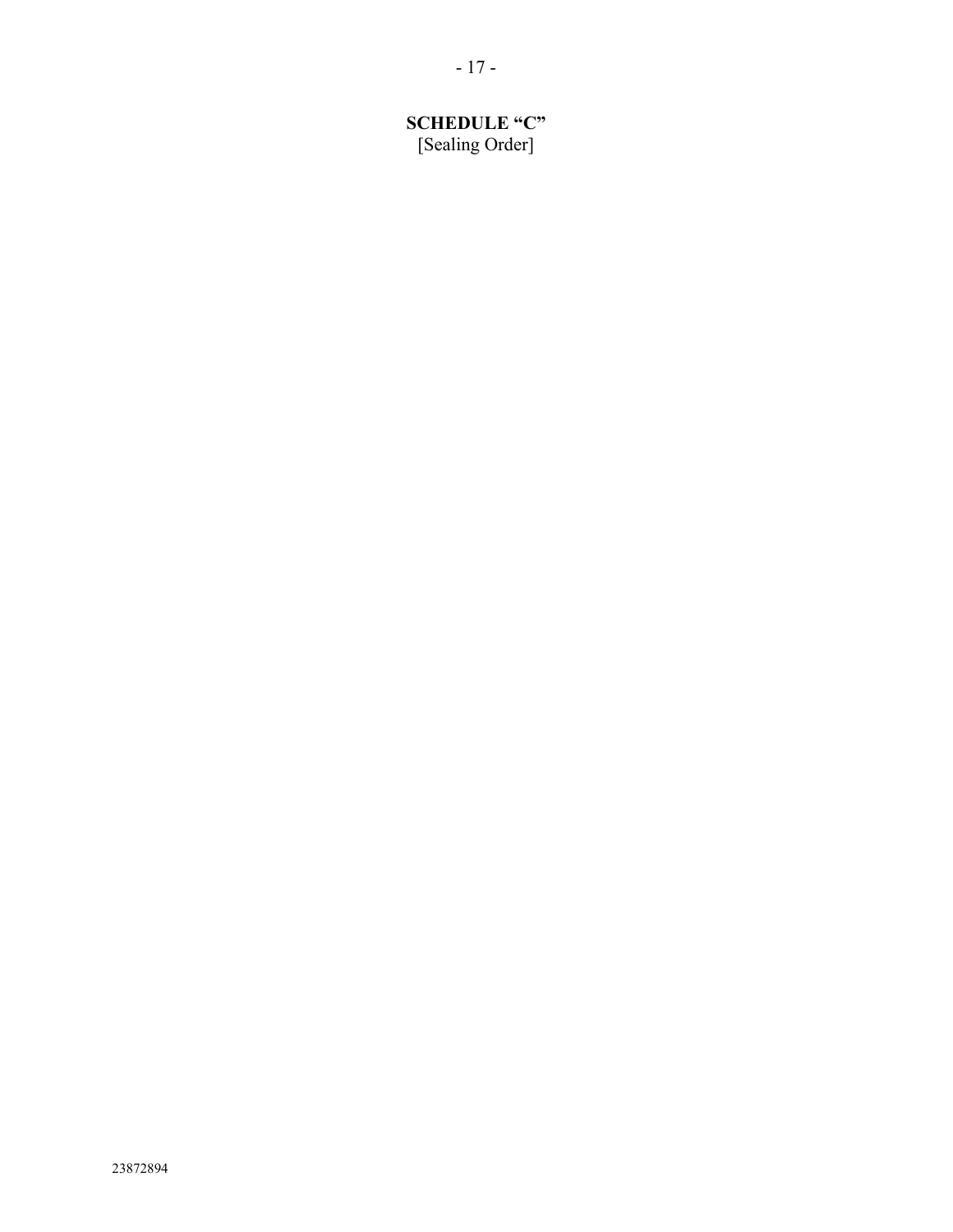COURT FILE NUMBER 2001-06194

COURT COURT OF QUEEN'S BENCH OF ALBERTA

JUDICIAL CENTRE CALGARY

IN THE MATTER OF THE *COMPANIES' CREDITORS ARRANGEMENT ACT*, RSC 1985, c C-36, as amended

AND IN THE MATTER OF THE COMPROMISE OR ARRANGEMENT OF REDROCK CAMPS INC., SOCKEYE ENTERPRISES INC., SWEETWATER HOSPITALITY INC. and BALDR CONSTRUCTION MANAGEMENT INC.

#### DOCUMENT **ORDER (Sealing Order)**

ADDRESS FOR SERVICE AND **CONTACT** INFORMATION OF PARTY FILING THIS DOCUMENT

**MLT Aikins LLP** Barristers and Solicitors 2100, 222 3rd Avenue S.W. Calgary, AB T2P 0B4 Attn: **Ryan Zahara/Catrina Webster** Phone: 403.693.5420/4347 Fax: 403.508.4349 File No.: 0128056.00002

# **DATE ON WHICH ORDER WAS PRONOUNCED**: **FEBRUARY 2, 2021 LOCATION OF HEARING OR TRIAL: CALGARY, ALBERTA NAME OF JUDGE WHO MADE THIS ORDER**: **JUSTICE C.M. JONES**

**UPON** the Application (the "**Application**") of BDO Canada Limited (the "**Monitor**"), in its capacity as the court-appointed monitor of Redrock Camps Inc. ("**Redrock**"), Sockeye Enterprises Inc., Sweetwater Hospitality Inc. and Baldr Construction Management Inc. pursuant to the initial order granted under the *Companies' Creditors Arrangement Act*, RSC 1985, c C-36, as amended (the "**CCAA**") on May 13, 2020, as subsequently amended and restated on May 25, 2020 (as amended, the "**Initial Order**"); **AND UPON** reading the Sixth Report of the Monitor, dated January 27, 2021 (the "**Sixth Report**"), filed; **AND UPON** reading the Confidential Appendix to the Sixth Report, dated January 28, 2021 (the "**Confidential Appendix**"), unfiled; **AND UPON** reading the Affidavit of Service of Joy Mutuku sworn on February 1, 2021, to be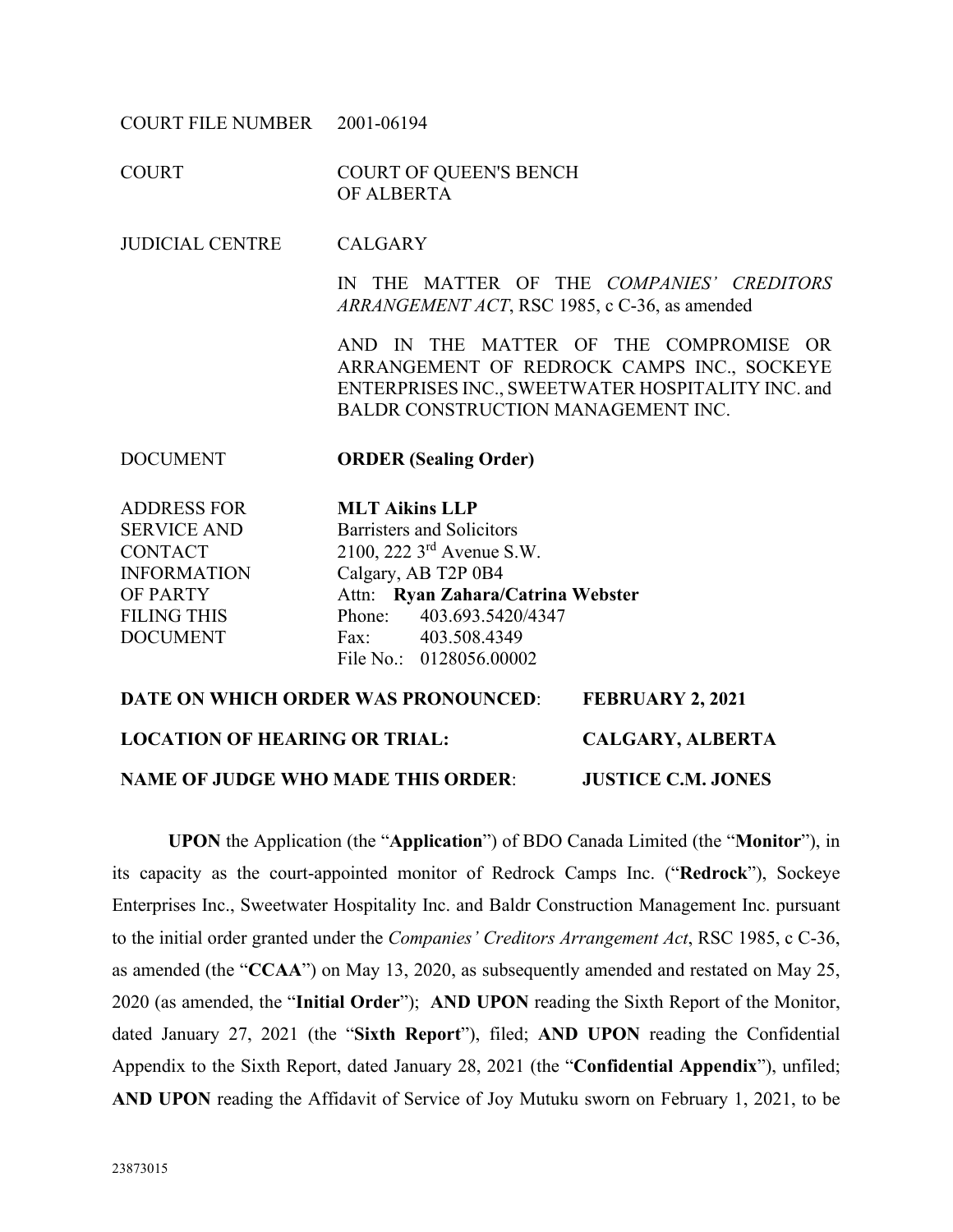filed; **AND UPON** hearing counsel for the Monitor and for any other parties who may be present; **IT IS HEREBY ORDERED AND DECLARED THAT:**

1. Part 6, Division 4 of the *Alberta Rules of Court* does not apply to the Application and the Clerk of the Court is hereby directed to seal the Confidential Appendix, on the Court file, until the filing of the Monitor's Certificate, to be filed upon completion and closing of the transactions contemplated under the asset purchase agreement dated January 26, 2021, between Redrock, as vendor, and Invico Holdings Canada Inc. and Redrock Camps LP, as purchasers, attached as a confidential supplement to the Sixth Report (the "**Confidential Supplement**"). The Confidential Supplement shall be sealed and filed in an envelope containing the following endorsement thereon:

> THIS ENVELOPE CONTAINS CONFIDENTIAL SUPPLEMENT TO THE SIXTH REPORT OF THE MONITOR DATED JANUARY 27, 2021. THE CONFIDENTIAL SUPPLEMENT TO THE SIXTH REPORT OF THE MONITOR IS SEALED PURSUANT TO AN ORDER ISSUED BY THE HONOURABLE JUSTICE JONES DATED FEBRUARY 2, 2021, AND IS NOT TO BE PLACED ON THE PUBLIC RECORD OR MADE PUBLICALLY ACCESSIBLE UNTIL THE FILING OF THE MONITOR'S CERTIFICATE REFERRED TO THEREIN.

- 2. Any person may apply, on reasonable notice to the Monitor, the Applicants, and any other person likely to be affected, to vary or amend the terms of paragraph 1 of this Order.
- 3. Service of this Order shall be deemed good and sufficient by:
	- (a) Serving same on:
		- (i) the persons listed on the Service List created in these proceedings;
		- (ii) any other person served with notice of the Application for this Order;
		- (iii) any other parties attending or represented at the Application for this Order; and
	- (b) Posting a copy of this Order on the Monitor's website at : [https://www.bdo.ca/en](https://www.bdo.ca/en-ca/extranets/redrock/)[ca/extranets/redrock/](https://www.bdo.ca/en-ca/extranets/redrock/)